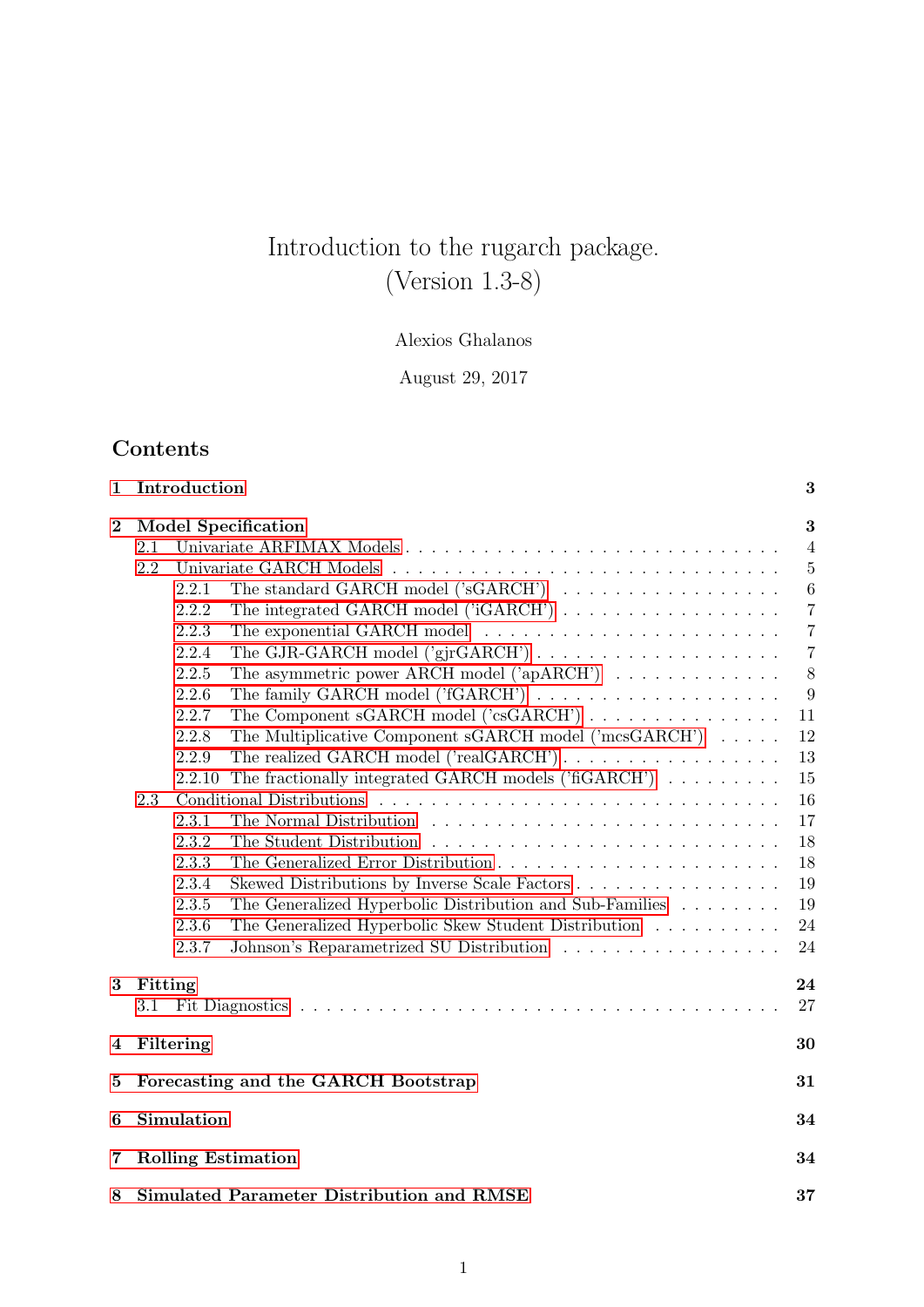| 9 The ARFIMAX Model with constant variance                                                                                                   |    |  |  |  |  |  |  |  |  |  |
|----------------------------------------------------------------------------------------------------------------------------------------------|----|--|--|--|--|--|--|--|--|--|
| 10 Mispecification and Other Tests<br>10.4 VaR and Expected Shortfall Tests $\ldots \ldots \ldots \ldots \ldots \ldots \ldots \ldots \ldots$ | 41 |  |  |  |  |  |  |  |  |  |
| 11 Future Development                                                                                                                        | 46 |  |  |  |  |  |  |  |  |  |
| 12 FAQs and Guidelines                                                                                                                       |    |  |  |  |  |  |  |  |  |  |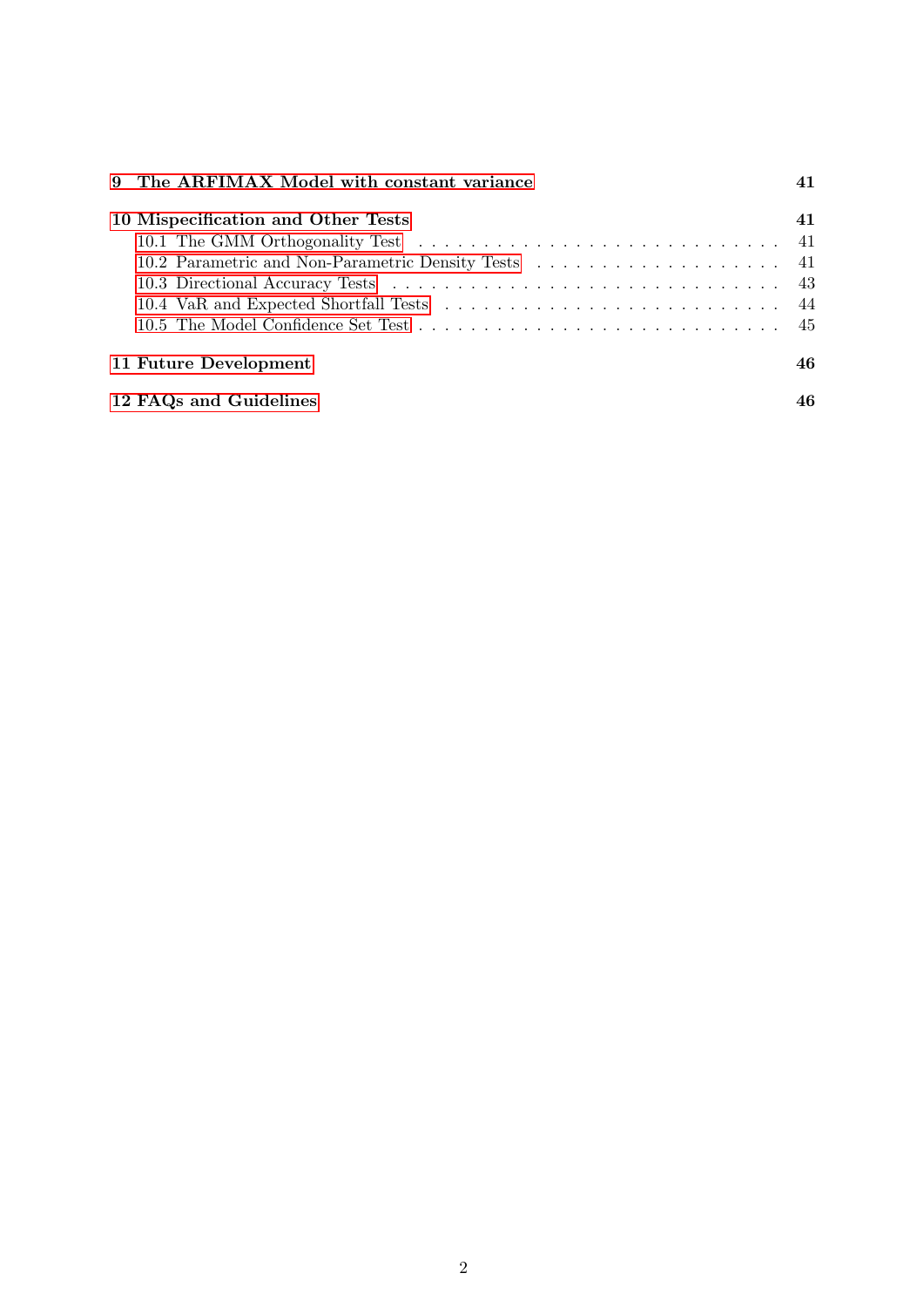# <span id="page-2-0"></span>1 Introduction

The pioneering work of [Box et al. \(1994\)](#page-47-0) in the area of autoregressive moving average models paved the way for related work in the area of volatility modelling with the introduction of ARCH and then GARCH models by [Engle \(1982\)](#page-47-1) and [Bollerslev \(1986\)](#page-47-2), respectively. In terms of the statistical framework, these models provide motion dynamics for the dependency in the conditional time variation of the distributional parameters of the mean and variance, in an attempt to capture such phenomena as autocorrelation in returns and squared returns. Extensions to these models have included more sophisticated dynamics such as threshold models to capture the asymmetry in the news impact, as well as distributions other than the normal to account for the skewness and excess kurtosis observed in practice. In a further extension, [Hansen \(1994\)](#page-48-0) generalized the GARCH models to capture time variation in the full density parameters, with the Autoregressive Conditional Density Model<sup>[1](#page-2-2)</sup>, relaxing the assumption that the conditional distribution of the standardized innovations is independent of the conditioning information.

The rugarch package aims to provide for a comprehensive set of methods for modelling univariate GARCH processes, including fitting, filtering, forecasting, simulation as well as diagnostic tools including plots and various tests. Additional methods such as rolling estimation, bootstrap forecasting and simulated parameter density to evaluate model uncertainty provide a rich environment for the modelling of these processes. This document discusses the finer details of the included models and conditional distributions and how they are implemented in the package with numerous examples.

The rugarch package is available on CRAN ([http://cran.r-project.org/web/packages/](http://cran.r-project.org/web/packages/rugarch/index.html) [rugarch/index.html](http://cran.r-project.org/web/packages/rugarch/index.html)) and the development version on bitbucket ([https://bitbucket.org/](https://bitbucket.org/alexiosg) [alexiosg](https://bitbucket.org/alexiosg)). Some online examples and demos are available on my website ([http://www.unstarch](http://www.unstarched.net)ed. [net](http://www.unstarched.net)).

The package is provided AS IS, without any implied warranty as to its accuracy or suitability. A lot of time and effort has gone into the development of this package, and it is offered under the GPL-3 license in the spirit of open knowledge sharing and dissemination. If you do use the model in published work DO remember to cite the package and author (type citation("rugarch") for the appropriate BibTeX entry) , and if you have used it and found it useful, drop me a note and let me know.

#### USE THE R-SIG-FINANCE MAILING LIST FOR QUESTIONS.

A section on FAQ is included at the end of this document.

# <span id="page-2-1"></span>2 Model Specification

This section discusses the key step in the modelling process, namely that of the specification. This is defined via a call to the ugarchspec function,

> args(ugarchspec)

```
function (variance.model = list(model = "sGARCH", garchOrder = c(1,1), submodel = NULL, external.regressors = NULL, variance.targeting = FALSE),
    mean.model = listkarmaOrder = c(1, 1), include mean = TRUE,archm = FALSE, archpow = 1, arfima = FALSE, external.regressors = NULL,
        archex = FALSE, distribution.model = "norm", start.pars = list(),
    fixed.pars = list(), ...)
```
Thus a model, in the rugarch package, may be described by the dynamics of the conditional mean and variance, and the distribution to which they belong, which determines any additional

<span id="page-2-2"></span><sup>&</sup>lt;sup>1</sup>The **racd** package is now available from my bitbucket repository.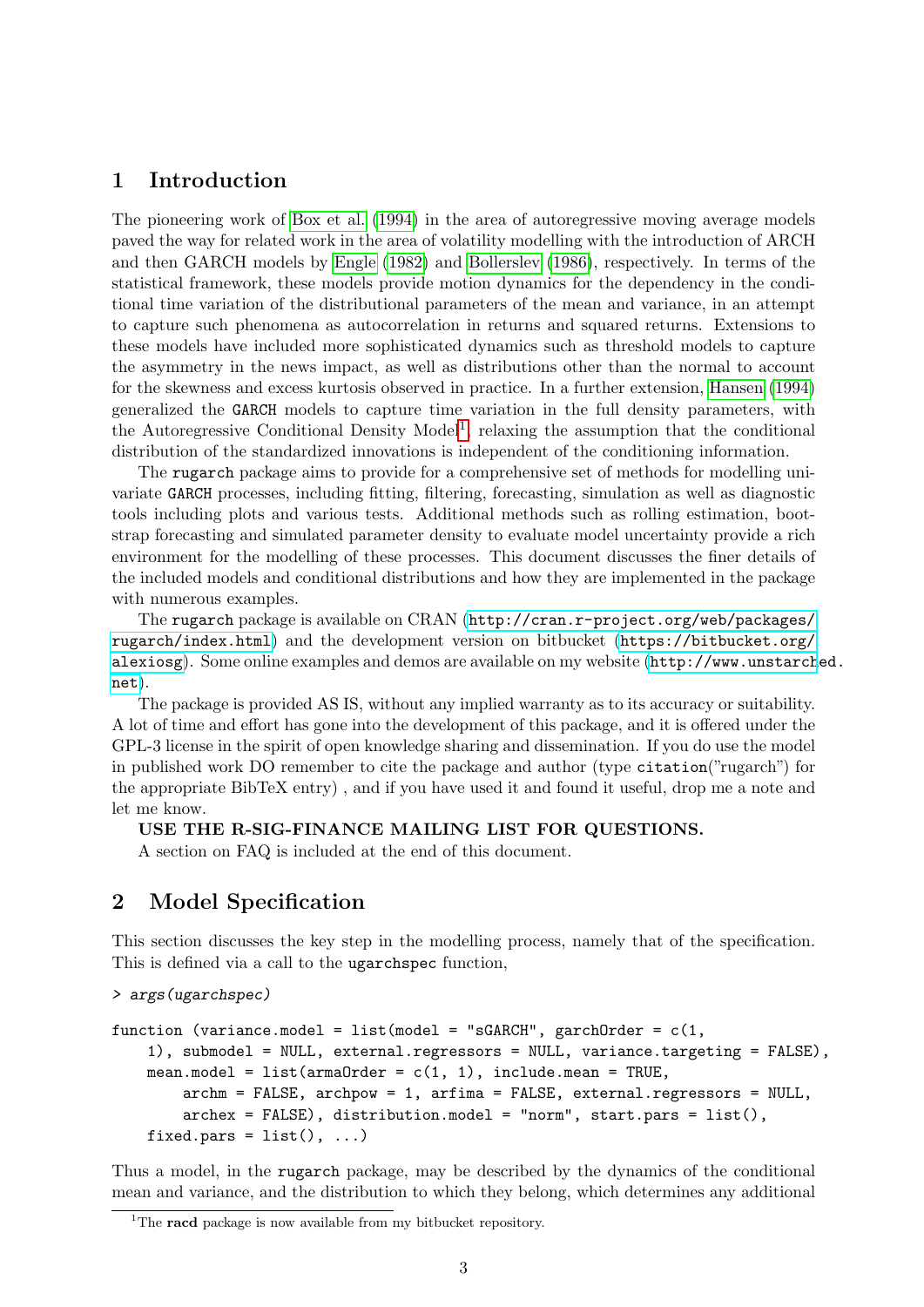parameters. The following sub-sections will outline the background and details of the dynamics and distributions implemented in the package.

#### <span id="page-3-0"></span>2.1 Univariate ARFIMAX Models

The univariate GARCH specification allows to define dynamics for the conditional mean from the general ARFIMAX model with the addition of ARCH-in-mean effects introduced in [Engle](#page-48-1) [et al. \(1987\)](#page-48-1). The ARFIMAX-ARCH-in-mean specification may be formally defined as,

$$
\Phi(L)(1-L)^d(y_t - \mu_t) = \Theta(L)\varepsilon_t,\tag{1}
$$

with the left hand side denoting the Fractional AR specification on the demeaned data and the right hand side the MA specification on the residuals. (L) is the lag operator,  $(1 - L)^d$  the long memory fractional process with  $0 < d < 1$ , and equivalent to the Hurst Exponent  $H$  - 0.5, and  $\mu_t$  defined as,

$$
\mu_t = \mu + \sum_{i=1}^{m-n} \delta_i x_{i,t} + \sum_{i=m-n+1}^{m} \delta_i x_{i,t} \sigma_t + \xi \sigma_t^k, \tag{2}
$$

where we allow for  $m$  external regressors x of which n (last n of m) may optionally be multiplied by the conditional standard deviation  $\sigma_t$ , and ARCH-in-mean on either the conditional standard deviation,  $k = 1$  or conditional variance  $k = 2$ . These options can all be passed via the arguments in the mean.model list in the ugarchspec function,

- armaOrder (default  $= (1,1)$ ). The order of the ARMA model.)
- include.mean (default  $=$  TRUE. Whether the mean is modelled.)
- archm (default  $=$  FALSE. The ARCH-in-mean parameter.)
- archpow (default  $= 1$  for standard deviation, else 2 for variance.)
- arfima (default  $=$  FALSE. Whether to use fractional differencing.)
- external.regressors (default  $=$  NULL. A matrix of external regressors of the same length as the data.)
- archex (default  $=$  FALSE. Either FALSE or integer denoting the number of external regressors from the end of the matrix to multiply by the conditional standard deviation.).

Since the specification allows for both fixed and starting parameters to be passed, it is useful to provide the naming convention for these here,

- AR parameters are 'ar1', 'ar2', ...,
- MA parameters are 'ma1', 'ma2', ...,
- mean parameter is 'mu'
- archm parameter is 'archm'
- the arfima parameter is 'arfima'
- the external regressor parameters are 'mxreg1', 'mxreg2', ...,

Note that estimation of the mean and variance equations in the maximization of the likelihood is carried out jointly in a single step. While it is perfectly possible and consistent to perform a 2-step estimation, the one step approach results in greater efficiency, particularly for smaller datasets.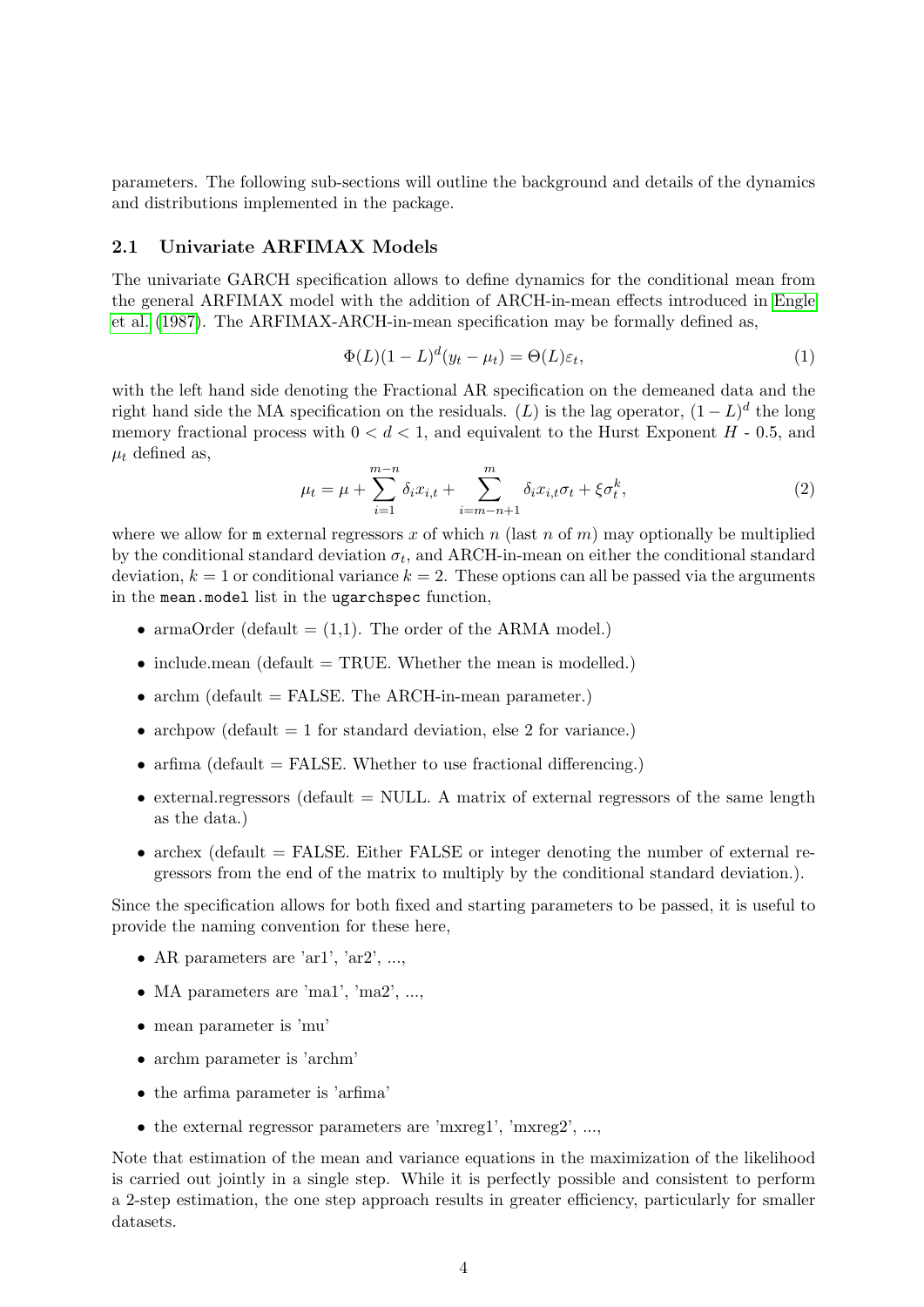# <span id="page-4-0"></span>2.2 Univariate GARCH Models

In GARCH models, the density function is usually written in terms of the location and scale parameters, normalized to give zero mean and unit variance,

$$
\alpha_t = (\mu_t, \sigma_t, \omega), \tag{3}
$$

where the conditional mean is given by

$$
\mu_t = \mu(\theta, x_t) = E(y_t|x_t), \tag{4}
$$

and the conditional variance is,

$$
\sigma_t^2 = \sigma^2(\theta, x_t) = E((y_t - \mu_t)^2 | x_t), \tag{5}
$$

with  $\omega = \omega(\theta, x_t)$  denoting the remaining parameters of the distribution, perhaps a shape and skew parameter. The conditional mean and variance are used to scale the innovations,

<span id="page-4-1"></span>
$$
z_t(\theta) = \frac{y_t - \mu(\theta, x_t)}{\sigma(\theta, x_t)},
$$
\n(6)

having conditional density which may be written as,

<span id="page-4-2"></span>
$$
g(z|\omega) = \frac{d}{dz}P(z_t < z|\omega),\tag{7}
$$

and related to  $f(y|\alpha)$  by,

<span id="page-4-3"></span>
$$
f(y_t|\mu_t, \sigma_t^2, \omega) = \frac{1}{\sigma_t} g(z_t|\omega).
$$
\n(8)

The rugarch package implements a rich set of univariate GARCH models and allows for the inclusion of external regressors in the variance equation as well as the possibility of using variance targeting as in [Engle and Mezrich \(1995\)](#page-47-3). These options can all be passed via the arguments in the variance.model list in the ugarchspec function,

- model (default  $=$  'sGARCH' (vanilla GARCH). Valid models are 'iGARCH', 'girGARCH', 'eGARCH', 'apARCH','fGARCH','csGARCH' and 'mcsGARCH').
- garchOrder (default =  $c(1,1)$ ). The order of the GARCH model.)
- submodel (default  $=$  NULL. In the case of the 'fGARCH' omnibus model, valid choices are 'GARCH', 'TGARCH', 'GJRGARCH', 'AVGARCH', 'NGARCH', 'NAGARCH', 'APARCH' and 'ALLGARCH')
- external.regressors (default  $=$  NULL. A matrix of external regressors of the same length as the data).
- variance.targeting (default  $=$  FALSE. Whether to include variance targeting. It is also possible to pass a numeric value instead of a logical, in which case it is used for the calculation instead of the variance of the conditional mean equation residuals).

The rest of this section discusses the various flavors of GARCH implemented in the package, while Section [2.3](#page-15-0) discusses the distributions implemented and their standardization for use in GARCH processes.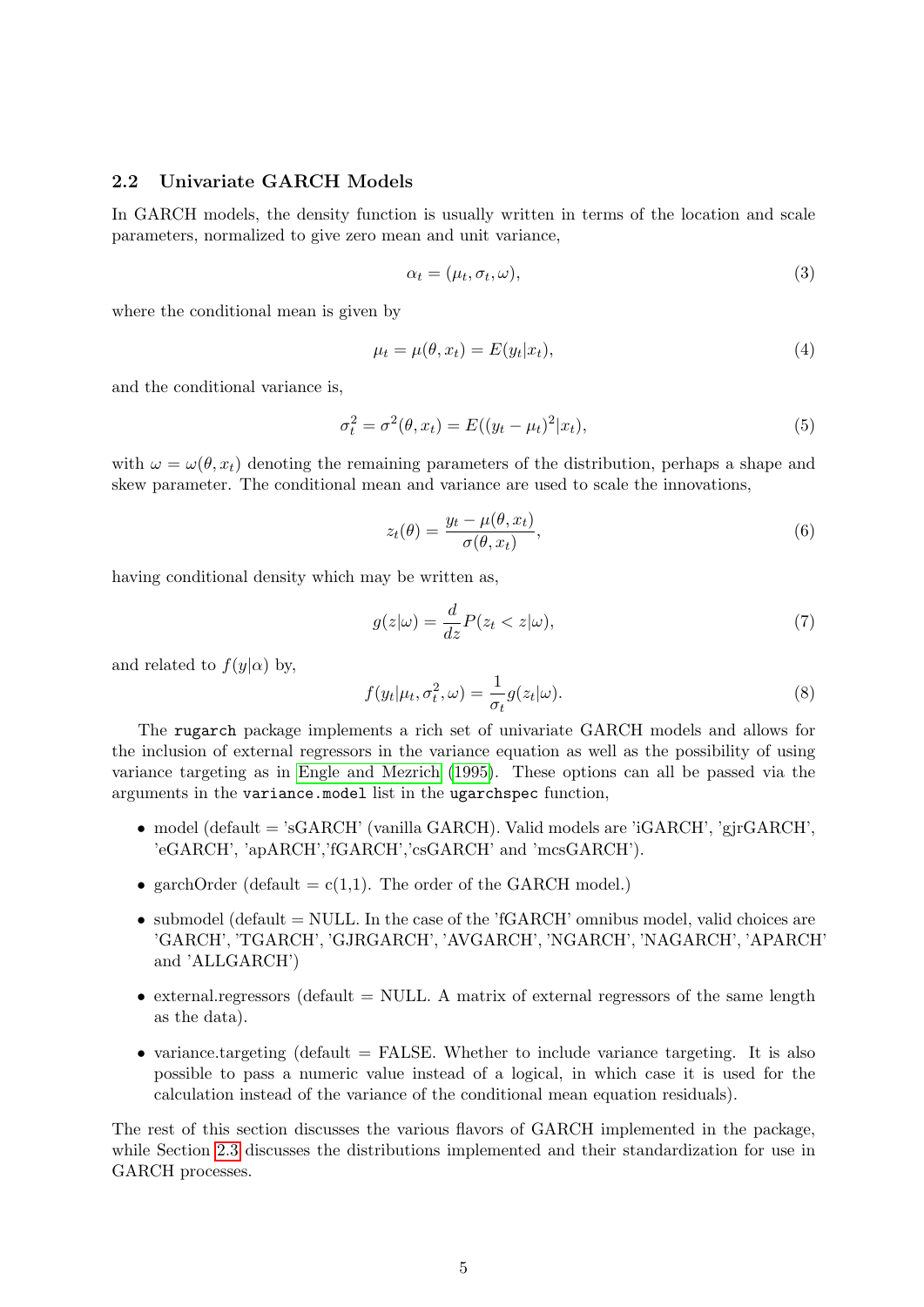#### <span id="page-5-0"></span>2.2.1 The standard GARCH model ('sGARCH')

The standard GARCH model [\(Bollerslev \(1986\)](#page-47-2)) may be written as:

$$
\sigma_t^2 = \left(\omega + \sum_{j=1}^m \zeta_j v_{jt}\right) + \sum_{j=1}^q \alpha_j \varepsilon_{t-j}^2 + \sum_{j=1}^p \beta_j \sigma_{t-j}^2,
$$
\n(9)

with  $\sigma_t^2$  denoting the conditional variance,  $\omega$  the intercept and  $\varepsilon_t^2$  the residuals from the mean filtration process discussed previously. The GARCH order is defined by  $(q, p)$  (ARCH, GARCH), with possibly m external regressors  $v_i$  which are passed pre-lagged. If variance targeting is used, then  $\omega$  is replaced by,

$$
\bar{\sigma}^2 \left( 1 - \hat{P} \right) - \sum_{j=1}^m \zeta_j \bar{v}_j \tag{10}
$$

where  $\bar{\sigma}^2$  is the unconditional variance of  $\varepsilon^2$  which is consistently estimated by its sample counterpart at every iteration of the solver following the mean equation filtration, and  $\bar{v}_j$  represents the sample mean of the  $j<sup>th</sup>$  external regressors in the variance equation (assuming stationarity), and  $\hat{P}$  is the persistence and defined below. If a numeric value was provided to the variance targeting option in the specification (instead of logical), this will be used instead of  $\bar{\sigma}^2$  for the calculation.[2](#page-5-1) One of the key features of the observed behavior of financial data which GARCH models capture is volatility clustering which may be quantified in the persistence parameter  $\hat{P}$ . For the 'sGARCH' model this may be calculated as,

$$
\hat{P} = \sum_{j=1}^{q} \alpha_j + \sum_{j=1}^{p} \beta_j.
$$
\n(11)

Related to this measure is the 'half-life' (call it h2l) defined as the number of days it takes for half of the expected reversion back towards  $E(\sigma^2)$  to occur,

$$
h2l = \frac{-\log_e 2}{\log_e \hat{P}}.\tag{12}
$$

Finally, the unconditional variance of the model  $\hat{\sigma}^2$ , and related to its persistence, is,

$$
\hat{\sigma}^2 = \frac{\hat{\omega}}{1 - \hat{P}},\tag{13}
$$

where  $\hat{\omega}$  is the estimated value of the intercept from the GARCH model. The naming conventions for passing fixed or starting parameters for this model are:

- $\text{ARCH}(q)$  parameters are 'alpha1', 'alpha2', ...,
- $GARCH(p)$  parameters are 'beta1', 'beta2', ...,
- variance intercept parameter is 'omega'
- <span id="page-5-1"></span>• the external regressor parameters are 'vxreg1', 'vxreg2', ...,

<sup>&</sup>lt;sup>2</sup>Note that this should represent a value related to the variance in the plain vanilla GARCH model. In more general models such as the APARCH, this is a value related to  $\sigma^{\delta}$ , which may not be obvious since  $\delta$  is not known prior to estimation, and therefore care should be taken in those cases. Finally, if scaling is used in the estimation (via the fit.control option), this value will also be automatically scale adjusted by the routine.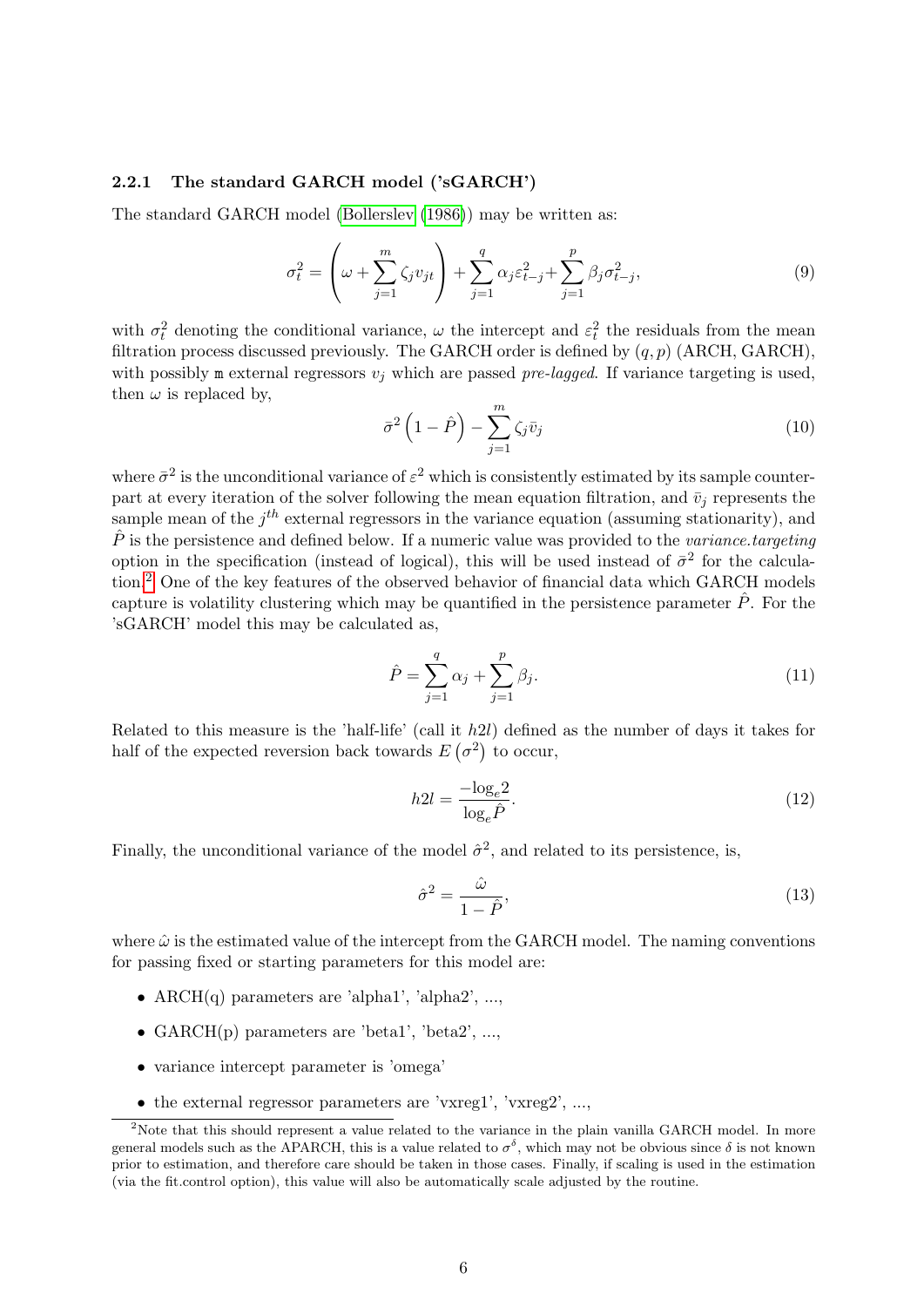#### <span id="page-6-0"></span>2.2.2 The integrated GARCH model ('iGARCH')

The integrated GARCH model (see [Engle and Bollerslev \(1986\)](#page-47-4)) assumes that the persistence  $P = 1$ , and imposes this during the estimation procedure. Because of unit persistence, none of the other results can be calculated (i.e. unconditional variance, half life etc). The stationarity of the model has been established in the literature, but one should investigate the possibility of omitted structural breaks before adopting the iGARCH as the model of choice. The way the package enforces the sum of the ARCH and GARCH parameters to be 1, is by subtracting  $1-\sum$ q  $i=1$  $\alpha_i- \sum$ p  $i > 1$  $\beta_i$ , so that the last beta is never estimated but instead calculated.

#### <span id="page-6-1"></span>2.2.3 The exponential GARCH model

The exponential model of [Nelson \(1991\)](#page-49-0) is defined as,

$$
\log_e(\sigma_t^2) = \left(\omega + \sum_{j=1}^m \zeta_j v_{jt}\right) + \sum_{j=1}^q (\alpha_j z_{t-j} + \gamma_j (|z_{t-j}| - E |z_{t-j}|)) + \sum_{j=1}^p \beta_j \log_e(\sigma_{t-j}^2)
$$
(14)

where the coefficient  $\alpha_j$  captures the sign effect and  $\gamma_j$  the size effect. The expected value of the absolute standardized innovation,  $z_t$  is,

$$
E|z_t| = \int_{-\infty}^{\infty} |z| f(z, 0, 1, ...) dz
$$
 (15)

The persistence  $\hat{P}$  is given by,

$$
\hat{P} = \sum_{j=1}^{p} \beta_j.
$$
\n(16)

If variance targeting is used, then  $\omega$  is replaced by,

$$
\log_e\left(\bar{\sigma}^2\right)\left(1-\hat{P}\right) - \sum_{j=1}^m \zeta_j \bar{v}_j \tag{17}
$$

The unconditional variance and half life follow from the persistence parameter and are calculated as in Section [2.2.1.](#page-5-0)

#### <span id="page-6-2"></span>2.2.4 The GJR-GARCH model ('gjrGARCH')

The GJR GARCH model of [Glosten et al. \(1993\)](#page-48-2) models positive and negative shocks on the conditional variance asymmetrically via the use of the indicator function I,

$$
\sigma_t^2 = \left(\omega + \sum_{j=1}^m \zeta_j v_{jt}\right) + \sum_{j=1}^q \left(\alpha_j \varepsilon_{t-j}^2 + \gamma_j I_{t-j} \varepsilon_{t-j}^2\right) + \sum_{j=1}^p \beta_j \sigma_{t-j}^2, \tag{18}
$$

where  $\gamma_j$  now represents the 'leverage' term. The indicator function I takes on value of 1 for  $\varepsilon \leq 0$  and 0 otherwise. Because of the presence of the indicator function, the persistence of the model now crucially depends on the asymmetry of the conditional distribution used. The persistence of the model  $\hat{P}$  is,

$$
\hat{P} = \sum_{j=1}^{q} \alpha_j + \sum_{j=1}^{p} \beta_j + \sum_{j=1}^{q} \gamma_j \kappa,
$$
\n(19)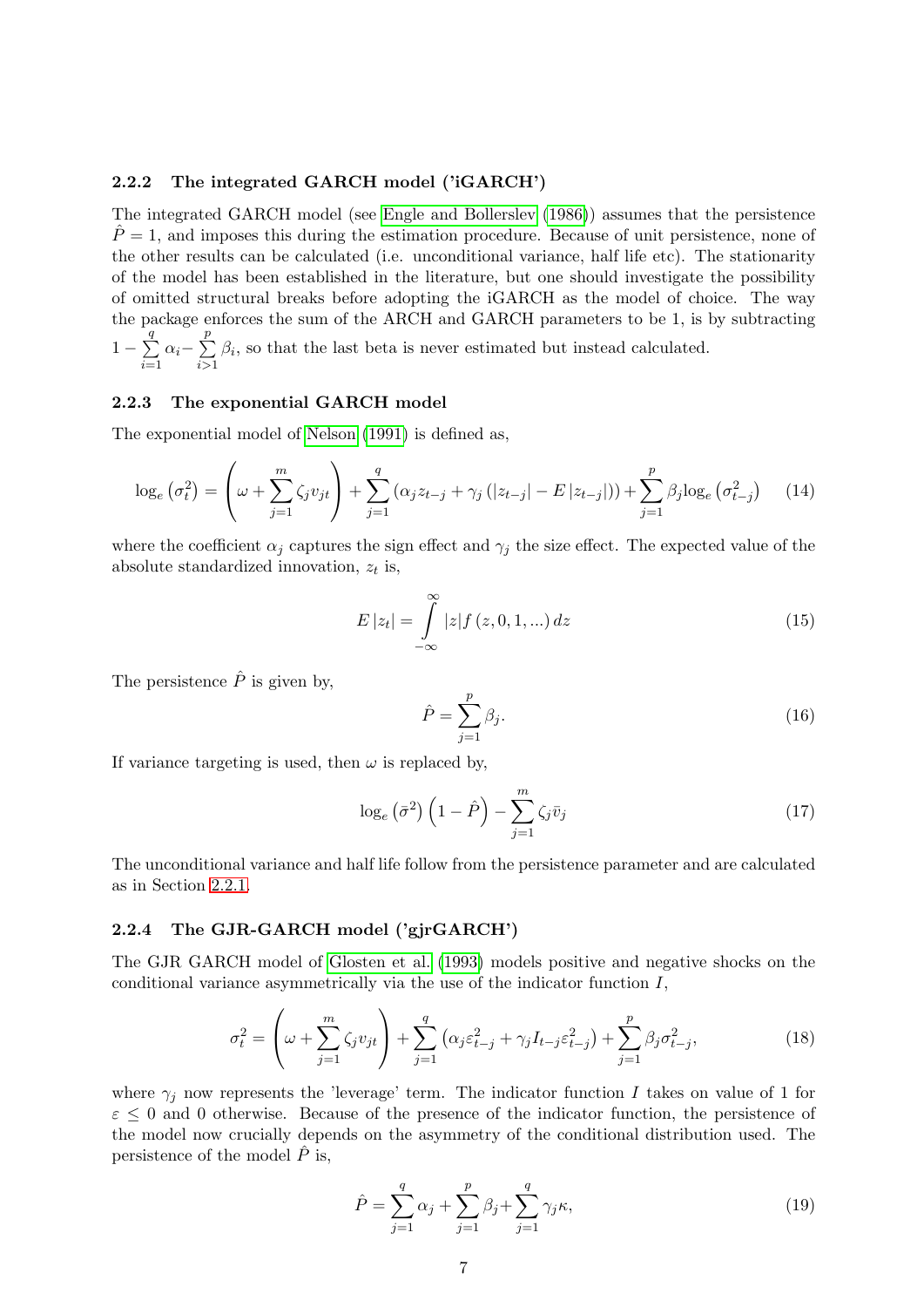where  $\kappa$  is the expected value of the standardized residuals  $z_t$  below zero (effectively the probability of being below zero),

$$
\kappa = E\left[I_{t-j}z_{t-j}^2\right] = \int_{-\infty}^{0} f(z, 0, 1, ...) dz
$$
\n(20)

where  $f$  is the standardized conditional density with any additional skew and shape parameters  $(\dots)$ . In the case of symmetric distributions the value of  $\kappa$  is simply equal to 0.5. The variance targeting, half-life and unconditional variance follow from the persistence parameter and are calculated as in Section [2.2.1.](#page-5-0) The naming conventions for passing fixed or starting parameters for this model are:

- $\text{ARCH}(q)$  parameters are 'alpha1', 'alpha2', ...,
- Leverage(q) parameters are 'gamma1', 'gamma2', ...,
- $GARCH(p)$  parameters are 'beta1', 'beta2', ...,
- variance intercept parameter is 'omega'
- the external regressor parameters are 'vxreg1', 'vxreg2', ...,

Note that the Leverage parameter follows the order of the ARCH parameter.

#### <span id="page-7-0"></span>2.2.5 The asymmetric power ARCH model ('apARCH')

The asymmetric power ARCH model of [Ding et al. \(1993\)](#page-47-5) allows for both leverage and the Taylor effect, named after [Taylor \(1986\)](#page-49-1) who observed that the sample autocorrelation of absolute returns was usually larger than that of squared returns.

$$
\sigma_t^{\delta} = \left(\omega + \sum_{j=1}^m \zeta_j v_{jt}\right) + \sum_{j=1}^q \alpha_j \left(|\varepsilon_{t-j}| - \gamma_j \varepsilon_{t-j}\right)^{\delta} + \sum_{j=1}^p \beta_j \sigma_{t-j}^{\delta}
$$
(21)

where  $\delta \in \mathbb{R}^+$ , being a Box-Cox transformation of  $\sigma_t$ , and  $\gamma_j$  the coefficient in the leverage term. Various submodels arise from this model:

- The simple GARCH model of [Bollerslev \(1986\)](#page-47-2) when  $\delta = 2$  and  $\gamma_j = 0$ .
- The Absolute Value GARCH (AVGARCH) model of [Taylor \(1986\)](#page-49-1) and [Schwert \(1990\)](#page-49-2) when  $\delta = 1$  and  $\gamma_i = 0$ .
- The GJR GARCH (GJRGARCH) model of [Glosten et al. \(1993\)](#page-48-2) when  $\delta = 2$ .
- The Threshold GARCH (TGARCH) model of [Zakoian \(1994\)](#page-49-3) when  $\delta = 1$ .
- The Nonlinear ARCH model of [Higgins et al. \(1992\)](#page-48-3) when  $\gamma_j = 0$  and  $\beta_j = 0$ .
- The Log ARCH model of [Geweke \(1986\)](#page-48-4) and [Pantula \(1986\)](#page-49-4) when  $\delta \to 0$ .

The persistence of the model is given by,

$$
\hat{P} = \sum_{j=1}^{p} \beta_j + \sum_{j=1}^{q} \alpha_j \kappa_j
$$
\n(22)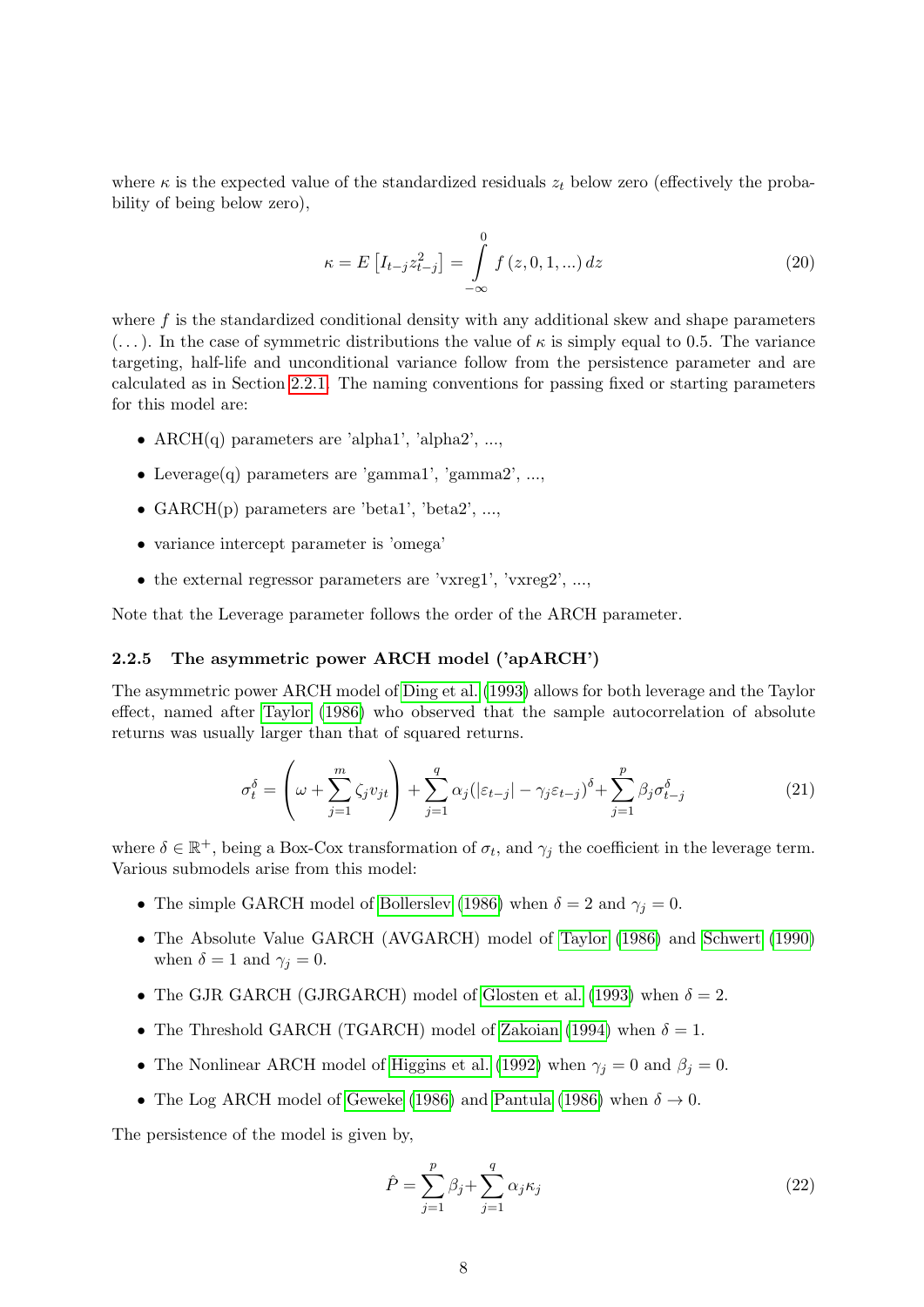where  $\kappa_j$  is the expected value of the standardized residuals  $z_t$  under the Box-Cox transformation of the term which includes the leverage coefficient  $\gamma_i$ ,

$$
\kappa_j = E(|z| - \gamma_j z)^{\delta} = \int_{-\infty}^{\infty} (|z| - \gamma_j z)^{\delta} f(z, 0, 1, \ldots) dz
$$
 (23)

If variance targeting is used, then  $\omega$  is replaced by,

$$
\bar{\sigma}^{\delta}\left(1-\hat{P}\right)-\sum_{j=1}^{m}\zeta_{j}\bar{v}_{j}.
$$
\n(24)

Finally, the unconditional variance of the model  $\hat{\sigma}^2$  is,

$$
\hat{\sigma}^2 = \left(\frac{\hat{\omega}}{1 - \hat{P}}\right)^{2/\delta} \tag{25}
$$

where  $\hat{\omega}$  is the estimated value of the intercept from the GARCH model. The half-life follows from the persistence parameter and is calculated as in Section [2.2.1.](#page-5-0) The naming conventions for passing fixed or starting parameters for this model are:

- ARCH $(q)$  parameters are 'alpha1', 'alpha2', ...,
- Leverage $(q)$  parameters are 'gamma1', 'gamma2', ...,
- Power parameter is 'delta',
- GARCH(p) parameters are 'beta1', 'beta2', ...,
- variance intercept parameter is 'omega'
- the external regressor parameters are 'vxreg1', 'vxreg2', ...,

In particular, to obtain any of the submodels simply pass the appropriate parameters as fixed.

#### <span id="page-8-0"></span>2.2.6 The family GARCH model ('fGARCH')

The family GARCH model of [Hentschel \(1995\)](#page-48-5) is another omnibus model which subsumes some of the most popular GARCH models. It is similar to the apARCH model, but more general since it allows the decomposition of the residuals in the conditional variance equation to be driven by different powers for  $z_t$  and  $\sigma_t$  and also allowing for both shifts and rotations in the news impact curve, where the shift is the main source of asymmetry for small shocks while rotation drives large shocks.

$$
\sigma_t^{\lambda} = \left(\omega + \sum_{j=1}^m \zeta_j v_{jt}\right) + \sum_{j=1}^q \alpha_j \sigma_{t-j}^{\lambda} (|z_{t-j} - \eta_{2j}| - \eta_{1j} (z_{t-j} - \eta_{2j}))^{\delta} + \sum_{j=1}^p \beta_j \sigma_{t-j}^{\lambda}
$$
(26)

which is a Box-Cox transformation for the conditional standard deviation whose shape is determined by  $\lambda$ , and the parameter  $\delta$  transforms the absolute value function which it subject to rotations and shifts through the  $\eta_{1i}$  and  $\eta_{2i}$  parameters respectively. Various submodels arise from this model, and are passed to the ugarchspec 'variance.model' list via the submodel option,

• The simple GARCH model of [Bollerslev \(1986\)](#page-47-2) when  $\lambda = \delta = 2$  and  $\eta_1 j = \eta_2 j = 0$  $(submodel = 'GARCH').$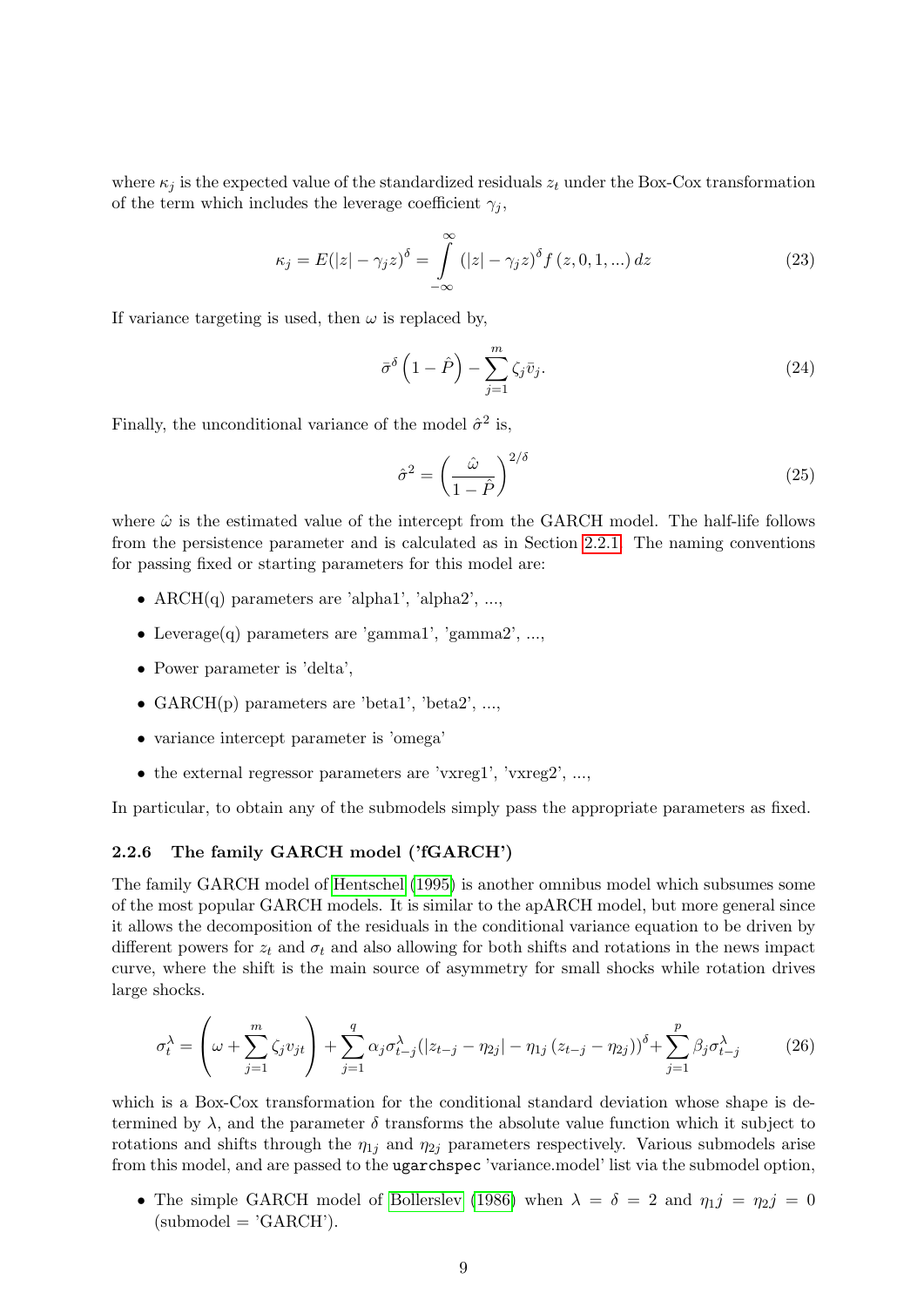- The Absolute Value GARCH (AVGARCH) model of [Taylor \(1986\)](#page-49-1) and [Schwert \(1990\)](#page-49-2) when  $\lambda = \delta = 1$  and  $|\eta_{1j}| \leq 1$  (submodel = 'AVGARCH').
- The GJR GARCH (GJRGARCH) model of [Glosten et al. \(1993\)](#page-48-2) when  $\lambda = \delta = 2$  and  $\eta_{2j} = 0$  (submodel = 'GJRGARCH').
- The Threshold GARCH (TGARCH) model of [Zakoian \(1994\)](#page-49-3) when  $\lambda = \delta = 1$ ,  $\eta_{2j} = 0$ and  $|\eta_{1j}| \leq 1$  (submodel = 'TGARCH').
- The Nonlinear ARCH model of [Higgins et al. \(1992\)](#page-48-3) when  $\delta = \lambda$  and  $\eta_1 j = \eta_2 j = 0$  $(submodel = 'NGARCH').$
- The Nonlinear Asymmetric GARCH model of [Engle and Ng \(1993\)](#page-47-6) when  $\delta = \lambda = 2$  and  $\eta_1 j = 0$  (submodel = 'NAGARCH').
- The Asymmetric Power ARCH model of [Ding et al. \(1993\)](#page-47-5) when  $\delta = \lambda$ ,  $\eta_{2i} = 0$  and  $|\eta_{1j}| \leq 1$  (submodel = 'APARCH').
- The Exponential GARCH model of [Nelson \(1991\)](#page-49-0) when  $\delta = 1$ ,  $\lambda = 0$  and  $\eta_{2j} = 0$  (not implemented as a submodel of fGARCH).
- The Full fGARCH model of [Hentschel \(1995\)](#page-48-5) when  $\delta = \lambda$  (submodel = 'ALLGARCH').

The persistence of the model is given by,

$$
\hat{P} = \sum_{j=1}^{p} \beta_j + \sum_{j=1}^{q} \alpha_j \kappa_j \tag{27}
$$

where  $\kappa_i$  is the expected value of the standardized residuals  $z_t$  under the Box-Cox transformation of the absolute value asymmetry term,

$$
\kappa_j = E(|z_{t-j} - \eta_{2j}| - \eta_{1j} (z_{t-j} - \eta_{2j}))^{\delta} = \int_{-\infty}^{\infty} (|z - \eta_{2j}| - \eta_{1j} (z - \eta_{2j}))^{\delta} f(z, 0, 1, ...) dz \quad (28)
$$

If variance targeting is used, then  $\omega$  is replaced by,

$$
\bar{\sigma}^{\lambda} \left( 1 - \hat{P} \right) - \sum_{j=1}^{m} \zeta_{j} \bar{v}_{j}
$$
\n(29)

Finally, the unconditional variance of the model  $\hat{\sigma}^2$  is,

$$
\hat{\sigma}^2 = \left(\frac{\hat{\omega}}{1 - \hat{P}}\right)^{2/\lambda} \tag{30}
$$

where  $\hat{\omega}$  is the estimated value of the intercept from the GARCH model. The half-life follows from the persistence parameter and is calculated as in Section [2.2.1.](#page-5-0) The naming conventions for passing fixed or starting parameters for this model are:

- ARCH $(q)$  parameters are 'alpha1', 'alpha2', ...,
- Asymmetry1 $(q)$  rotation parameters are 'eta11', 'eta12', ...,
- Asymmetry2(q) shift parameters are 'eta21', 'eta22', ...,
- Asymmetry Power parameter is 'delta',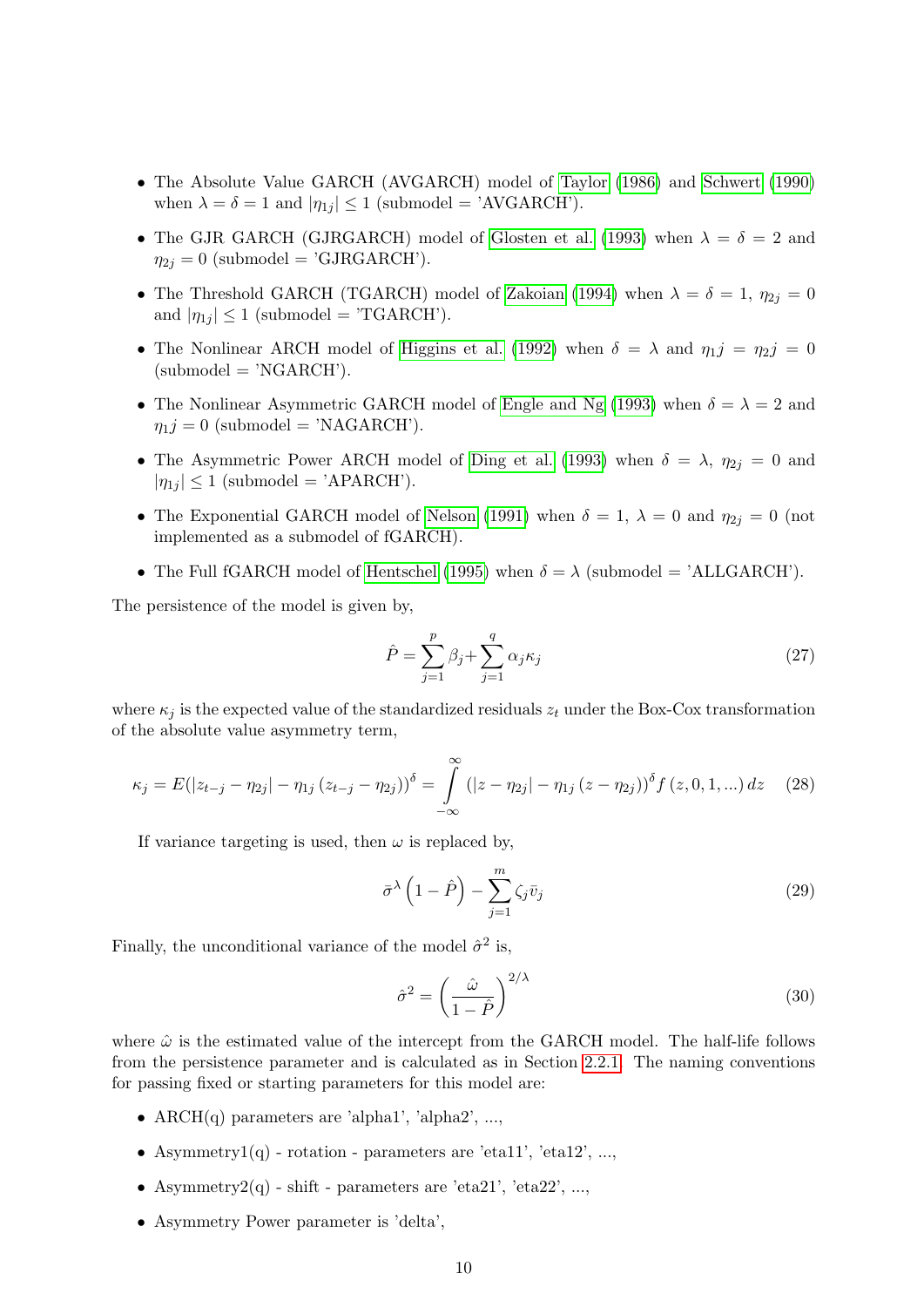- Conditional Sigma Power parameter is 'lambda',
- GARCH $(p)$  parameters are 'beta1', 'beta2', ...,
- variance intercept parameter is 'omega'
- the external regressor parameters are 'vxreg1', 'vxreg2', ...,

#### <span id="page-10-0"></span>2.2.7 The Component sGARCH model ('csGARCH')

The model of [Lee and Engle \(1999\)](#page-48-6) decomposes the conditional variance into a permanent and transitory component so as to investigate the long- and short-run movements of volatility affecting securities. Letting  $q_t$  represent the permanent component of the conditional variance, the component model can then be written as:

$$
\sigma_t^2 = q_t + \sum_{j=1}^q \alpha_j \left( \varepsilon_{t-j}^2 - q_{t-j} \right) + \sum_{j=1}^p \beta_j \left( \sigma_{t-j}^2 - q_{t-j} \right)
$$
  
\n
$$
q_t = \omega + \rho q_{t-1} + \phi \left( \varepsilon_{t-1}^2 - \sigma_{t-1}^2 \right)
$$
\n(31)

where effectively the intercept of the GARCH model is now time-varying following first order autoregressive type dynamics. The difference between the conditional variance and its trend,  $\sigma_{t-j}^2 - q_{t-j}$  is the transitory component of the conditional variance. The conditions for the nonnegativity of the conditional variance are given in [Lee and Engle \(1999\)](#page-48-6) and imposed during estimation by the stationarity option in the fit.control list of the ugarchfit method, and related to the stationarity conditions that the sum of the  $(\alpha, \beta)$  coefficients be less than 1 and that  $\rho < 1$ (effectively the persistence of the transitory and permanent components).

The multistep,  $n > 1$  ahead forecast of the conditional variance proceeds as follows:

$$
E_{t-1} \left( \sigma_{t+n}^2 \right) = E_{t-1} \left( q_{t+n} \right) + \sum_{j=1}^q \alpha_j \left( \varepsilon_{t+n-j}^2 - q_{t+n-j} \right) + \sum_{j=1}^p \beta_j \left( \sigma_{t+n-j}^2 - q_{t+n-j} \right)
$$
  

$$
E_{t-1} \left( \sigma_{t+n}^2 \right) = E_{t-1} \left( q_{t+n} \right) + \sum_{j=1}^q \alpha_j E_{t-1} \left[ \varepsilon_{t+n-j}^2 - q_{t+n-j} \right] + \sum_{j=1}^p \beta_j E_{t-1} \left[ \sigma_{t+n-j}^2 - q_{t+n-j} \right]
$$
(32)

However,  $E_{t-1}\left[\varepsilon_{t+n-j}^2\right] = E_{t-1}\left[\sigma_{t+n-j}^2\right]$ , therefore:

$$
E_{t-1}(\sigma_{t+n}^2) = E_{t-1}(q_{t+n}) + \sum_{j=1}^q \alpha_j E_{t-1} [\sigma_{t+n-j}^2 - q_{t+n-j}] + \sum_{j=1}^p \beta_j E_{t-1} [\sigma_{t+n-j}^2 - q_{t+n-j}]
$$
  

$$
E_{t-1}(\sigma_{t+n}^2) = E_{t-1}(q_{t+n}) + \left[ \sum_{j=1}^{\max(p,q)} (\alpha_j + \beta_j) \right]^n (\sigma_t^2 - q_t)
$$
 (33)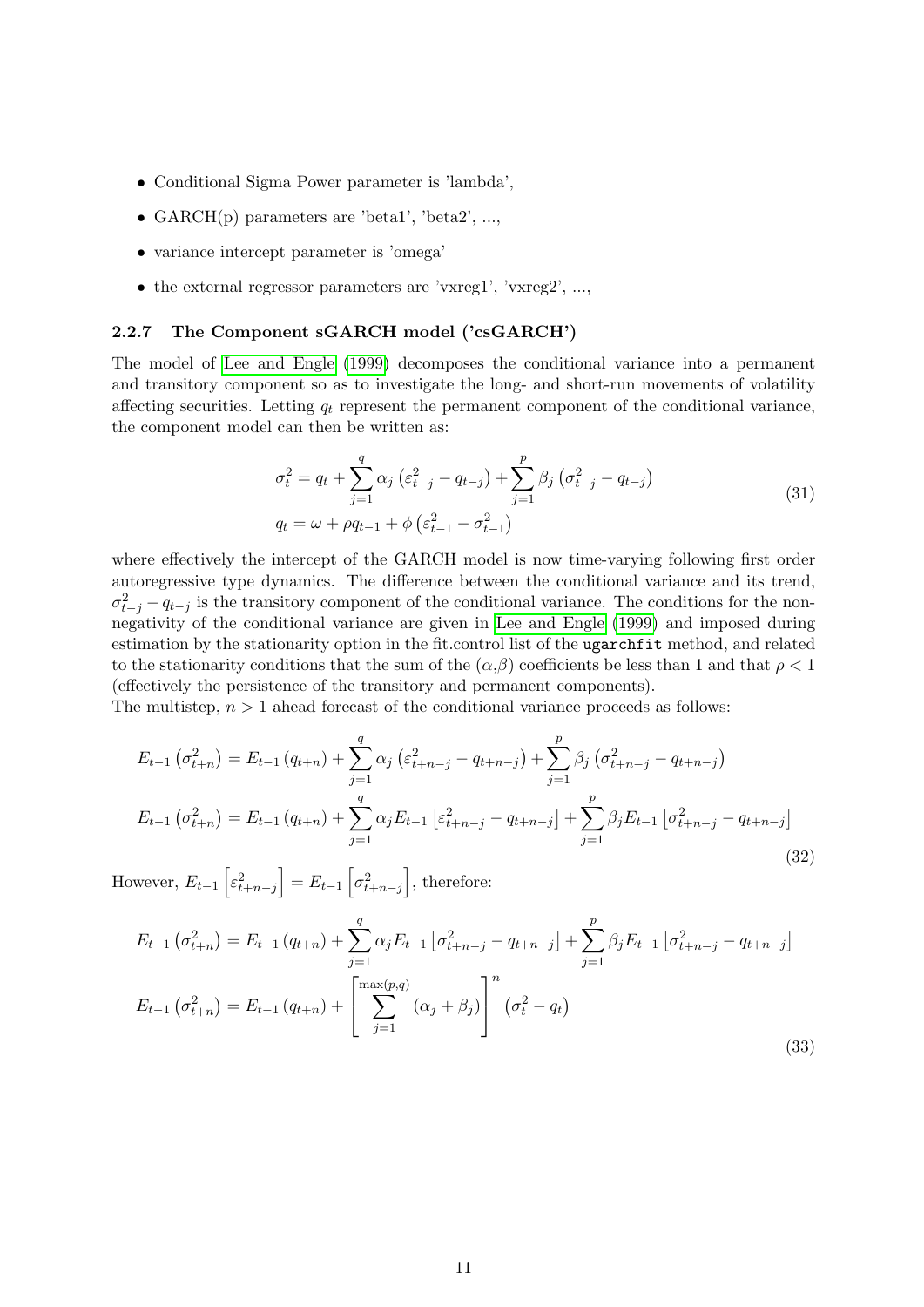The permanent component forecast can be represented as:

$$
E_{t-1}[q_{t+n}] = \omega + \rho E_{t-1}[q_{t+n-1}] + \phi E_{t-1}[\varepsilon_{t+n-j}^2 - \sigma_{t+n-j}^2]
$$
\n(34)

$$
=\omega + \rho E_{t-1}\left[q_{t+n-1}\right]
$$
\n
$$
\tag{35}
$$

$$
= \omega + \rho \left[ \omega + \rho E_{t-1} \left[ q_{t+n-2} \right] \right] \tag{36}
$$

$$
= \dots
$$
\n
$$
= (1 + p + \dots + p^{n-1}) \omega + p^n q_t
$$
\n(37)\n(38)

$$
= (1 + p + \dots + \rho^{n-1}) \omega + \rho^n q_t
$$
\n
$$
1 - \rho^n \qquad n \tag{38}
$$

$$
=\frac{1-\rho}{1-\rho}\omega+\rho^n q_t\tag{39}
$$

(40)

As  $n \to \infty$  the unconditional variance is:

$$
E_{t-1} \left[ \sigma_{t+n}^2 \right] = E_{t-1} \left[ q_{t+n} \right] = \frac{\omega}{1-\rho}
$$
 (41)

In the rugarch package, the parameters  $\rho$  and  $\phi$  are represented by  $\eta_{11}$ ('eta11') and  $\eta_{21}$ ('eta21') respectively.

#### <span id="page-11-0"></span>2.2.8 The Multiplicative Component sGARCH model ('mcsGARCH')

A key problem with using GARCH models for intraday data is the seasonality in the absolute returns observed at the beginning and end of the trading session. For regularly sampled time intervals (1-min, 5-min etc.), a number of models have tried to either 'de-seasonalize' the residuals and then fit the GARCH model by using for instance a Flexible Fourier method as in [Ander](#page-47-7)[sen and Bollerslev \(1997\)](#page-47-7) or incorporate seasonality directly into the model as in the Periodic GARCH model of [Bollerslev and Ghysels \(1996\)](#page-47-8). A rather simple and parsimonious approach to the de-seasonalization was recently presented in [Engle and Sokalska \(2012\)](#page-48-7) (henceforth ES2012). Consider the continuously compounded return  $r_{t,i}$ , where t denotes the day and i the regularly spaced time interval at which the return was calculated. Under this model, the conditional variance is a multiplicative product of daily, diurnal and stochastic (intraday) components, so that the return process may be represented as:

$$
r_{t,i} = \mu_{t,i} + \varepsilon_{t,i}
$$
  
\n
$$
\varepsilon_{t,i} = (q_{t,i}\sigma_t s_i) z_{t,i}
$$
\n(42)

where  $q_{t,i}$  is the stochastic intraday volatility,  $\sigma_t$  a daily exogenously determined forecast volatility,  $s_i$  the diurnal volatility in each regularly spaced interval i,  $z_{t,i}$  the i.i.d  $(0,1)$  standardized innovation which conditional follows some appropriately chosen distribution. In ES2012, the forecast volatility  $\sigma_t$  is derived from a multifactor risk model externally, but it is just as possible to generate such forecasts from a daily GARCH model. The seasonal (diurnal) part of the process is defined as:

$$
s_i = \frac{1}{T} \sum_{t=1}^{T} \left( \varepsilon_{t,i}^2 / \sigma_t^2 \right).
$$
 (43)

Dividing the residuals by the diurnal and daily volatility gives the normalized residuals  $(\bar{\varepsilon})$ :

$$
\bar{\varepsilon}_{t,i} = \varepsilon_{t,i} / (\sigma_t s_i) \tag{44}
$$

which may then be used to generate the stochastic component of volatility  $q_{t,i}$  which assuming a simple vanilla GARCH model has the following motion dynamics:

$$
q_{t,i}^2 = \left(\omega + \sum_{j=1}^m \zeta_j v_{jt}\right) + \sum_{j=1}^p \alpha_j \bar{\varepsilon}_{t-j}^2 + \sum_{j=1}^q \beta_j q_{t-j}^2
$$
\n(45)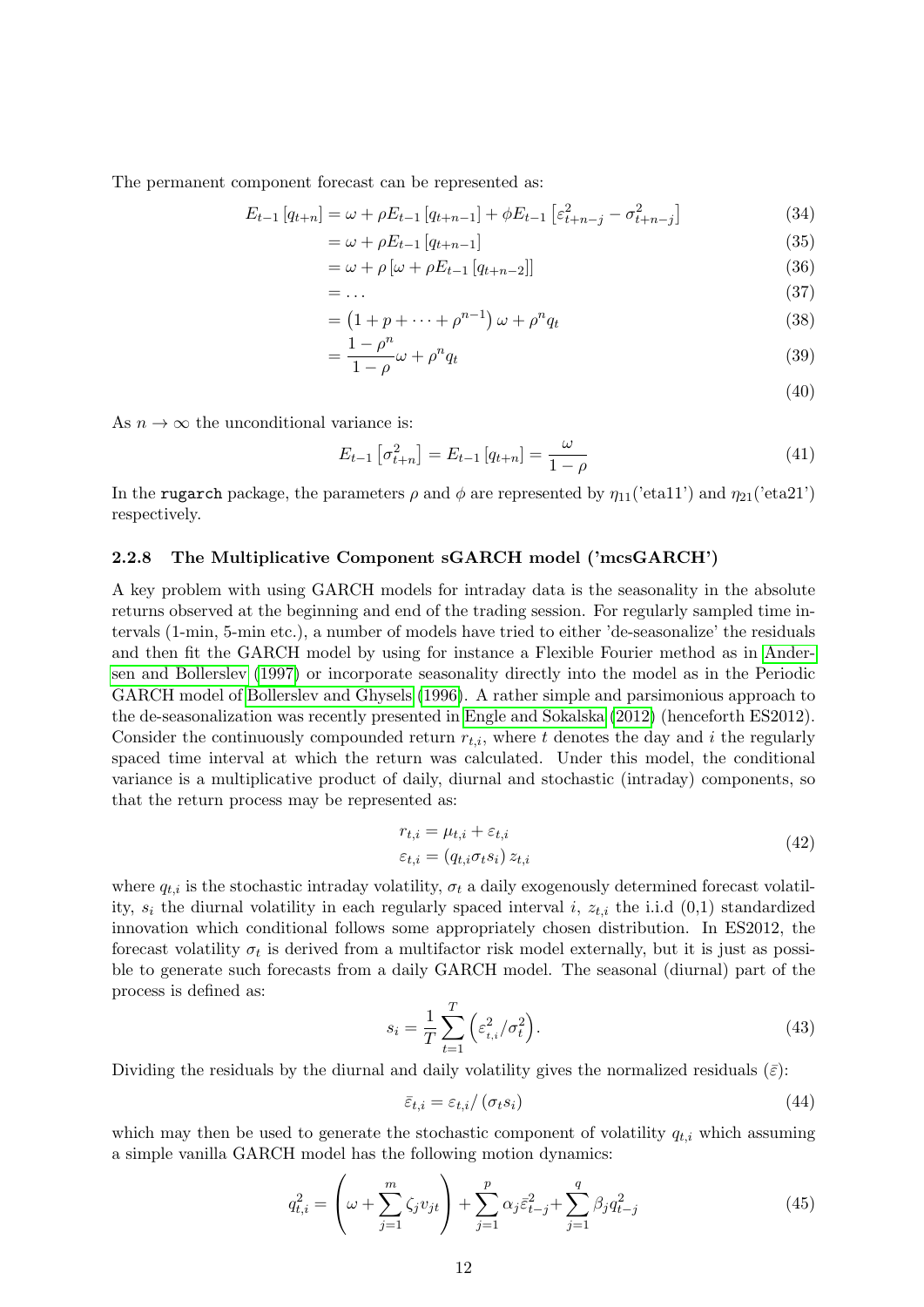see Section [2.2.1](#page-5-0) for details. In the rugarch package, unlike the paper of ES2012, the conditional mean and variance equations (and hence the diurnal component on the residuals from the conditional mean filtration) are estimated jointly. Furthermore, and unlike ES2012, it is possible to include ARMAX dynamics in the conditional mean, though because of the complexity of the model and its use of time indices, ARCH-m is not currently allowed, but may be included once the xts package is fully translated to Rcpp. Finally, as an additional point of departure from ES2012, the diurnal component calculation uses the median instead of the mean which was found to provide for a more robust alternative, particularly given the type and size of datasets typically used [changed in version 1.2-3]. As currently stands, the model has methods for estimation (ugarchfit), filtering (ugarchfilter), forecast from fit (ugarchforecast) but not from spec (secondary dispatch method), simulation from fit (ugarchsim) but not from spec (ugarchpath), rolling estimation (ugarchroll) but not the bootstrap (ugarchboot). Some of the plots, which depend on the xts package will not render nicely since plot.xts does not play well with intraday data. Some plots however such as VaRplot have been amended to properly display intraday data coming from an xts object, and more may be added as time allows. An extensive example of the model may be found on <http://www.unstarched.net>. The paper by ES2012 is currently freely available here: <http://jfec.oxfordjournals.org/content/10/1/54.full>.

#### <span id="page-12-0"></span>2.2.9 The realized GARCH model ('realGARCH')

While the previous section discussed the modelling of intraday returns using a multiplicative component GARCH model, this section deals with the inclusion of realized measures of volatility in a GARCH modelling setup. The realized GARCH (realGARCH) model of [Hansen et al. \(2012\)](#page-48-8) (henceforth HHS2012) provides for an excellent framework for the joint modelling of returns and realized measures of volatility. Unlike the naive augmentation of GARCH processes by a realized measures, the realGARCH model relates the observed realized measure to the latent volatility via a measurement equation, which also includes asymmetric reaction to shocks, making for a very flexible and rich representation. Formally, let:

$$
y_t = \mu_t + \sigma_t z_t, \ z_t \sim i.i.d(0,1)
$$
  

$$
\log \sigma_t^2 = \omega + \sum_{i=1}^q \alpha_i \log r_{t-i} + \sum_{i=1}^p \beta_i \log \sigma_{t-i}^2
$$
  

$$
\log r_t = \xi + \delta \log \sigma_t^2 + \tau(z_t) + u_t, \ u_t \sim N(0,\lambda)
$$
 (46)

where we have defined the dynamics for the returns  $(y_t)$ , the log of the conditional variance  $(\sigma_t^2)$ and the log of the realized measure  $(r_t)$ .<sup>[3](#page-12-1)</sup> The asymmetric reaction to shocks comes via the  $\tau(.)$ function which is based on the Hermite polynomials and truncated at the second level to give a simple quadratic form:

$$
\tau(z_t) = \eta_1 z_t + \eta_2 (z_t^2 - 1) \tag{47}
$$

- $y_t$  (rugarch) =  $r_t$  (HHS2012)
- $\alpha$  (rugarch) =  $\gamma$  (HHS2012)
- $\sigma_t^2$  (rugarch) =  $h_t$  (HHS2012)
- $r_t$  (rugarch) =  $x_t$  (HHS2012)
- $\delta$  (rugarch) =  $\varphi$  (HHS2012)
- $\eta_1$  (rugarch) =  $\tau_1$  (HHS2012)
- $\eta_2$  (rugarch) =  $\tau_2$  (HHS2012)
- $\lambda$  (rugarch) =  $\sigma_u$  (HHS2012)

<span id="page-12-1"></span><sup>&</sup>lt;sup>3</sup>In the original paper by HHS2012, the notation is slightly different as I have chosen to re-use some of the symbols/variables already in the rugarch specification. For completeness, the differences are noted: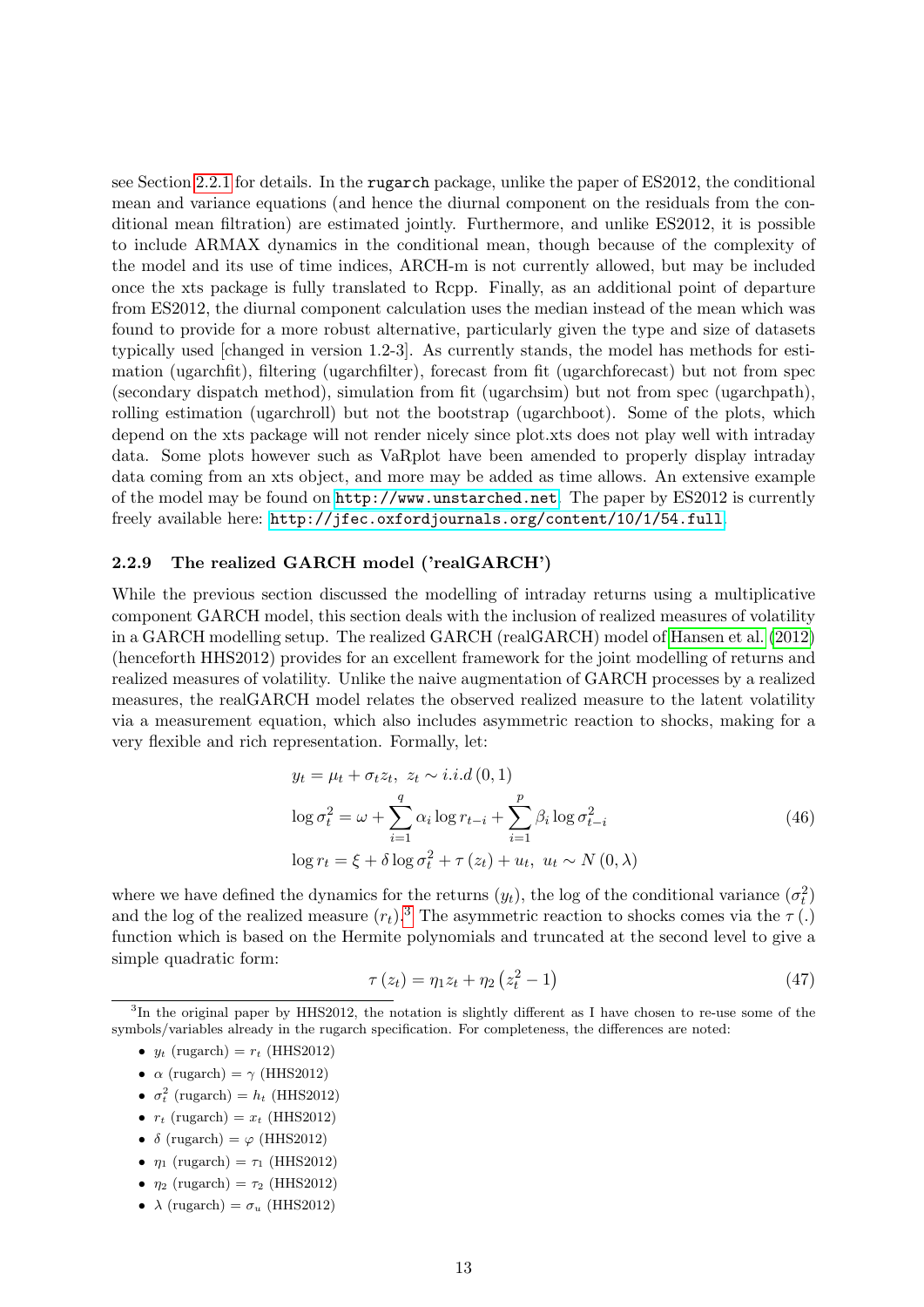which has the very convenient property that  $E\tau(z_t) = 0$ . The function also forms the basis for the creation of a type of news impact curve  $\nu(z)$ , defined as:

$$
\nu(z) = E \left[ \log \sigma_t \, | z_{t-1} = z \right] - E \left[ \log \sigma_t \right] = \delta \tau(z) \tag{48}
$$

so that  $100 \times \nu(z)$  is the percent change in volatility as a function of the standardized innovations.

A key feature of this model is that it preserves the ARMA structure which characterize many standard GARCH models and adapted here from Proposition 1 of the HHS2012 paper:

$$
\log \sigma_t^2 = \mu_\sigma + \sum_{i=1}^{p \lor q} (\delta \alpha_i + \beta_i) \log \sigma_{t-1}^2 + \sum_{j=1}^q \alpha_j w_{t-j}
$$
  

$$
\log r_t = \mu_r + \sum_{i=1}^{p \lor q} (\delta \alpha_i + \beta_i) \log r_{t-1} + w_t - \sum_{j=1}^{p \lor q} \beta_j w_{t-j}
$$
  

$$
\mu_\sigma = \omega + \xi \sum_{i=1}^q \alpha_i, \mu_r = \delta \omega + \left(1 - \sum_{i=1}^p \beta_i\right) \xi
$$
 (49)

where  $w_t = \tau(z_t) + u_t, \ \mu_{\sigma} = \omega + \xi \sum$ q  $i=1$  $\alpha_i$  and  $\mu_r = \delta \omega + \left(1 - \sum^p \right)$ p  $i=1$  $\beta_i$   $\xi$ , and the convention  $\beta_i = \alpha_j = 0$  for  $i > p$  and  $j < p$ . It is therefore a simple matter to show that the persistence  $(\overline{P})$  of the process is given by:

$$
\hat{P} = \sum_{i=1}^{p} \beta_i + \delta \sum_{i=1}^{q} \alpha_i
$$
\n(50)

while the unconditional (long-run) variance may be written as:

$$
\hat{\sigma}^2 = \frac{\omega + \xi \sum_{i=1}^q \alpha_i}{1 - \hat{P}}
$$
\n(51)

The joint likelihood of the model, made up of the returns and measurement equation, is given by:

$$
\log L\left(\{y_t, r_t\}_{t=1}^T; \theta\right) = \sum_{t=1}^T \log f\left(y_t, r_t | \mathcal{F}_{t-1}\right) \tag{52}
$$

While not standard for MLE, the independence of  $z_t$  and  $u_t$  means that we can factorize the joint density into:

$$
\log f\left(y_t, r_t \,|\mathcal{F}_{t-1}\right) = \underbrace{\log\left(y_t \,|\mathcal{F}_{t-1}\right)}_{\log l(y)} + \underbrace{\left(r_t \,|y_t, \mathcal{F}_{t-1}\right)}_{\log l(r|y)}
$$
(53)

which makes comparison with other GARCH models possible (using  $\log l(y)$ ). Finally, multi-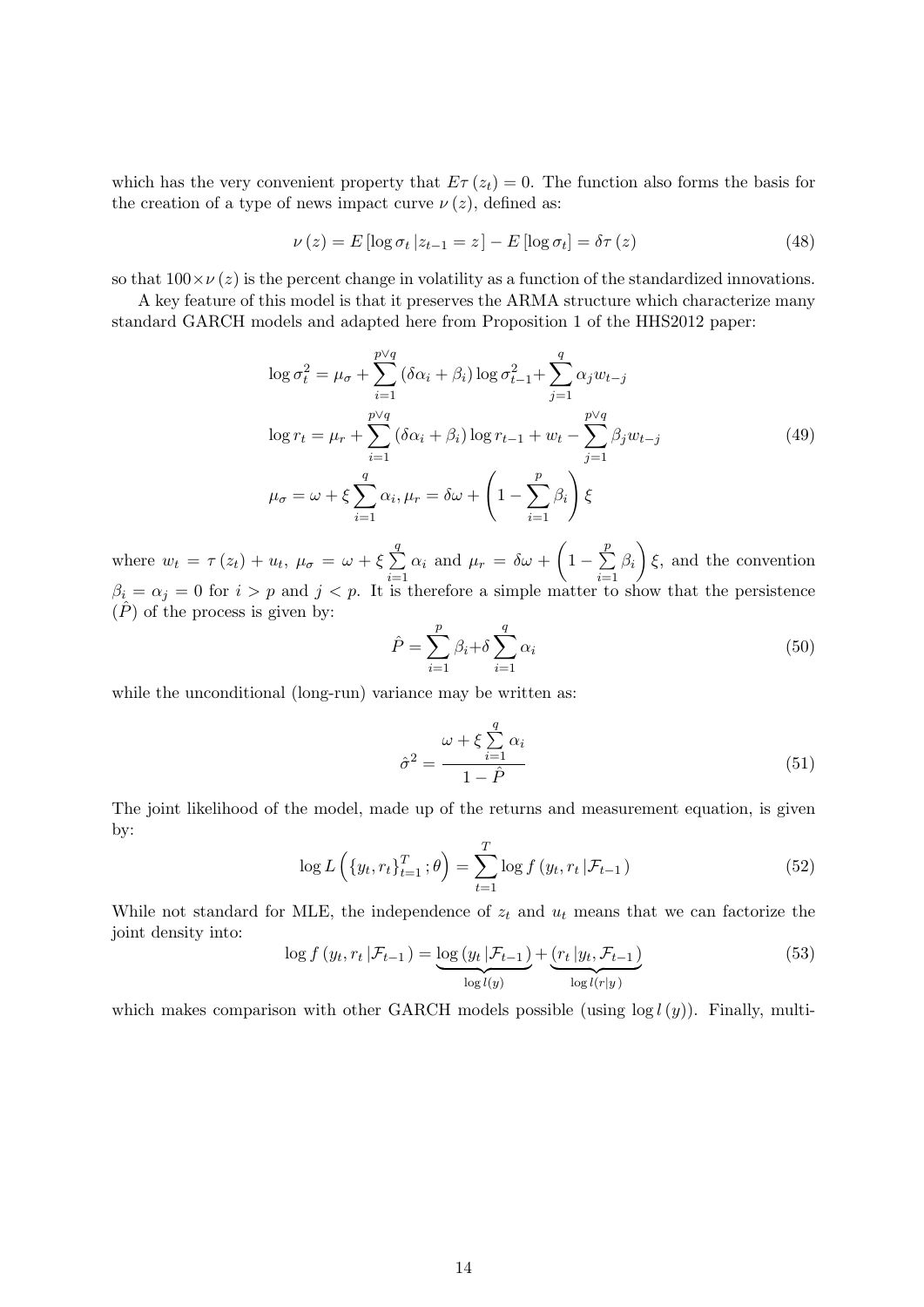period forecasts have a nice VARMA type representation  $Y_t = A Y_{t-1} + b + \varepsilon_t$ , where:

$$
Y_{t} = \begin{bmatrix} \log \sigma_{t}^{2} \\ \vdots \\ \log \sigma_{t-p+1}^{2} \\ \log r_{t} \\ \vdots \\ \log r_{t-q+1} \\ \vdots \\ \log r_{t-q+1} \\ 0_{q\times 1} \end{bmatrix}, A = \begin{pmatrix} (\beta_{1}, ..., \beta_{p}) & (\alpha_{1}, ..., \alpha_{q}) \\ (I_{p-1\times p-1}, 0_{p-1\times 1}) & 0_{p-1\times q} \\ \delta(\beta_{1}, ..., \beta_{p}) & \delta(\alpha_{1}, ..., \alpha_{q}) \\ 0_{q-1\times p} & (I_{q-1\times q-1}, 0_{q-1\times 1}) \end{pmatrix}, b = \begin{pmatrix} \omega \\ 0_{p-1\times 1} \\ \xi + \delta \omega \\ \xi + \delta \omega \\ 0_{q-1\times 1} \end{pmatrix}
$$

$$
\varepsilon_{t} = \begin{pmatrix} 0_{p\times 1} \\ \tau(z_{t}) + u_{t} \\ 0_{q\times 1} \end{pmatrix}
$$
(54)

so that  $Y_{t+k} = A^k Y_t + \sum_{k=1}^{k-1} A^k Y_k$  $j=0$  $A^{j}$   $(b + \varepsilon_{t+k-j})$ , and it is understood that the superscripts denote

matrix power, with  $\left[ . \right]$ <sup>0</sup> the identity matrix.<sup>[4](#page-14-1)</sup>

In the rugarch package, all the methods, from estimation, to filtering, forecasting and simulation have been included with key parts of the code written in C for speed (as elsewhere). For the forecast routine, some additional arguments are made available as a result of the generation of the conditional variance density (rather than point forecasts, although these are returned based on the average of the simulated density values). Consult the documentation and online examples for more details.

#### <span id="page-14-0"></span>2.2.10 The fractionally integrated GARCH models ('fiGARCH')

Motivated by the developments in long memory processes, and in particular the ARFIMA type models (see section [2.1\)](#page-3-0), [Baillie et al. \(1996\)](#page-47-9) proposed the fractionally integrated generalized autoregressive conditional heteroscedasticity, or FIGARCH, model to capture long memory (in essence hyperbolic memory). Unlike the standard GARCH where shocks decay at an exponential rate, or the integrated GARCH model where shocks persist forever, in the FIGARCH model shocks decay at a slower hyperbolic rate. Consider the standard GARCH equation:

$$
\sigma_t^2 = \omega + \alpha \left( L \right) \varepsilon_t^2 + \beta \left( L \right) \sigma_t^2 \tag{55}
$$

where L is the lag operator, such that  $a(L) = \sum$ q  $i=1$  $\alpha_i L^i$  and  $\beta(L) = \sum_{i=1}^{p}$  $j=1$  $\beta_j L^j$ . Re-arranging to give the ARMA in squares representation:

$$
\left[1 - \alpha\left(L\right) - \beta\left(L\right)\right] \varepsilon_t^2 = \omega + \left[1 - \beta\left(L\right)\right] v_t \tag{56}
$$

where  $v_t = \varepsilon_t^2 - \sigma_t^2$ , and condensing the left hand side:

$$
(1 - L)\phi(L)\varepsilon_t^2 = \omega + [1 - \beta(L)]v_t
$$
\n(57)

with  $\phi(L) = \sum_{m=1}^{m-1}$  $i=1$  $\phi_i L^i$  and  $m = \max\{p, q\}$ . In the fractionally integrated model,  $(1 - L)$  is replaced by :

$$
(1 - L)^d = \sum_{k=0}^{\infty} \frac{\Gamma(d+1)}{\Gamma(k+1)\Gamma(d-k+1)} L^k = 1 - \sum_{k=1}^{\infty} \pi_k L^k
$$
 (58)

<span id="page-14-1"></span><sup>&</sup>lt;sup>4</sup>The original paper of HHS2012 has some small typos in the notation for the horizon k which is at times represented by the symbol h (which is reserved in the paper for the conditional variance notation).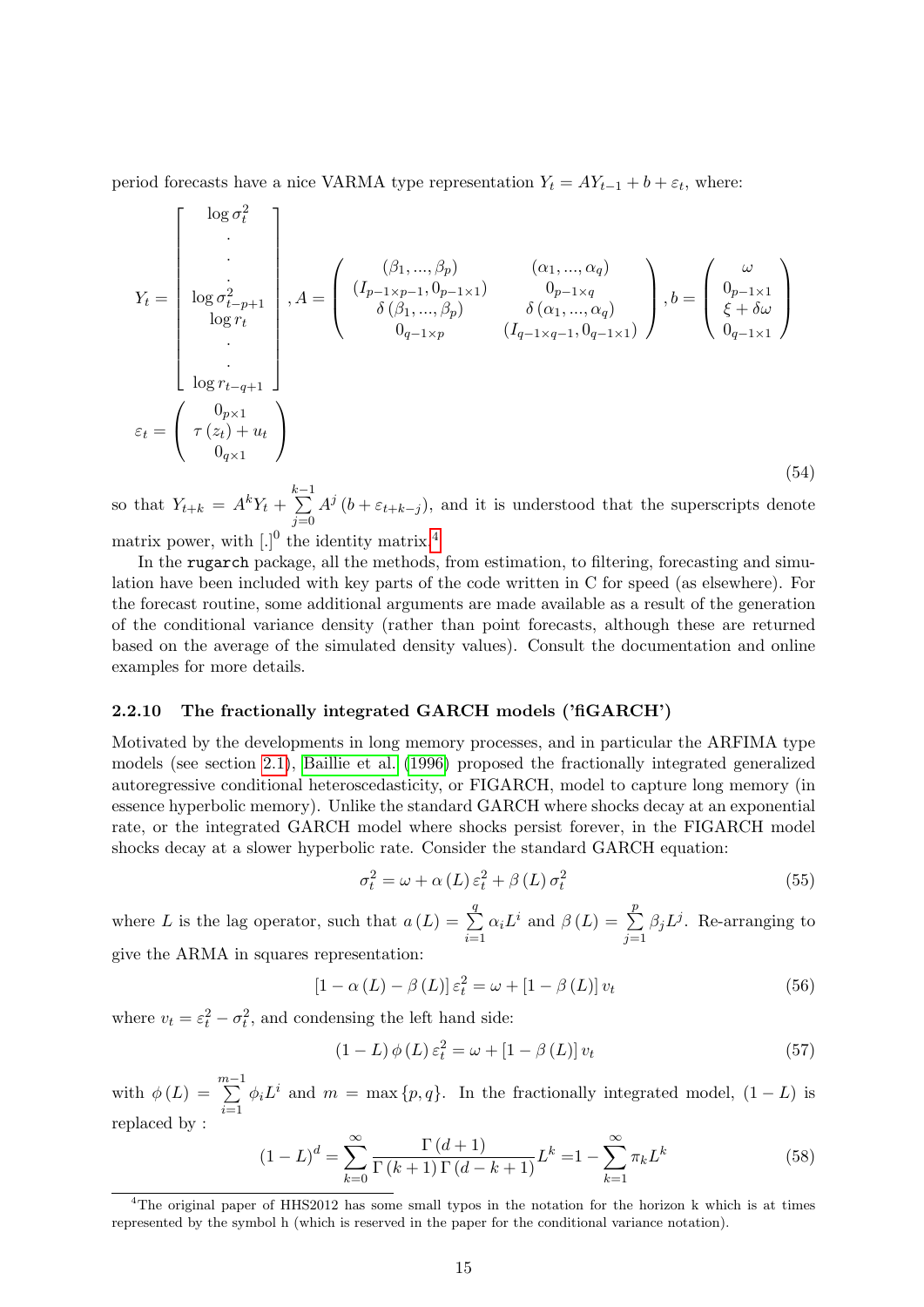where  $\pi_i = \prod$  $1\leq k\leq i$  $k-1-d$  $\frac{1-d}{k}$ . The expansion<sup>[5](#page-15-1)</sup> is usually truncated to some large number, such as 1000. Rearranging again, we obtain the following representation of the FIGARCH model:

<span id="page-15-2"></span>
$$
\sigma_t^2 = \omega \left[ 1 - \beta \left( L \right) \right]^{-1} + \left\{ 1 - \left[ 1 - \beta \left( L \right)^{-1} \phi \left( L \right) \left( 1 - L \right)^d \right\} \varepsilon_t^2
$$
\n
$$
= \omega^* + \lambda \left( L \right) \varepsilon_t^2
$$
\n
$$
= \omega^* + \sum_{j=1}^{\infty} \lambda_i L^i \varepsilon_t^2
$$
\n(59)

where  $\lambda_1 = \phi_1 - \beta_1 + d$  and  $\lambda_k = \beta_1 \lambda_{k-1} + \left(\frac{k-1-d}{k} - \phi_1\right) \pi_{d,k-1}$ . For the FIGARCH(1,d,1) model, sufficient conditions to ensure positivity of the conditional variance are  $\omega > 0, \beta_1 - d \le \phi_1 \le (\frac{2-d}{2})$  $\frac{-d}{2}$ , and  $d\left(\phi_1-\frac{(1-d)}{2}\right)$  $\left(\frac{-d}{2}\right) \leq \beta_1 (\phi_1 - \beta_1 + d)$ . In keeping with the formulation used for GARCH models in this package, we re-write equation [59](#page-15-2) as follows, setting  $\phi(L) \equiv (1 - \alpha(L))$ :

$$
\begin{aligned}\n\phi(L)(1-L)^{d}\varepsilon_{t}^{2} &= \omega + (1-\beta(L))\left(\varepsilon_{t}^{2} - \sigma_{t}^{2}\right) \\
\phi(L)(1-L)^{d}\varepsilon_{t}^{2} &= \omega - \sigma_{t}^{2} + \varepsilon_{t}^{2} + \beta(L)\sigma_{t}^{2} - \beta(L)\varepsilon_{t}^{2} \\
\sigma_{t}^{2} &= \omega + \varepsilon_{t}^{2} + \beta(L)\sigma_{t}^{2} - \beta(L)\varepsilon_{t}^{2} - \phi(L)(1-L)^{d}\varepsilon_{t}^{2} \\
\sigma_{t}^{2} &= \omega + \left\{1 - \beta(L) - \phi(L)(1-L)^{d}\right\}\varepsilon_{t}^{2} + \beta(L)\sigma_{t}^{2} \\
\sigma_{t}^{2} &= \omega + \left\{1 - \beta(L) - (1-\alpha(L))(1-L)^{d}\right\}\varepsilon_{t}^{2} + \beta(L)\sigma_{t}^{2}\n\end{aligned} \tag{60}
$$

Truncating the expansion to 1000 lags and setting  $\bar{\varepsilon}_{t-j}^2 = (1 - L)^d \varepsilon_{t-j}^2 = \varepsilon_{t-j}^2 +$  $\left(\begin{array}{c}1000\\ \sum\end{array}\right)$  $k=1$  $\pi_k L^k$ )  $\varepsilon_{t-j}^2$ :

$$
\sigma_t^2 = \omega - \sum_{j=1}^p \beta_j \varepsilon_{t-j}^2 + \sum_{j=1}^q \alpha_j \varepsilon_{t-j}^2 - \bar{\varepsilon}_{t-j}^2 + \sum_{j=1}^q \alpha_j \bar{\varepsilon}_{t-j}^2 + \sum_{j=1}^p \beta_j \sigma_{t-j}^2 \n= \left(\omega - \bar{\varepsilon}_{t-j}^2\right) + \sum_{j=1}^q \alpha_j \left(\varepsilon_{t-j}^2 + \bar{\varepsilon}_{t-j}^2\right) + \sum_{j=1}^p \beta_j \left(\sigma_{t-j}^2 - \varepsilon_{t-j}^2\right)
$$
\n(61)

Contrary to the case of the ARFIMA model, the degree of persistence in the FIGARCH model operates in the oppposite direction, so that as the fractional differencing parameter  $d$  gets closer to one, the memory of te FIGARCH process increases, a direct result of on the parameter acting on the squared errors rather than the conditional variance. When  $d = 0$  the FIGARCH collapses to the vanilla GARCH model and when  $d = 1$  to the integrated GARCH model. The question of the stationarity of a  $FIGARCH(q,d,p)$  model is open and there is no general proof of this at present. As such, the stationarity argument in the estimation function is used interchangeably for positivity conditions. While [Baillie et al. \(1996\)](#page-47-9) provided a set of sufficient conditions for the FIGARCH $(1,d,1)$  case which may be restrictive in practice which is why [Conrad and Haag](#page-47-10)  $(2006)$  provide a more general set of sufficient conditions for the FIGARCH $(q,d,p)$  model.

#### <span id="page-15-0"></span>2.3 Conditional Distributions

The rugarch package supports a range of univariate distributions including the Normal ('norm'), Generalized Error ('ged'), Student ('std') and their skew variants ('snorm', 'sged' and 'sstd') based on the transformations described in [Fernandez and Steel \(1998\)](#page-48-9) and [Ferreira and Steel](#page-48-10) [\(2006\)](#page-48-10).[6](#page-15-3) Additionally, the Generalized Hyperbolic ('ghyp'), Normal Inverse Gaussian ('nig') and GH Skew-Student ( $\gamma$ <sup>[7](#page-15-4)</sup> distributions are also implemented as is Johnson's reparametrized

<span id="page-15-3"></span><span id="page-15-1"></span><sup>&</sup>lt;sup>5</sup>This is the hypergeometric function expansion.

<sup>6</sup>These were originally taken from the fBasics package but have been adapted and re-written in C for the likelihood estimation.

<span id="page-15-4"></span><sup>7</sup>Since version 1.0-8.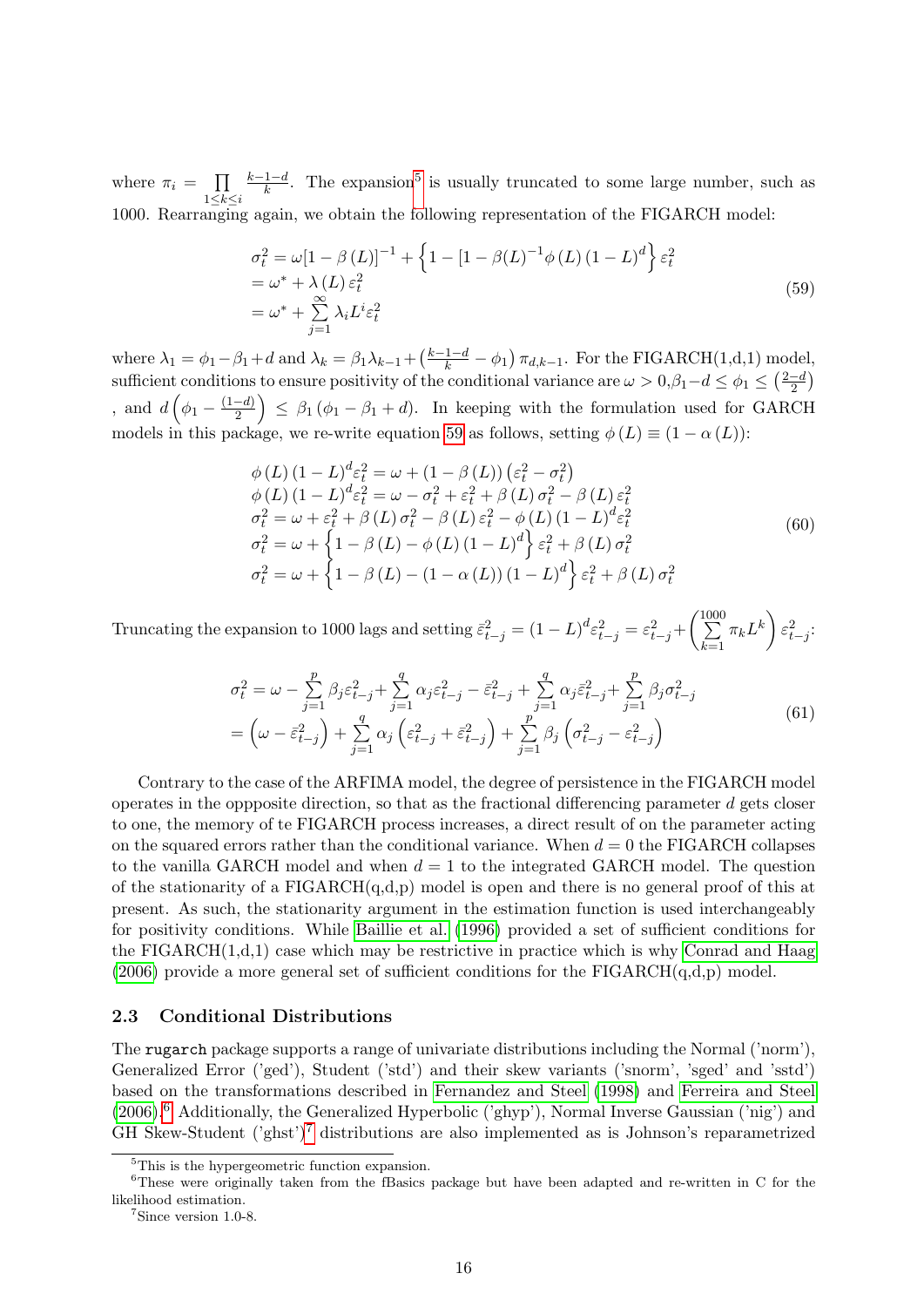SU ('isu') distribution<sup>[8](#page-16-1)</sup> The choice of distribution is entered via the 'distribution.model' option of the ugarchspec method. The package also implements a set of functions to work with the parameters of these distributions. These are:

- ddist(distribution = "norm", y, mu = 0, sigma = 1, lambda =  $-0.5$ , skew = 1, shape = 5). The density (d\*) function.
- pdist(distribution = "norm", q, mu = 0, sigma = 1, lambda =  $-0.5$ , skew = 1, shape = 5). The distribution (p\*) function.
- qdist(distribution = "norm", p, mu = 0, sigma = 1, lambda =  $-0.5$ , skew = 1, shape = 5). The quantile  $(q^*)$  function.
- rdist(distribution = "norm", n, mu = 0, sigma = 1, lambda =  $-0.5$ , skew = 1, shape = 5). The sampling  $(q^*)$  function.
- fitdist(distribution  $=$  "norm", x, control  $=$  list()). A function for fitting data using any of the included distributions.
- dskewness(distribution = "norm", skew = 1, shape = 5, lambda =  $-0.5$ ). The distribution skewness (analytical where possible else by quadrature integration).
- dkurtosis(distribution = "norm", skew = 1, shape = 5, lambda =  $-0.5$ ). The distribution excess kurtosis (analytical where it exists else by quadrature integration).

This section provides a dry but comprehensive exposition of the required standardization of these distributions for use in GARCH modelling.

The conditional distribution in GARCH processes should be self-decomposable which is a key requirement for any autoregressive type process, while possessing the linear transformation property is required to center  $(x_t - \mu_t)$  and scale  $(\varepsilon_t/\sigma_t)$  the innovations, after which the modelling is carried out directly using the zero-mean, unit variance, distribution of the standardized variable  $z_t$  which is a scaled version of the same conditional distribution of  $x_t$ , as described in Equations [6,](#page-4-1) [7](#page-4-2) and [8.](#page-4-3)

#### <span id="page-16-0"></span>2.3.1 The Normal Distribution

The Normal Distribution is a spherical distribution described completely by it first two moments, the mean and variance. Formally, the random variable  $x$  is said to be normally distributed with mean  $\mu$  and variance  $\sigma^2$  (both of which may be time varying), with density given by,

$$
f(x) = \frac{e^{\frac{-0.5(x-\mu)^2}{\sigma^2}}}{\sigma\sqrt{2\pi}}.
$$
\n(62)

Following a mean filtration or whitening process, the residuals  $\varepsilon$ , standardized by  $\sigma$  yield the standard normal density given by,

$$
f\left(\frac{x-\mu}{\sigma}\right) = \frac{1}{\sigma}f(z) = \frac{1}{\sigma}\left(\frac{e^{-0.5z^2}}{\sqrt{2\pi}}\right). \tag{63}
$$

To obtain the conditional likelihood of the GARCH process at each point in time  $(LL_t)$ , the conditional standard deviation  $\sigma_t$  from the GARCH motion dynamics, acts as a scaling factor on the density, so that:

$$
LL_{t}(z_{t};\sigma_{t}) = \frac{1}{\sigma_{t}}f(z_{t})
$$
\n(64)

<span id="page-16-1"></span><sup>8</sup>From the gamlss package.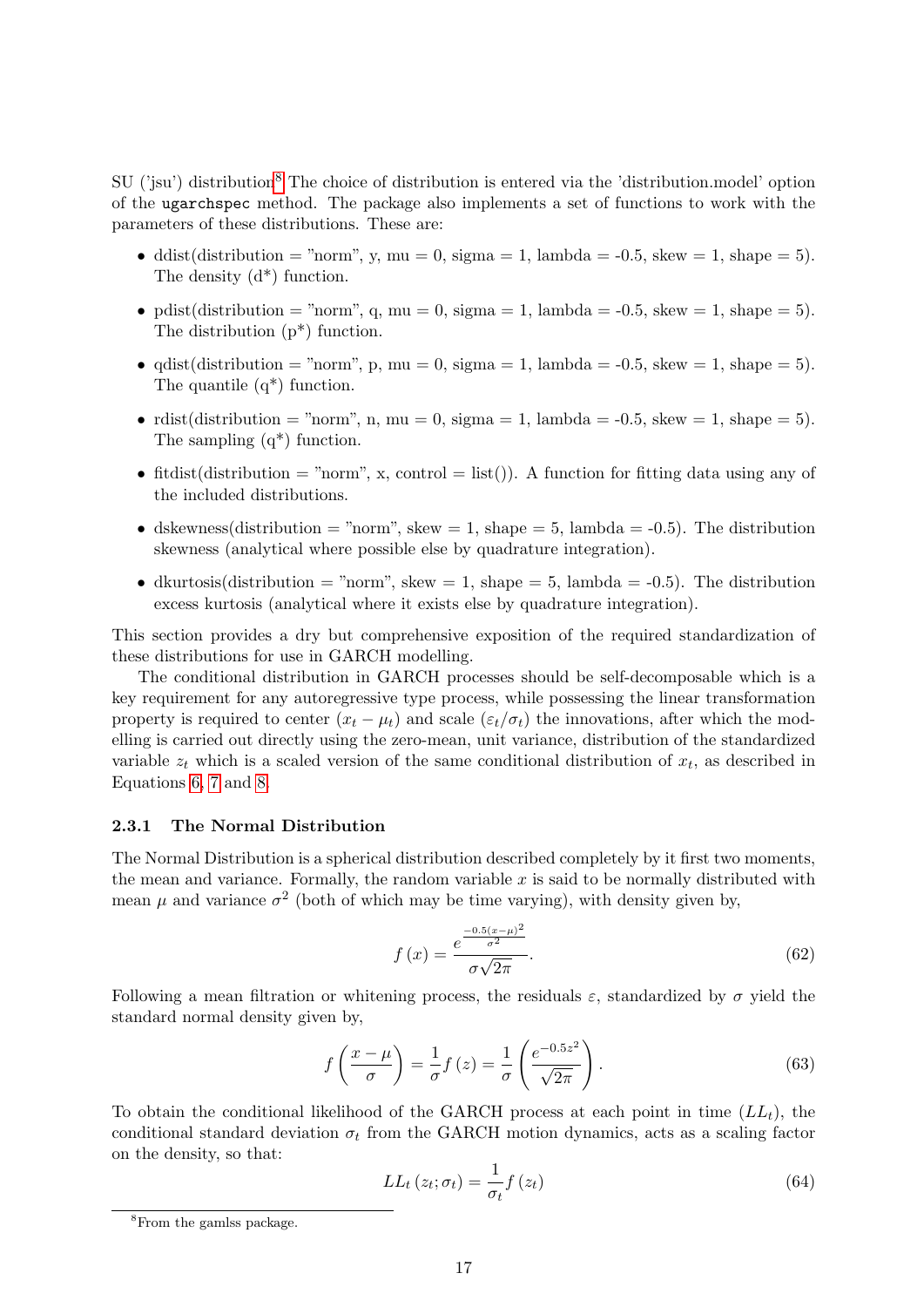which illustrates the importance of the scaling property. Finally, the normal distribution has zero skewness and zero excess kurtosis.

#### <span id="page-17-0"></span>2.3.2 The Student Distribution

The GARCH-Student model was first used described in [Bollerslev \(1987\)](#page-47-11) as an alternative to the Normal distribution for fitting the standardized innovations. It is described completely by a shape parameter  $\nu$ , but for standardization we proceed by using its 3 parameter representation as follows:

<span id="page-17-3"></span>
$$
f(x) = \frac{\Gamma\left(\frac{\nu+1}{2}\right)}{\sqrt{\beta \nu \pi} \Gamma\left(\frac{\nu}{2}\right)} \left(1 + \frac{(x-\alpha)^2}{\beta \nu}\right)^{-\left(\frac{\nu+1}{2}\right)}\tag{65}
$$

where  $\alpha$ ,  $\beta$ , and  $\nu$  are the location, scale<sup>[9](#page-17-2)</sup> and shape parameters respectively, and Γ is the Gamma function. Similar to the GED distribution described later, this is a unimodal and symmetric distribution where the location parameter  $\alpha$  is the mean (and mode) of the distribution while the variance is:

$$
Var(x) = \frac{\beta \nu}{(\nu - 2)}.
$$
\n(66)

For the purposes of standardization we require that:

$$
Var(x) = \frac{\beta \nu}{(\nu - 2)} = 1
$$
  

$$
\therefore \beta = \frac{\nu - 2}{\nu}
$$
 (67)

Substituting  $\frac{(\nu-2)}{\nu}$  into [65](#page-17-3) we obtain the standardized Student's distribution:

$$
f\left(\frac{x-\mu}{\sigma}\right) = \frac{1}{\sigma}f(z) = \frac{1}{\sigma}\frac{\Gamma\left(\frac{\nu+1}{2}\right)}{\sqrt{(\nu-2)\pi}\Gamma\left(\frac{\nu}{2}\right)}\left(1 + \frac{z^2}{(\nu-2)}\right)^{-\left(\frac{\nu+1}{2}\right)}.\tag{68}
$$

In terms of R's standard implementation of the Student density ('dt'), and including a scaling by the standard deviation, this can be represented as:

$$
\frac{dt\left(\frac{\varepsilon_t}{\sigma\sqrt{(v-2)/\nu}},\nu\right)}{\sigma\sqrt{(v-2)/\nu}}\tag{69}
$$

The Student distribution has zero skewness and excess kurtosis equal to  $6/(\nu-4)$  for  $\nu > 4$ .

#### <span id="page-17-1"></span>2.3.3 The Generalized Error Distribution

The Generalized Error Distribution (GED) is a 3 parameter distribution belonging to the exponential family with conditional density given by,

$$
f\left(x\right) = \frac{\kappa e^{-0.5\left|\frac{x-\alpha}{\beta}\right|^\kappa}}{2^{1+\kappa^{-1}}\beta \Gamma\left(\kappa^{-1}\right)}\tag{70}
$$

with  $\alpha$ ,  $\beta$  and  $\kappa$  representing the location, scale and shape parameters. Since the distribution is symmetric and unimodal the location parameter is also the mode, median and mean of the

<span id="page-17-2"></span><sup>&</sup>lt;sup>9</sup>In some representations, mostly Bayesian, this is represented in its inverse form to denote the precision.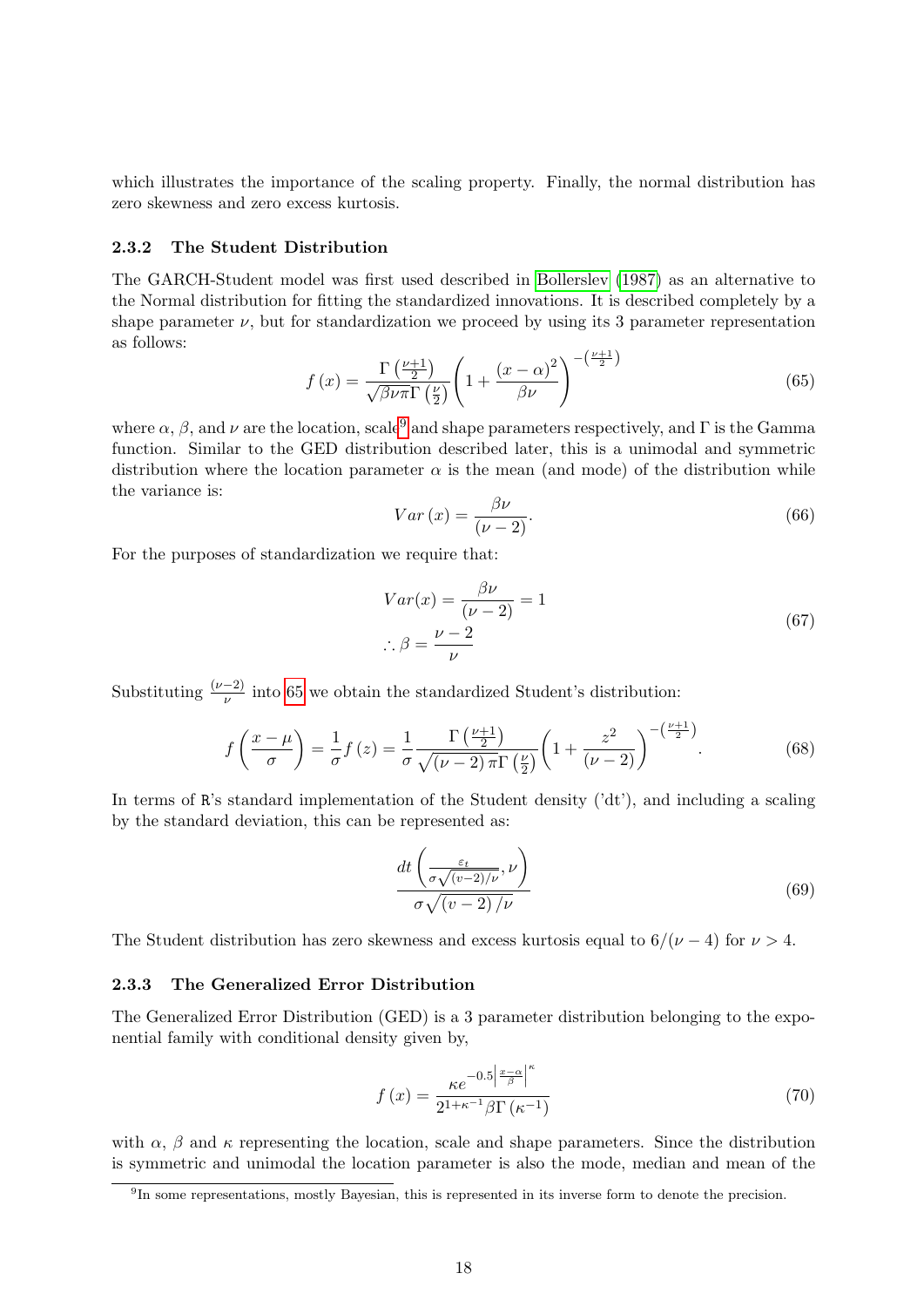distribution (i.e.  $\mu$ ). By symmetry, all odd moments beyond the mean are zero. The variance and kurtosis are given by,

$$
Var(x) = \beta^2 2^{2/\kappa} \frac{\Gamma(3\kappa^{-1})}{\Gamma(\kappa^{-1})}
$$
  
\n
$$
Ku(x) = \frac{\Gamma(5\kappa^{-1}) \Gamma(\kappa^{-1})}{\Gamma(3\kappa^{-1}) \Gamma(3\kappa^{-1})}
$$
\n(71)

As  $\kappa$  decreases the density gets flatter and flatter while in the limit as  $\kappa \to \infty$ , the distribution tends towards the uniform. Special cases are the Normal when  $\kappa = 2$ , the Laplace when  $\kappa = 1$ . Standardization is simple and involves rescaling the density to have unit standard deviation:

$$
Var(x) = \beta^2 2^{2/\kappa} \frac{\Gamma(3\kappa^{-1})}{\Gamma(\kappa^{-1})} = 1
$$
  

$$
\therefore \beta = \sqrt{2^{-2/\kappa} \frac{\Gamma(\kappa^{-1})}{\Gamma(3\kappa^{-1})}}
$$
(72)

Finally, substituting into the scaled density of  $z$ :

$$
f\left(\frac{x-\mu}{\sigma}\right) = \frac{1}{\sigma} f(z) = \frac{1}{\sigma} \frac{\kappa e^{-0.5 \left|\sqrt{2^{-2/\kappa} \frac{\Gamma(\kappa^{-1})}{\Gamma(3\kappa^{-1})} z}\right|^{\kappa}}}{\sqrt{2^{-2/\kappa} \frac{\Gamma(\kappa^{-1})}{\Gamma(3\kappa^{-1})} 2^{1+\kappa^{-1}} \Gamma(\kappa^{-1})}}
$$
(73)

#### <span id="page-18-0"></span>2.3.4 Skewed Distributions by Inverse Scale Factors

[Fernandez and Steel \(1998\)](#page-48-9) proposed introducing skewness into unimodal and symmetric distributions by introducing inverse scale factors in the positive and negative real half lines. Given a skew parameter,  $\xi^{10}$  $\xi^{10}$  $\xi^{10}$ , the density of a random variable z can be represented as:

$$
f(z|\xi) = \frac{2}{\xi + \xi^{-1}} \left[ f(\xi z) H(-z) + f(\xi^{-1} z) H(z) \right]
$$
 (74)

where  $\xi \in \mathbb{R}^+$  and  $H(.)$  is the Heaviside function. The absolute moments, required for deriving the central moments, are generated from the following function:

$$
M_r = 2 \int_0^\infty z^r f(z) dz.
$$
 (75)

The mean and variance are then defined as:

$$
E(z) = M_1 (\xi - \xi^{-1})
$$
  
\n
$$
Var(z) = (M_2 - M_1^2) (\xi^2 + \xi^{-2}) + 2M_1^2 - M_2
$$
\n(76)

The Normal, Student and GED distributions have skew variants which have been standardized to zero mean, unit variance by making use of the moment conditions given above.

### <span id="page-18-1"></span>2.3.5 The Generalized Hyperbolic Distribution and Sub-Families

In distributions where the expected moments are functions of all the parameters, it is not immediately obvious how to perform such a transformation. In the case of the GHYP distribution, because of the existence of location and scale invariant parameterizations and the possibility of expressing the variance in terms of one of those parametrization, namely the  $(\zeta, \rho)$ , the task of

<span id="page-18-2"></span><sup>&</sup>lt;sup>10</sup>When  $\xi = 1$ , the distribution is symmetric.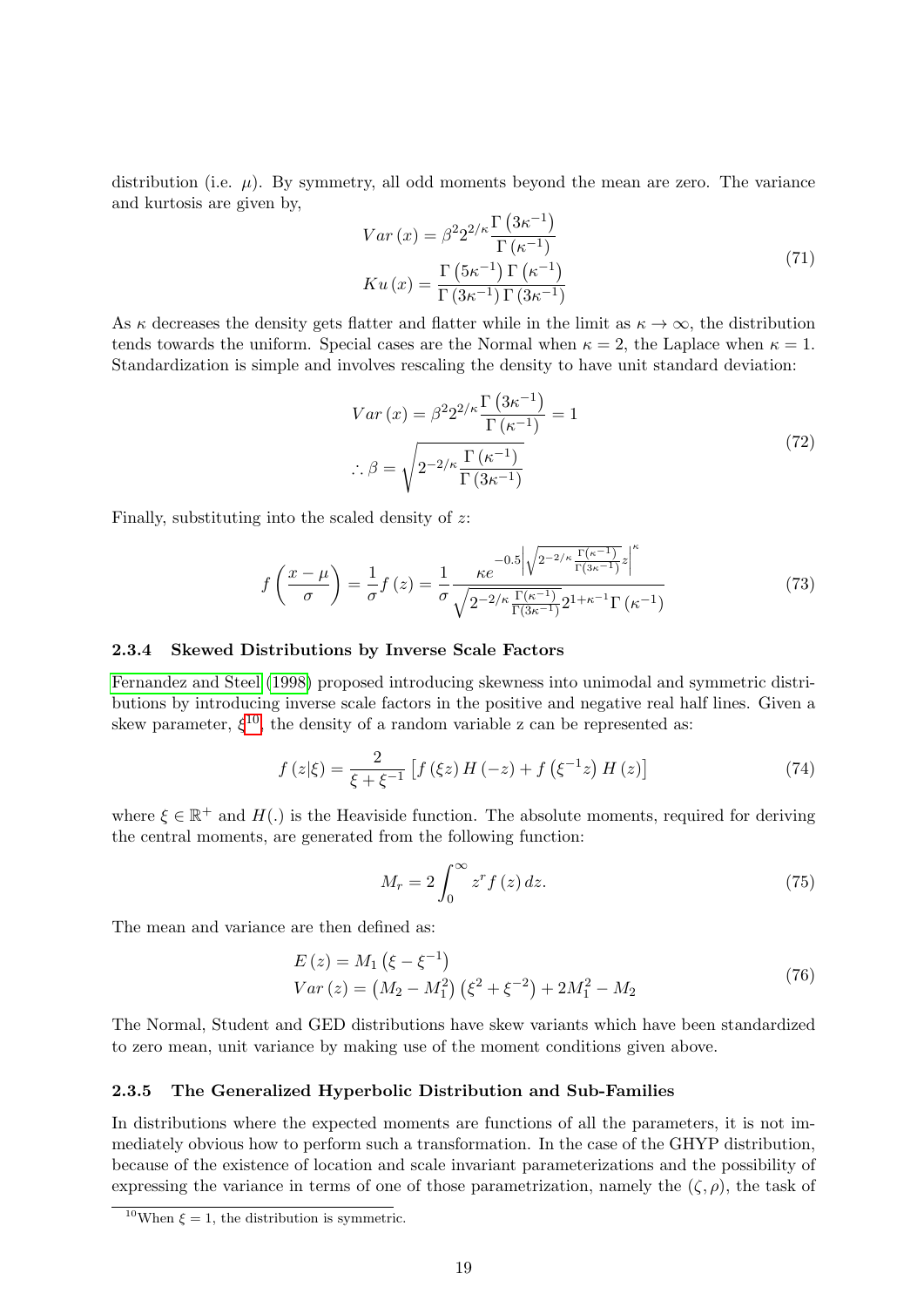standardizing and estimating the density can be broken down to one of estimating those 2 parameters, representing a combination of shape and skewness, followed by a series of transformation steps to demean, scale and then translate the parameters into the  $(\alpha, \beta, \delta, \mu)$  parametrization for which standard formulae exist for the likelihood function. The  $(\xi, \chi)$  parametrization, which is a simple transformation of the  $(\zeta, \rho)$ , could also be used in the first step and then transformed into the latter before proceeding further. The only difference is the kind of 'immediate' inference one can make from the different parameterizations, each providing a different direct insight into the kind of dynamics produced and their place in the overall GHYP family particularly with regards to the limit cases.

The rugarch package performs estimation using the  $(\zeta, \rho)$  parametrization<sup>[11](#page-19-0)</sup>, after which a series of steps transform those parameters into the  $(\alpha, \beta, \delta, \mu)$  while at the same time including the necessary recursive substitution of parameters in order to standardize the resulting distribution.

**Proof 1** The Standardized Generalized Hyperbolic Distribution. Let  $\varepsilon_t$  be a r.v. with mean (0) and variance  $(\sigma^2)$  distributed as  $GHYP(\zeta,\rho)$ , and let z be a scaled version of the r.v.  $\varepsilon$  with variance (1) and also distributed as  $GHYP(\zeta,\rho)$ .<sup>[12](#page-19-1)</sup> The density  $f(.)$  of z can be expressed as

$$
f(\frac{\varepsilon_t}{\sigma}; \zeta, \rho) = \frac{1}{\sigma} f_t(z; \zeta, \rho) = \frac{1}{\sigma} f_t(z; \tilde{\alpha}, \tilde{\beta}, \tilde{\delta}, \tilde{\mu}), \tag{77}
$$

where we make use of the  $(\alpha, \beta, \delta, \mu)$  parametrization since we can only naturally express the density in that parametrization. The steps to transforming from the  $(\zeta, \rho)$  to the  $(\alpha, \beta, \delta, \mu)$ parametrization, while at the same time standardizing for zero mean and unit variance are given henceforth.

Let

$$
\zeta = \delta \sqrt{\alpha^2 - \beta^2} \tag{78}
$$

$$
\rho = \frac{\beta}{\alpha},\tag{79}
$$

which after some substitution may be also written in terms of  $\alpha$  and  $\beta$  as,

<span id="page-19-2"></span>
$$
\alpha = \frac{\zeta}{\delta\sqrt{(1-\rho^2)}},\tag{80}
$$

$$
\beta = \alpha \rho. \tag{81}
$$

For standardization we require that,

$$
E(X) = \mu + \frac{\beta \delta}{\sqrt{\alpha^2 - \beta^2}} \frac{K_{\lambda+1}(\zeta)}{K_{\lambda}(\zeta)} = \mu + \frac{\beta \delta^2}{\zeta} \frac{K_{\lambda+1}(\zeta)}{K_{\lambda}(\zeta)} = 0
$$
  

$$
\therefore \mu = -\frac{\beta \delta^2}{\zeta} \frac{K_{\lambda+1}(\zeta)}{K_{\lambda}(\zeta)}
$$
(82)

$$
Var(X) = \delta^2 \left( \frac{K_{\lambda+1}(\zeta)}{\zeta K_{\lambda}(\zeta)} + \frac{\beta^2}{\alpha^2 - \beta^2} \left( \frac{K_{\lambda+2}(\zeta)}{K_{\lambda}(\zeta)} - \left( \frac{K_{\lambda+1}(\zeta)}{K_{\lambda}(\zeta)} \right)^2 \right) \right) = 1
$$
  
 
$$
\therefore \delta = \left( \frac{K_{\lambda+1}(\zeta)}{\zeta K_{\lambda}(\zeta)} + \frac{\beta^2}{\alpha^2 - \beta^2} \left( \frac{K_{\lambda+2}(\zeta)}{K_{\lambda}(\zeta)} - \left( \frac{K_{\lambda+1}(\zeta)}{K_{\lambda}(\zeta)} \right)^2 \right) \right)^{-0.5}
$$
(83)

<span id="page-19-0"></span><sup>&</sup>lt;sup>11</sup>Credit is due to Diethelm Wurtz for his original implementation in the fBasics package of the transformation and standardization function.

<span id="page-19-1"></span><sup>&</sup>lt;sup>12</sup>The parameters  $\zeta$  and  $\rho$  do not change as a result of being location and scale invariant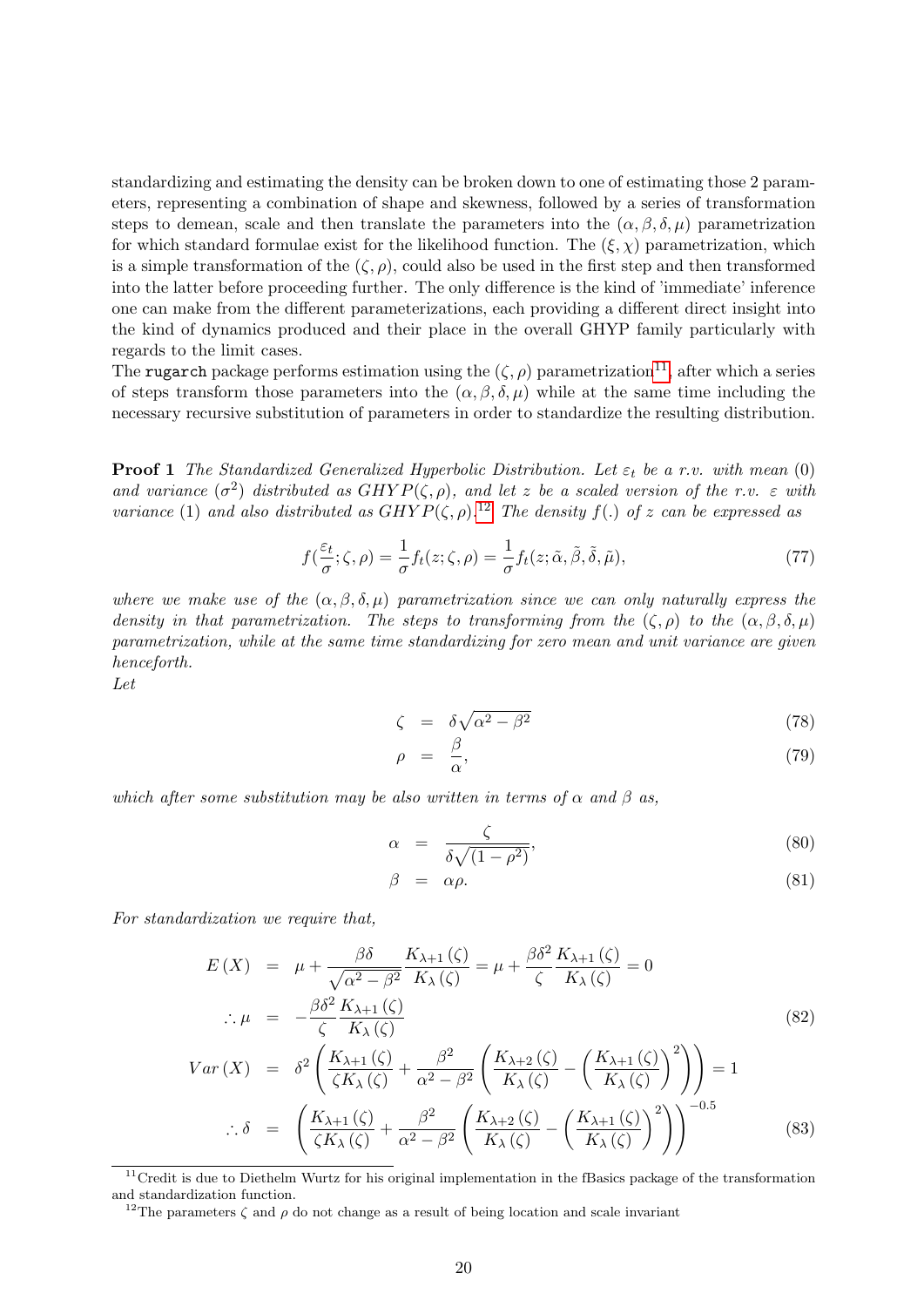Since we can express,  $\beta^2/(\alpha^2-\beta^2)$  as,

$$
\frac{\beta^2}{\alpha^2 - \beta^2} = \frac{\alpha^2 \rho^2}{a^2 - \alpha^2 \rho^2} = \frac{\alpha^2 \rho^2}{a^2 (1 - \rho^2)} = \frac{\rho^2}{(1 - \rho^2)},
$$
\n(84)

then we can re-write the formula for  $\delta$  in terms of the estimated parameters  $\hat{\zeta}$  and  $\hat{\rho}$  as,

<span id="page-20-0"></span>
$$
\delta = \left(\frac{K_{\lambda+1}\left(\hat{\zeta}\right)}{\hat{\zeta}K_{\lambda}\left(\hat{\zeta}\right)} + \frac{\hat{\rho}^{2}}{(1-\hat{\rho}^{2})}\left(\frac{K_{\lambda+2}\left(\hat{\zeta}\right)}{K_{\lambda}\left(\hat{\zeta}\right)} - \left(\frac{K_{\lambda+1}\left(\hat{\zeta}\right)}{K_{\lambda}\left(\hat{\zeta}\right)}\right)^{2}\right)\right)^{-0.5}
$$
(85)

Transforming into the  $(\tilde{\alpha}, \tilde{\beta}, \tilde{\delta}, \tilde{\mu})$  parametrization proceeds by first substituting [85](#page-20-0) into [80](#page-19-2) and simplifying,

$$
\tilde{\alpha} = \frac{\hat{\zeta}\left(\frac{K_{\lambda+1}(\hat{\zeta})}{\hat{\zeta}K_{\lambda}(\hat{\zeta})} + \frac{\hat{\rho}^{2}\left(\frac{K_{\lambda+2}(\hat{\zeta})}{K_{\lambda}(\hat{\zeta})} - \frac{(K_{\lambda+1}(\hat{\zeta}))^{2}}{K_{\lambda}(\hat{\zeta})^{2}}\right)}{\sqrt{(1-\hat{\rho}^{2})}}\right)^{0.5}
$$
\n
$$
= \frac{\left(\frac{\hat{\zeta}K_{\lambda+1}(\hat{\zeta})}{K_{\lambda}(\hat{\zeta})} + \frac{\hat{\zeta}^{2}\hat{\rho}^{2}\left(\frac{K_{\lambda+2}(\hat{\zeta})}{K_{\lambda}(\hat{\zeta})} - \frac{(K_{\lambda+1}(\hat{\zeta}))^{2}}{K_{\lambda}(\hat{\zeta})^{2}}\right)}{\sqrt{(1-\hat{\rho}^{2})}}\right)^{0.5}
$$
\n
$$
= \frac{\left(\frac{\hat{\zeta}K_{\lambda+1}(\hat{\zeta})}{K_{\lambda}(\hat{\zeta})} + \frac{\hat{\zeta}^{2}\hat{\rho}^{2}\left(\frac{K_{\lambda+2}(\hat{\zeta})}{K_{\lambda+1}(\hat{\zeta})} - \frac{(K_{\lambda+1}(\hat{\zeta}))^{2}}{K_{\lambda}(\hat{\zeta})}\right)}{\sqrt{(1-\hat{\rho}^{2})^{2}}}\right)^{0.5}
$$
\n
$$
= \frac{\left(\frac{\hat{\zeta}K_{\lambda+1}(\hat{\zeta})}{K_{\lambda}(\hat{\zeta})} + \frac{\hat{\zeta}\hat{\rho}^{2}\left(\frac{K_{\lambda+2}(\hat{\zeta})}{K_{\lambda+1}(\hat{\zeta})} - \frac{K_{\lambda+1}(\hat{\zeta})}{K_{\lambda}(\hat{\zeta})}\right)}{\sqrt{(1-\hat{\rho}^{2})^{2}}}\right)^{0.5}
$$
\n
$$
= \frac{\left(\frac{\hat{\zeta}K_{\lambda+1}(\hat{\zeta})}{K_{\lambda}(\hat{\zeta})}\right)\left(1 + \frac{\hat{\zeta}\hat{\rho}^{2}\left(\frac{K_{\lambda+2}(\hat{\zeta})}{K_{\lambda+1}(\hat{\zeta})} - \frac{K_{\lambda+1}(\hat{\zeta})}{K_{\lambda}(\hat{\zeta})}\right)}{\sqrt{(1-\hat{\rho}^{2})
$$

Finally, the rest of the parameters are derived recursively from  $\tilde{\alpha}$  and the previous results,

$$
\tilde{\beta} = \tilde{\alpha}\hat{\rho}, \qquad (87)
$$

$$
\tilde{\delta} = \frac{\hat{\zeta}}{\tilde{\alpha}\sqrt{1-\hat{\rho}^2}},\tag{88}
$$

$$
\tilde{\mu} = \frac{-\tilde{\beta}\tilde{\delta}^2 K_{\lambda+1}(\hat{\zeta})}{\hat{\zeta} K_{\lambda}(\hat{\zeta})}.
$$
\n(89)

For the use of the  $(\xi, \chi)$  parametrization in estimation, the additional preliminary steps of converting to the  $(\zeta, \rho)$  are,

$$
\zeta = \frac{1}{\hat{\xi}^2} - 1,\tag{90}
$$

$$
\rho = \frac{\hat{\chi}}{\hat{\xi}}.\tag{91}
$$

Particular care should be exercised when choosing the GH distribution in GARCH models since allowing the GIG  $\lambda$  parameter to vary is quite troublesome in practice and may lead to identification problems since different combinations of the 2 shape  $(\lambda, \zeta)$  and 1 skew  $(\rho)$  parameters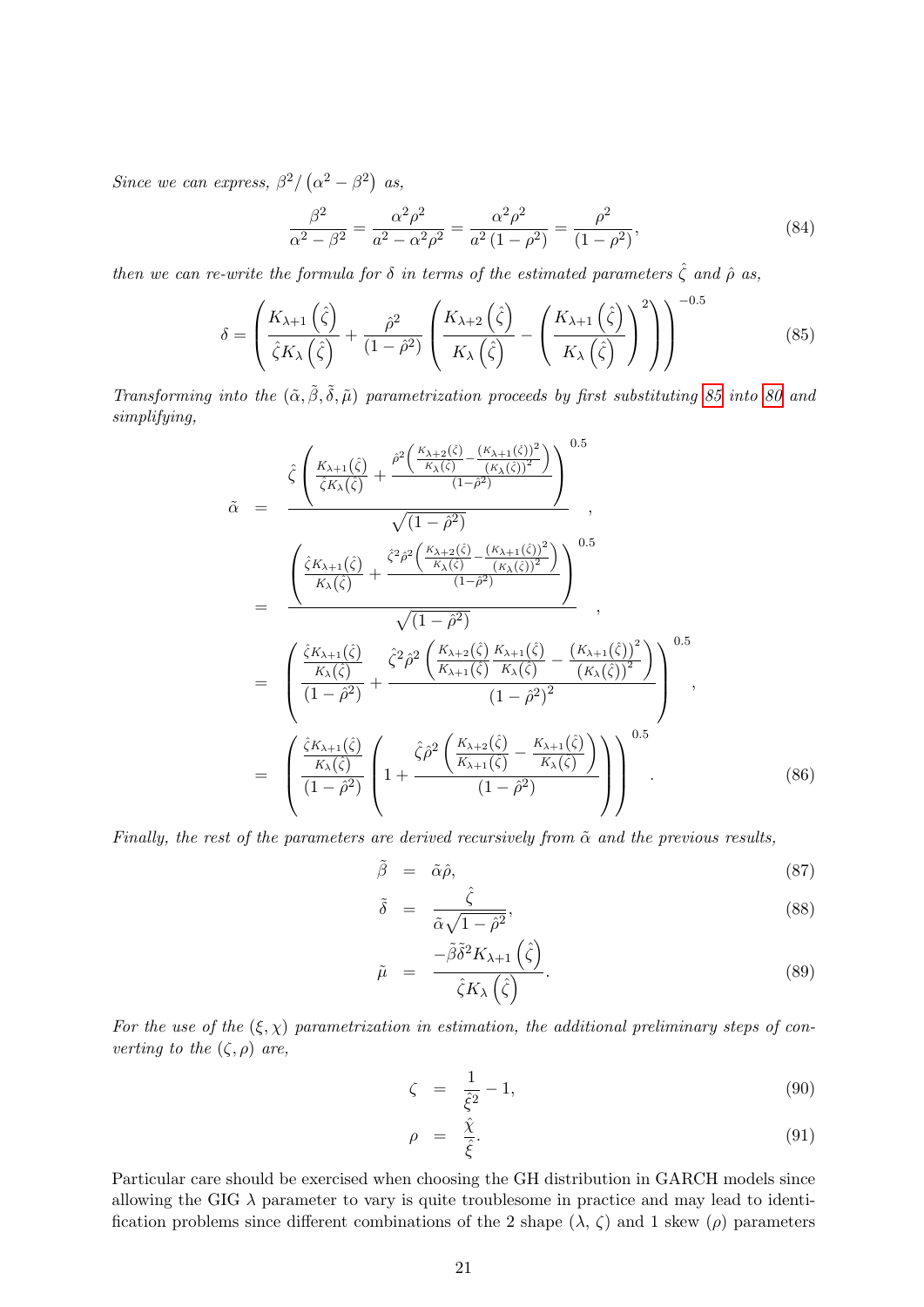may lead to the same or close likelihood. In addition, large sections of the likelihood surface for some combinations of the distribution parameters is quite flat. Figure [1](#page-22-0) shows the skewness, kurtosis and 2 quantiles surfaces for different combinations of the  $(\rho, \zeta)$  parameters for two popular choices of  $λ$ .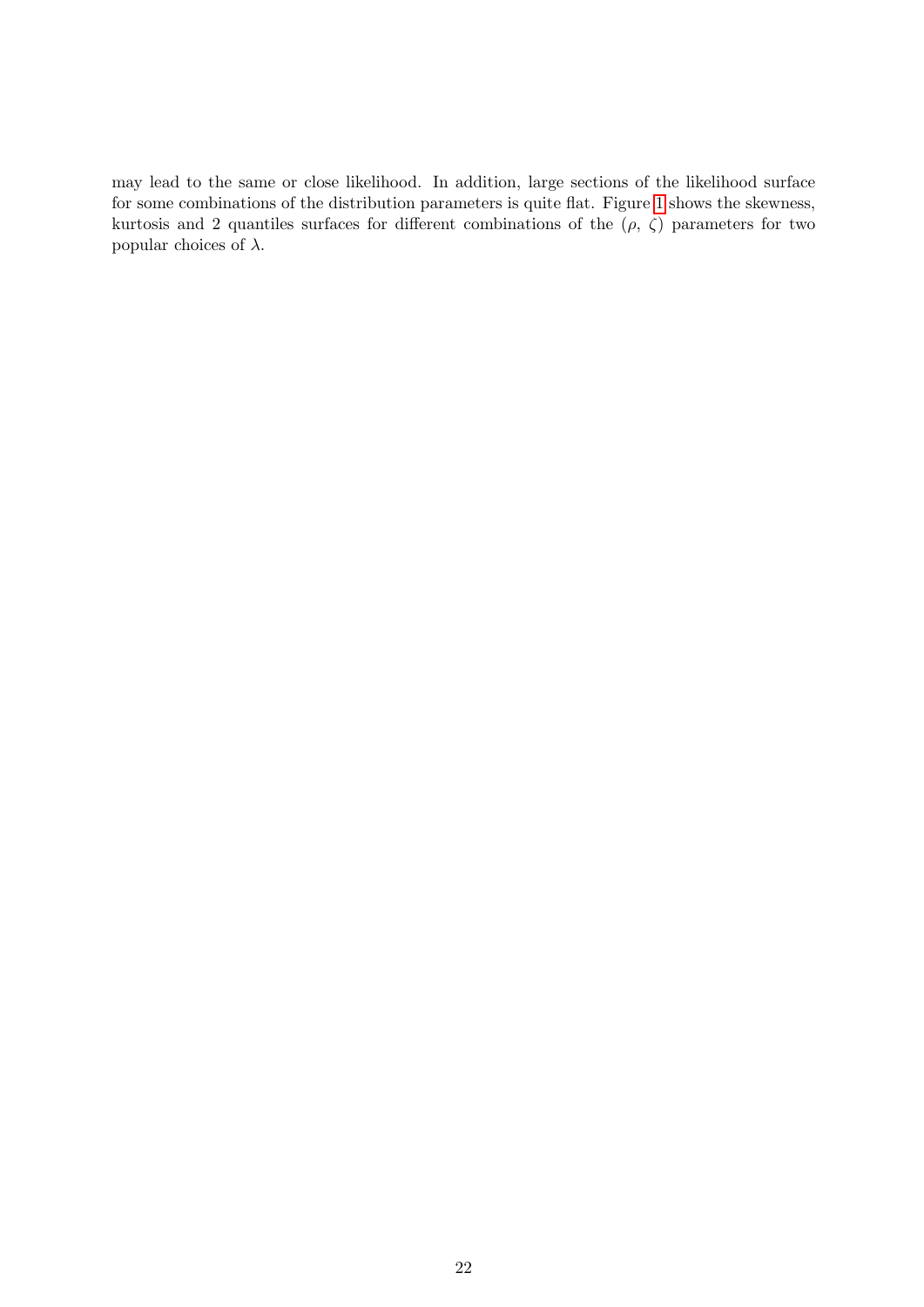<span id="page-22-0"></span>

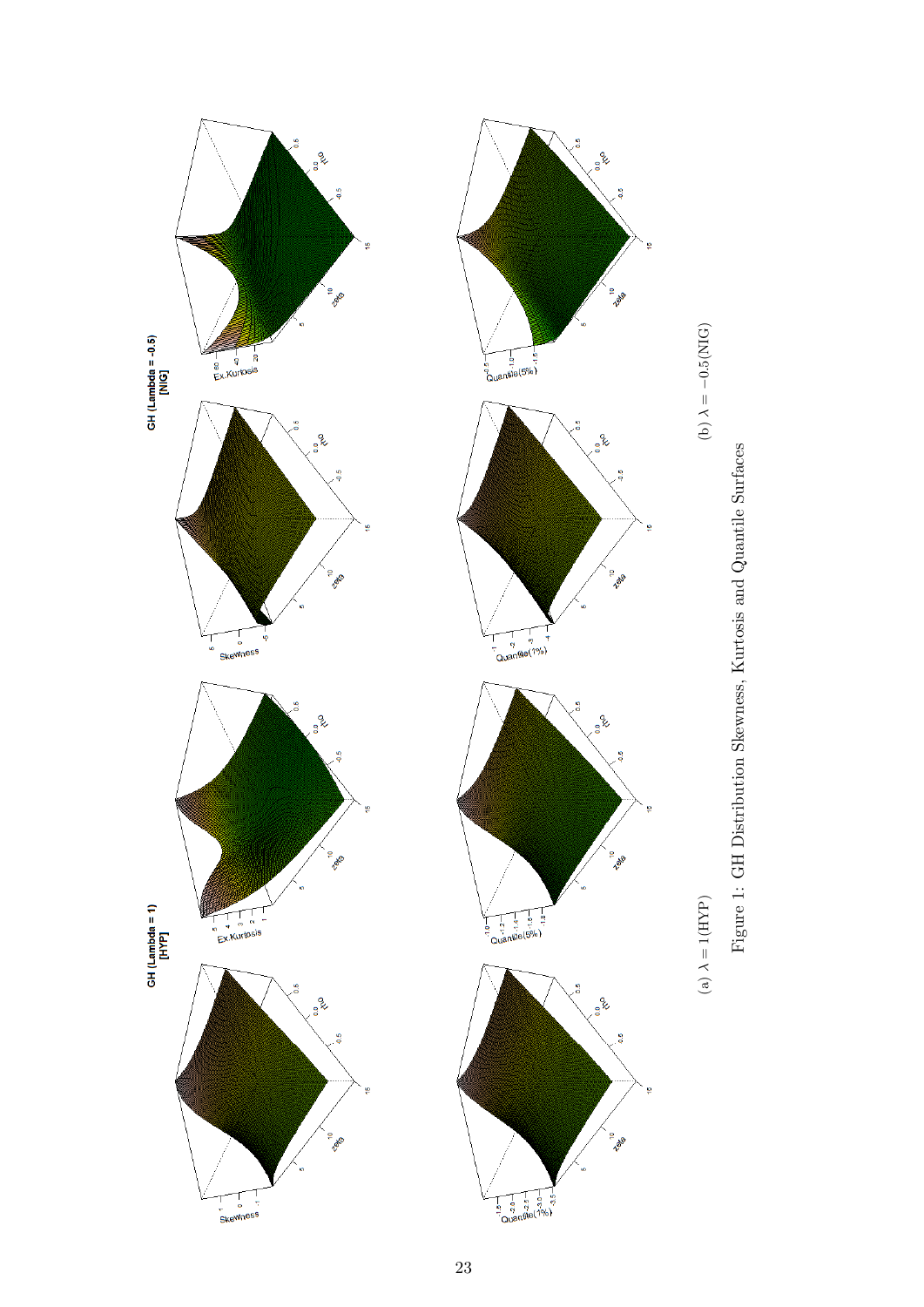#### <span id="page-23-0"></span>2.3.6 The Generalized Hyperbolic Skew Student Distribution

The GH Skew-Student distribution was popularized by [Aas and Haff \(2006\)](#page-47-12) because of its uniqueness in the GH family in having one tail with polynomial and one with exponential behavior. This distribution is a limiting case of the GH when  $\alpha \to |\beta|$  and  $\lambda = -\nu/2$ , where  $\nu$ is the shape parameter of the Student distribution. The domain of variation of the parameters is  $\beta \in \mathbb{R}$  and  $\nu > 0$ , but for the variance to be finite  $\nu > 4$ , while for the existence of skewness and kurtosis,  $\nu > 6$  and  $\nu > 8$  respectively. The density of the random variable x is then given by:

$$
f(x) = \frac{2^{(1-\nu)/2} \delta^{\nu} |\beta|^{(\nu+1)/2} K_{(\nu+1)/2} \left( \sqrt{\beta^2 \left( \delta^2 + (x-\mu)^2 \right)} \right) \exp \left( \beta \left( x - \mu \right) \right)}{\Gamma \left( \nu/2 \right) \sqrt{\pi} \left( \sqrt{\delta^2 + (x-\mu)^2} \right)^{(\nu+1)/2}}
$$
(92)

To standardize the distribution to have zero mean and unit variance, I make use of the first two moment conditions for the distribution which are:

$$
E(x) = \mu + \frac{\beta \delta^2}{\nu - 2}
$$
  
\n
$$
Var(x) = \frac{2\beta^2 \delta^4}{(\nu - 2)^2 (\nu - 4)} + \frac{\delta^2}{\nu - 2}
$$
\n(93)

We require that  $Var(x) = 1$ , thus:

$$
\delta = \left(\frac{2\bar{\beta}^2}{(\nu - 2)^2 (\nu - 4)} + \frac{1}{\nu - 2}\right)^{-1/2} \tag{94}
$$

where I have made use of the  $4^{th}$  parametrization of the GH distribution given in [Prause \(1999\)](#page-49-5) where  $\hat{\beta} = \beta \delta$ . The location parameter is then rescaled by substituting into the first moment formula  $\delta$  so that it has zero mean:

$$
\bar{\mu} = -\frac{\beta \delta^2}{\nu - 2} \tag{95}
$$

Therefore, we model the GH Skew-Student using the location-scale invariant parametrization  $(\beta, \nu)$  and then translate the parameters into the usual GH distribution's  $(\alpha, \beta, \delta, \mu)$ , setting  $\alpha = abs(\beta) + 1e - 12$ . As of version 1.2-8, the quantile function (via **qdist**) is calculated using the SkewHyperbolic package of [Scott and Grimson](#page-49-6) using the spline method (for speed), as is the distribution function (via pdist).

#### <span id="page-23-1"></span>2.3.7 Johnson's Reparametrized SU Distribution

The reparameterized Johnson SU distribution, discussed in [Rigby and Stasinopoulos \(2005\)](#page-49-7), is a four parameter distribution denoted by  $JSU(\mu, \sigma, \nu, \tau)$ , with mean  $\mu$  and standard deviation σ for all values of the skew and shape parameters ν and τ respectively. The implementation is taken from the GAMLSS package of [Stasinopoulos et al. \(2009\)](#page-49-8) and the reader is referred there for further details.

### <span id="page-23-2"></span>3 Fitting

Once a uGARCHspec has been defined, the ugarchfit method takes the following arguments:

```
> args(ugarchfit)
```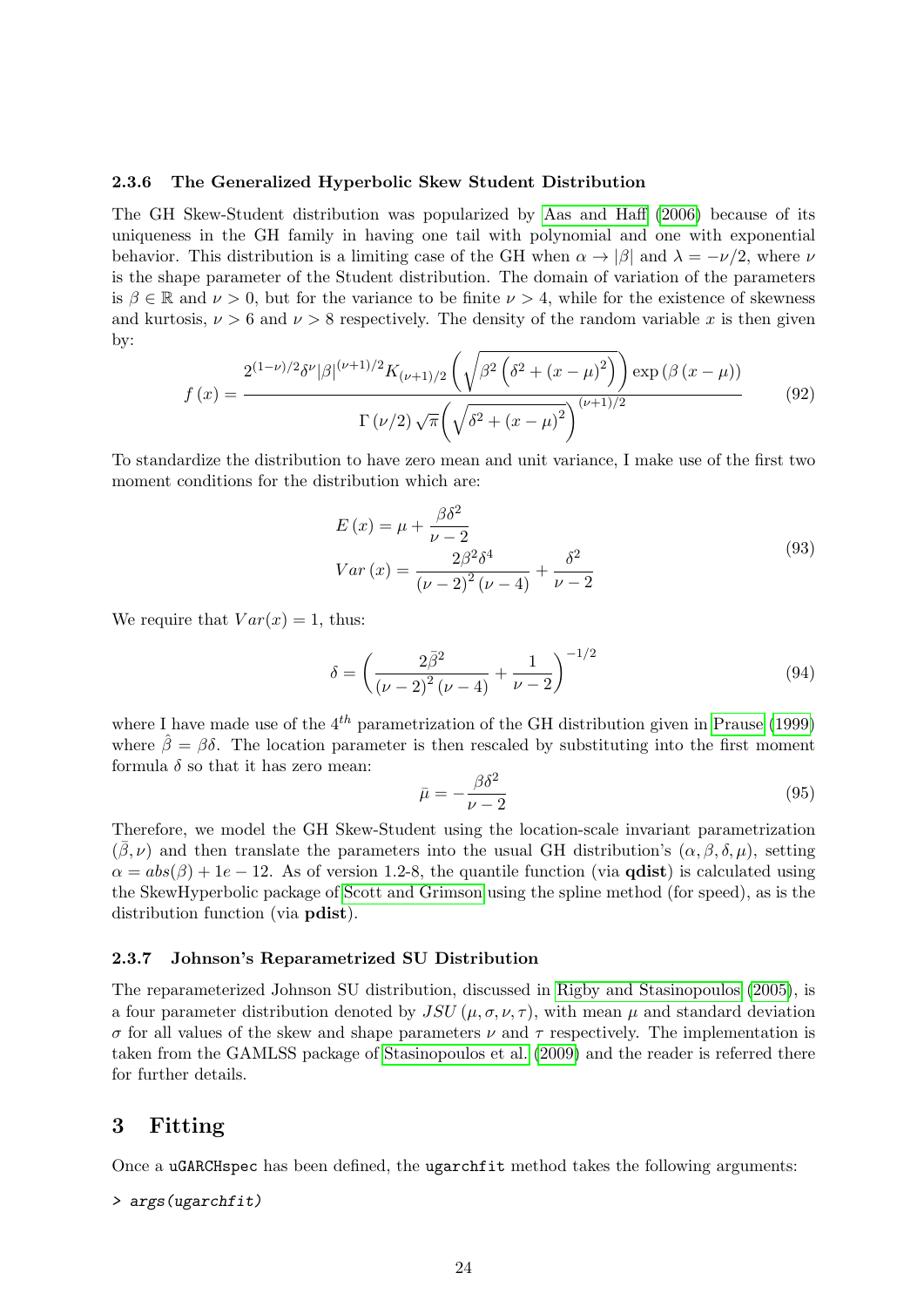```
function (spec, data, out.sample = 0, solver = "solnp", solver.control = list(),
    fit.control = list(stationarity = 1, fixed.se = 0, scale = 0,
        rec.init = "all"), ...
```
The out.sample option controls how many data points from the end to keep for out of sample forecasting, while the solver.control and fit.control provide additional options to the fitting routine. Importantly, the stationarity option controls whether to impose a stationarity constraint during estimation, which is usually closely tied to the persistence of the process. The *fixed.se* controls whether, for those values which are fixed, numerical standard errors should be calculated. The scale option controls whether the data should be scaled prior to estimation by its standard deviation (scaling sometimes facilitates the estimation process). The option rec.init, introduced in version 1.0-14 allows to set the type of method for the conditional recursion initialization, with default value 'all' indicating that all the data is used to calculate the mean of the squared residuals from the conditional mean filtration. To use the first 'n' points for the calculation, a positive integer greater than or equal to one (and less than the total estimation datapoints) can instead be provided. If instead a positive numeric value less than 1 is provided, this is taken as the weighting in an exponential smoothing backcast method for calculating the initial recursion value.

Currently, 5 solvers [13](#page-24-0) are supported, with the main one being the augmented Lagrange solver solnp of [Ye \(1997\)](#page-49-9) implemented in R by [Ghalanos and Theussl \(2011\)](#page-48-11). The main functionality, namely the GARCH dynamics and conditional likelihood calculations are done in C for speed. For reference, there is a benchmark routine called ugarchbench which provides a comparison of rugarch against 2 published GARCH models with analytic standard errors, and a small scale comparison with a commercial GARCH implementation. The fitted object is of class uGARCHfit which can be passed to a variety of other methods such as show (summary), plot, ugarchsim, ugarchforecast etc. The following example illustrates its use, but the interested reader should consult the documentation on the methods available for the returned class.

```
> spec = ugarchspec()
> data(sp500ret)
> fit = ugarchfit(spec = spec, data = sp500ret)
> show(fit)
*---------------------------------*
          GARCH Model Fit
   *---------------------------------*
Conditional Variance Dynamics
-----------------------------------
GARCH Model : sGARCH(1,1)
Mean Model : ARFIMA(1,0,1)
Distribution : norm
Optimal Parameters
       ------------------------------------
       Estimate Std. Error t value Pr(>|t|)
mu 0.000522 0.000087 5.9873 0.00000
ar1 0.870609 0.071909 12.1070 0.00000
```
<span id="page-24-0"></span><sup>13</sup>Since version 1.0 − 8 the 'nlopt' solver of Johnson (interfaced to R by Jelmer Ypma in the 'nloptr' package) has been added, greatly expanding the range of possibilities available via its numerous subsolver options - see documentation.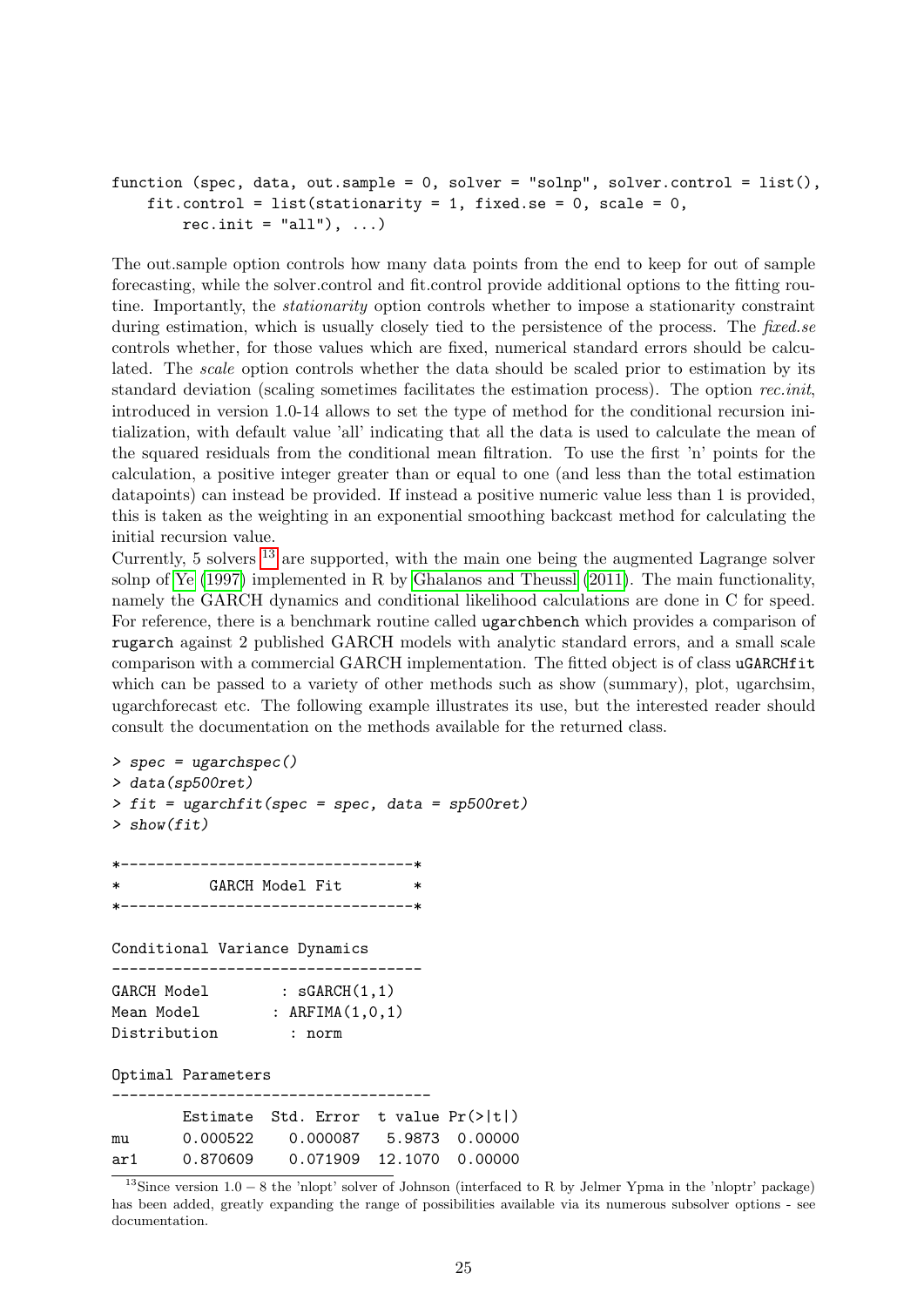ma1 -0.897805 0.064324 -13.9576 0.00000 omega 0.000001 0.000001 1.3912 0.16418 alpha1 0.087714 0.013705 6.4001 0.00000 beta1 0.904955 0.013750 65.8136 0.00000 Robust Standard Errors: Estimate Std. Error t value Pr(>|t|) mu 0.000522 0.000130 4.020100 0.000058 ar1 0.870609 0.087878 9.907060 0.000000 ma1 -0.897805 0.079989 -11.224134 0.000000 omega 0.000001 0.000014 0.093412 0.925576 alpha1 0.087714 0.186497 0.470322 0.638125 beta1 0.904955 0.191986 4.713649 0.000002 LogLikelihood : 17902.41 Information Criteria ------------------------------------ Akaike  $-6.4807$ Bayes -6.4735 Shibata  $-6.4807$ Hannan-Quinn -6.4782 Weighted Ljung-Box Test on Standardized Residuals ----------------------------------- statistic p-value Lag[1] 5.548 1.850e-02 Lag[2\*(p+q)+(p+q)-1][5] 6.437 1.263e-05 Lag[4\*(p+q)+(p+q)-1][9] 7.191 1.108e-01 d.o.f=2 H0 : No serial correlation Weighted Ljung-Box Test on Standardized Squared Residuals ----------------------------------- statistic p-value Lag[1] 1.103 0.2935 Lag[2\*(p+q)+(p+q)-1][5] 1.497 0.7407 Lag[4\*(p+q)+(p+q)-1][9] 1.956 0.9102  $d.o.f = 2$ Weighted ARCH LM Tests ------------------------------------ Statistic Shape Scale P-Value ARCH Lag[3] 0.01965 0.500 2.000 0.8885 ARCH Lag[5] 0.17504 1.440 1.667 0.9713 ARCH Lag[7] 0.53718 2.315 1.543 0.9749 Nyblom stability test ------------------------------------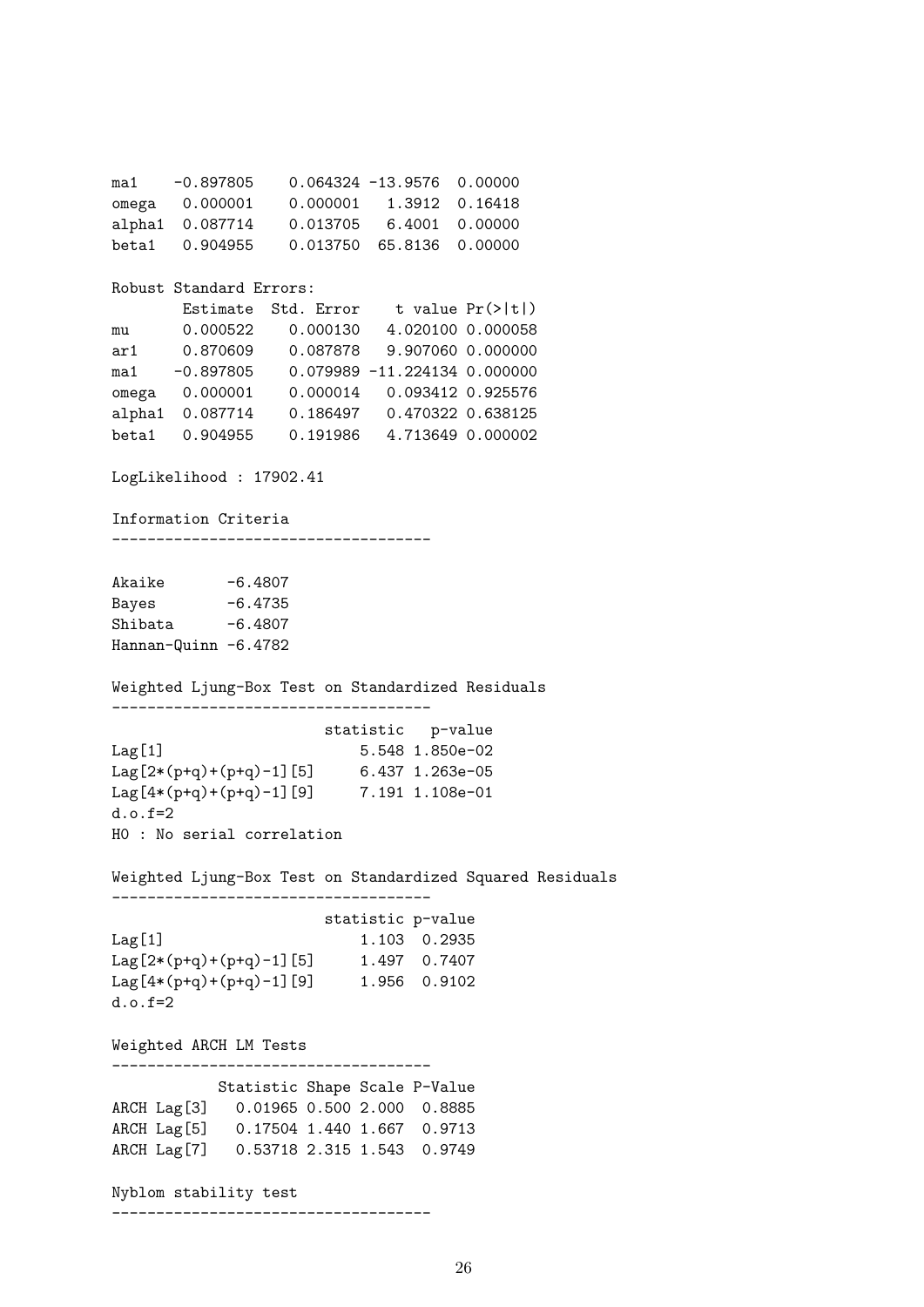Joint Statistic: 174.6662 Individual Statistics: mu 0.2090 ar1 0.1488 ma1 0.1057 omega 21.3780 alpha1 0.1345 beta1 0.1130 Asymptotic Critical Values (10% 5% 1%) Joint Statistic: 1.49 1.68 2.12 Individual Statistic: 0.35 0.47 0.75 Sign Bias Test ----------------------------------- t-value prob sig Sign Bias 0.4298 6.674e-01 Negative Sign Bias 2.9478 3.214e-03 \*\*\* Positive Sign Bias 2.3929 1.675e-02 \*\* Joint Effect 28.9794 2.262e-06 \*\*\* Adjusted Pearson Goodness-of-Fit Test: ------------------------------------

| 20 | 179.0 | 4.951e-28                      |
|----|-------|--------------------------------|
| 30 | 188.1 | $3.195e - 25$                  |
| 40 | 218.6 | 7.737e-27                      |
| 50 | 227.6 | 7.927e-25                      |
|    |       | group statistic $p-value(g-1)$ |

Elapsed time : 1.295898

#### <span id="page-26-0"></span>3.1 Fit Diagnostics

The summary method for the uGARCHfit object provides the parameters and their standard errors (and a robust version), together with a variety of tests which can also be called individually. The robust standard errors are based on the method of [White \(1982\)](#page-49-10) which produces asymptotically valid confidence intervals by calculating the covariance  $(V)$  of the parameters  $(\theta)$  as:

$$
\hat{V} = (-A)^{-1}B(-A)^{-1}
$$
\n(96)

where,

$$
A = L''\left(\hat{\theta}\right)
$$
  
\n
$$
B = \sum_{i=1}^{n} g_i\left(x_i \left|\hat{\theta}\right.\right)^T g_i\left(x_i \left|\hat{\theta}\right.\right)
$$
\n(97)

which is the Hessian and covariance of the scores at the optimum. The robust standard errors are the square roots of the diagonal of V .

The inforcriteria method on a fitted or filtered object returns the Akaike (AIC), Bayesian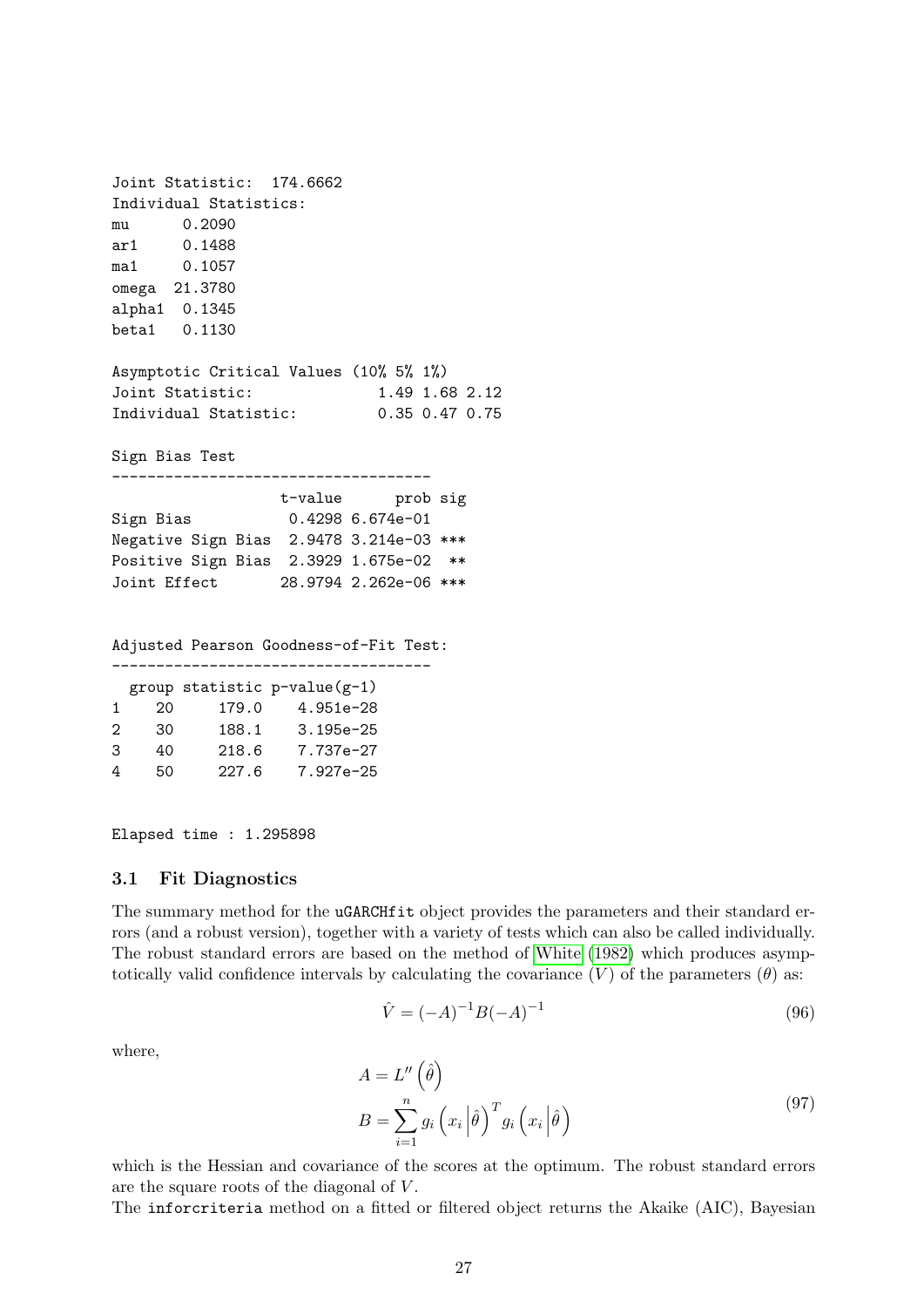(BIC), Hannan-Quinn (HQIC) and Shibata (SIC) information criteria to enable model selection by penalizing overfitting at different rates. Formally, they may be defined as:

$$
AIC = \frac{-2LL}{N} + \frac{2m}{N}
$$
  
\n
$$
BIC = \frac{-2LL}{N} + \frac{m \log_e(N)}{N}
$$
  
\n
$$
HQIC = \frac{-2LL}{N} + \frac{(2m \log_e(\log_e(N)))}{N}
$$
  
\n
$$
SIC = \frac{-2LL}{N} + \log_e\left(\frac{(N+2m)}{N}\right)
$$
\n(98)

were any parameters fixed during estimation are excluded from the calculation. Since version 1.3-1, the Q-statistics and ARCH-LM test have been replaced with the Weighted Ljung-Box and ARCH-LM statistics of [Fisher and Gallagher \(2012\)](#page-48-12) which better account for the distribution of the statistics of the values from the estimated models. The ARCH-LM test is now a weighted portmanteau test for testing the null hypothesis of adequately fitted ARCH process, whilst the Ljung-Box is another portmanteau test with null the adequacy of the ARMA fit. The signbias calculates the Sign Bias Test of [Engle and Ng \(1993\)](#page-47-6), and is also displayed in the summary. This tests the presence of leverage effects in the standardized residuals (to capture possible misspecification of the GARCH model), by regressing the squared standardized residuals on lagged negative and positive shocks as follows:

$$
\hat{z}_t^2 = c_0 + c_1 I_{\hat{\varepsilon}_{t-1} < 0} + c_2 I_{\hat{\varepsilon}_{t-1} < 0} \hat{\varepsilon}_{t-1} + c_3 I_{\hat{\varepsilon}_{t-1} \geq 0} \hat{\varepsilon}_{t-1} + u_t \tag{99}
$$

where I is the indicator function and  $\hat{\varepsilon}_t$  the estimated residuals from the GARCH process. The Null Hypotheses are  $H_0: c_i = 0$  (for  $i = 1, 2, 3$ ), and that jointly  $H_0: c_1 = c_2 = c_3 = 0$ . As can be inferred from the summary of the previous fit, there is significant Negative and Positive reaction to shocks. Using instead a model such as the apARCH would likely alleviate these effects.

The gof calculates the chi-squared goodness of fit test, which compares the empirical distribution of the standardized residuals with the theoretical ones from the chosen density. The implementation is based on the test of [Palm \(1996\)](#page-49-11) which adjusts the tests in the presence on non-i.i.d. observations by reclassifying the standardized residuals not according to their value (as in the standard test), but instead on their magnitude, calculating the probability of observing a value smaller than the standardized residual, which should be identically standard uniform distributed. The function must take 2 arguments, the fitted object as well as the number of bins to classify the values. In the summary to the fit, a choice of (20, 30, 40, 50) bins is used, and from the summary of the previous example it is clear that the Normal distribution does not adequately capture the empirical distribution based on this test.

The nymblom test calculates the parameter stability test of [Nyblom \(1989\)](#page-49-12), as well as the joint test. Critical values against which to compare the results are displayed, but this is not available for the joint test in the case of more than 20 parameters.

Finally, some informative plots can be drawn either interactively (which  $=$  'ask'), individually (which  $= 1:12$ ) else all at once (which  $=$  'all') as in Figure [2.](#page-28-0)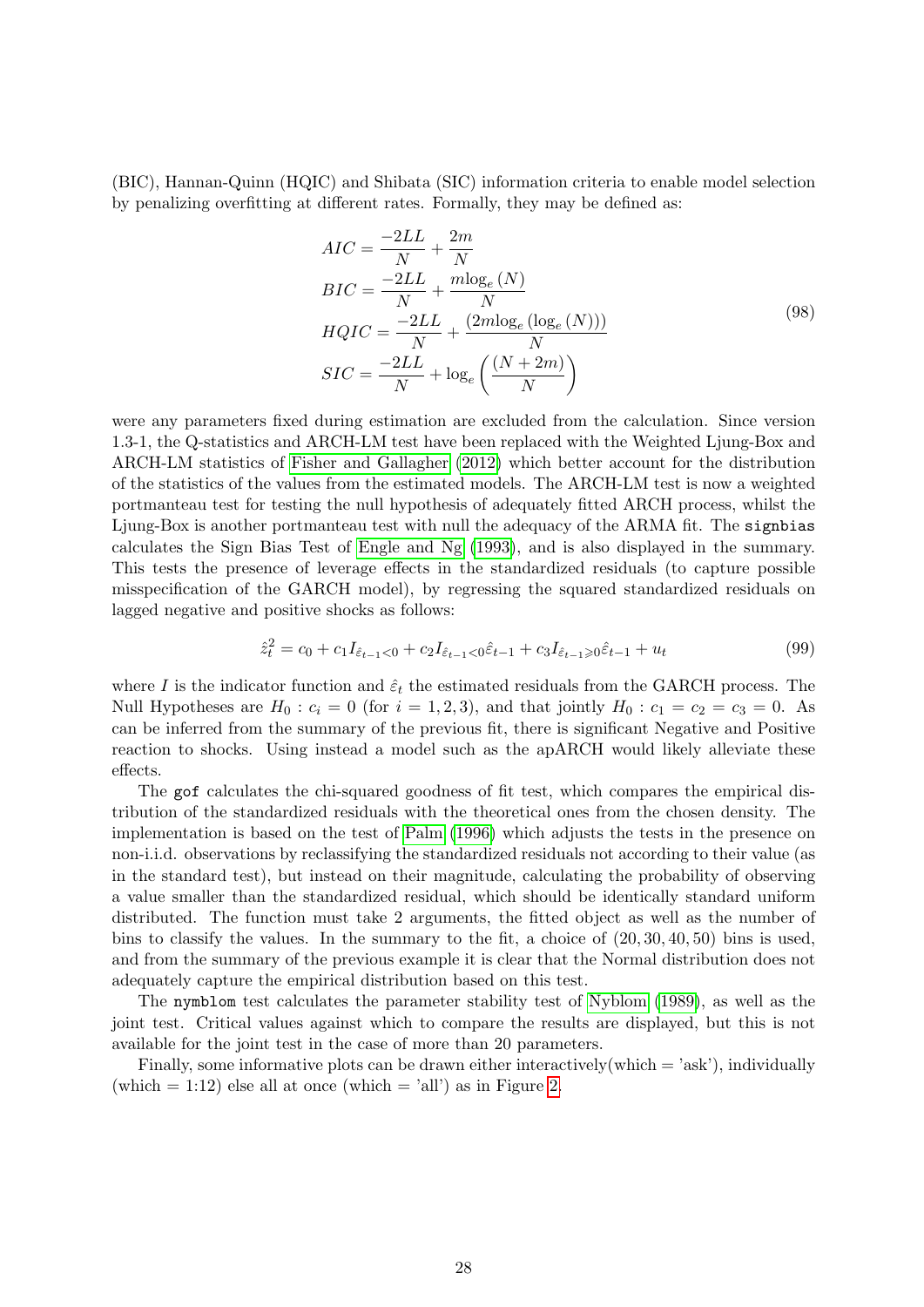<span id="page-28-0"></span>

Figure 2: uGARCHfit Plots Figure 2: uGARCHfit Plots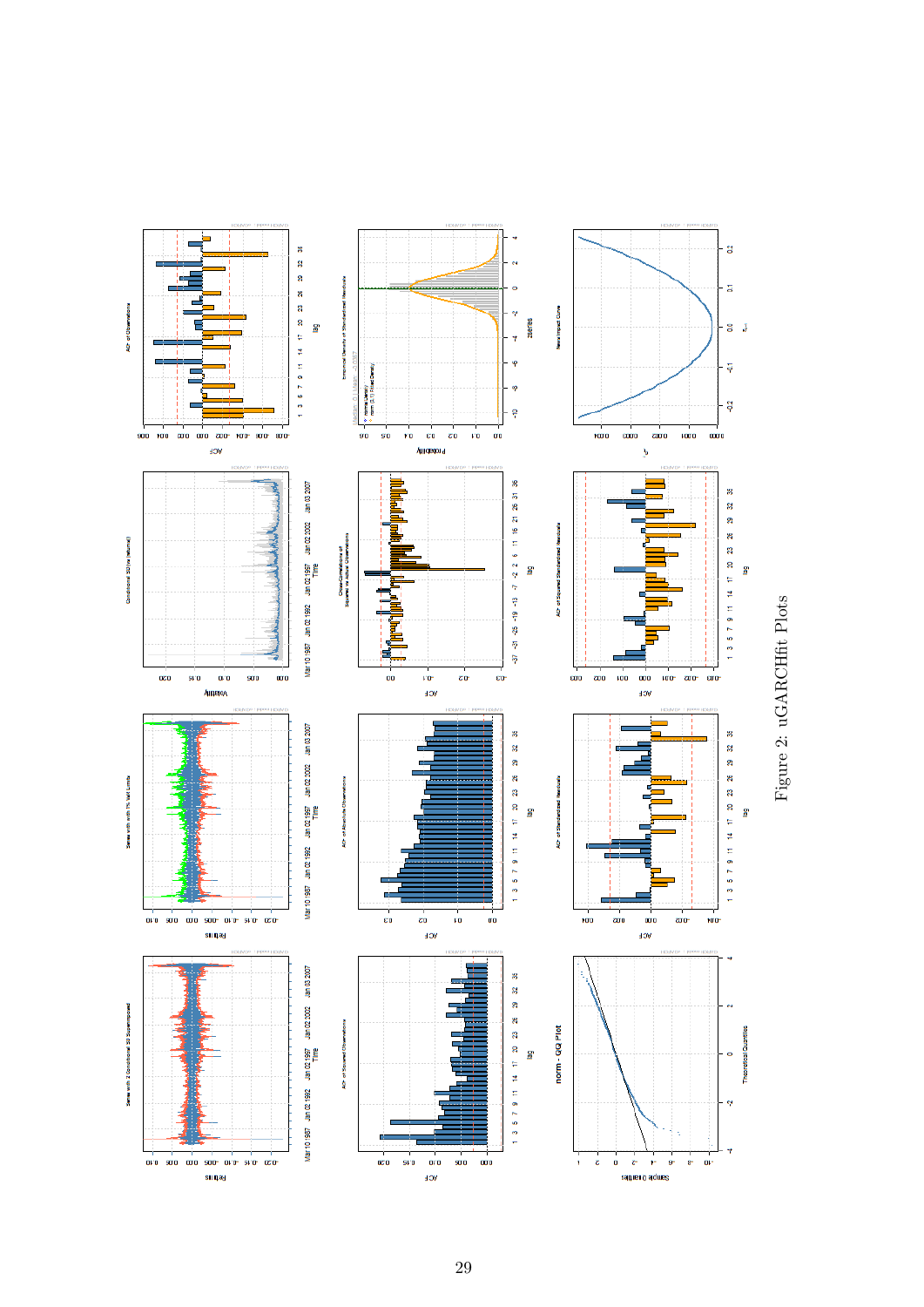# <span id="page-29-0"></span>4 Filtering

Sometimes it is desirable to simply filter a set of data with a predefined set of parameters. This may for example be the case when new data has arrived and one might not wish to re-fit. The ugarchfilter method does exactly that, taking a uGARCHspec object with fixed parameters. Setting fixed or starting parameters on the GARCH spec object may be done either through the ugarchspec function when it is called via the fixed.pars arguments to the function, else by using the setfixed  $\epsilon$ - method on the spec object. The example which follows explains how:

```
> data(sp500ret)
> spec = ugarchspec(variance.model = list(model = "apARCH"), distribution.model = "std")
> setfixed(spec) <- list(mu = 0.01, ma1 = 0.2, ar1 = 0.5, omega = 1e-05,
+ alpha1 = 0.03, beta1 = 0.9, gamma1 = 0.01, delta = 1, shape = 5)
> filt = ugarchfilter(spec = spec, data = sp500ret)
> show(filt)
*------------------------------------*
          GARCH Model Filter **------------------------------------*
Conditional Variance Dynamics
--------------------------------------
GARCH Model : apARCH(1,1)<br>Mean Model : ARFIMA(1,0,1)
                : ARFIMA(1,0,1)Distribution : std
Filter Parameters
---------------------------------------
mu 1e-02
ar1 5e-01
ma1 2e-01
omega 1e-05
alpha1 3e-02
beta1 9e-01
gamma1 1e-02
delta 1e+00
shape 5e+00
LogLikelihood : 5627.392
Information Criteria
---------------------------------------
Akaike -2.0378Bayes -2.0378
Shibata -2.0378Hannan-Quinn -2.0378
Weighted Ljung-Box Test on Standardized Residuals
---------------------------------------
```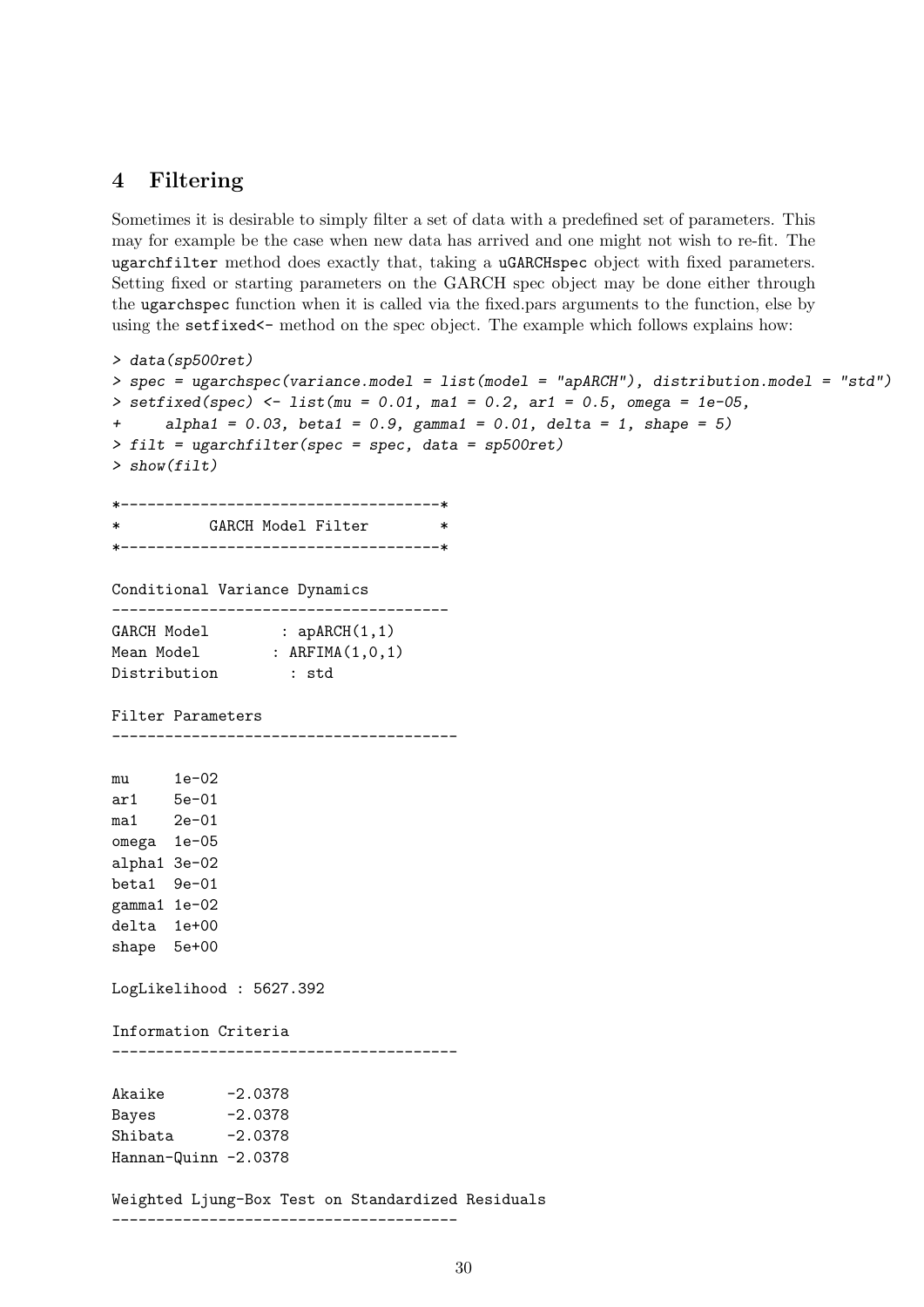statistic p-value Lag[1] 1178 0 Lag $[2*(p+q)+(p+q)-1]$ [5] 1212 0 Lag $[4*(p+q)+(p+q)-1]$ [9] 1217 0  $d.0. f=2$ H0 : No serial correlation Weighted Ljung-Box Test on Standardized Squared Residuals -------------------------------------- statistic p-value Lag[1] 170.4 0 Lag $[2*(p+q)+(p+q)-1]$ [5] 173.8 0  $Lag[4*(p+q)+(p+q)-1][9]$  175.8 0 d.o.f=2 Weighted ARCH LM Tests --------------------------------------- Statistic Shape Scale P-Value ARCH Lag[3] 3.915 0.500 2.000 0.04785 ARCH Lag[5] 4.207 1.440 1.667 0.15612 ARCH Lag[7] 5.237 2.315 1.543 0.20163 Sign Bias Test -------------------------------------- t-value prob sig Sign Bias 8.3144 1.150e-16 \*\*\* Negative Sign Bias 5.6999 1.261e-08 \*\*\* Positive Sign Bias 0.5621 5.741e-01 Joint Effect 95.8328 1.223e-20 \*\*\* Adjusted Pearson Goodness-of-Fit Test: -------------------------------------- group statistic p-value(g-1) 1 20 86296 0 2 30 128891 0 3 40 169014 0 4 50 207506 0

The returned object is of class uGARCHfilter and shares many of the methods as the uGARCHfit class. Additional arguments to the function are explained in the documentation. Note that the information criteria shown here are based on zero estimated parameters (they are all fixed), and the same goes for the *infocriteria* method on a **uGARCHfilter** object.

# <span id="page-30-0"></span>5 Forecasting and the GARCH Bootstrap

There are 2 types of forecasts available with the package. A rolling method, whereby consecutive 1-ahead forecasts are created based on the out.sample option set in the fitting routine, and an unconditional method for  $n>1$  ahead forecasts. (and it is also possible to combine the 2 creating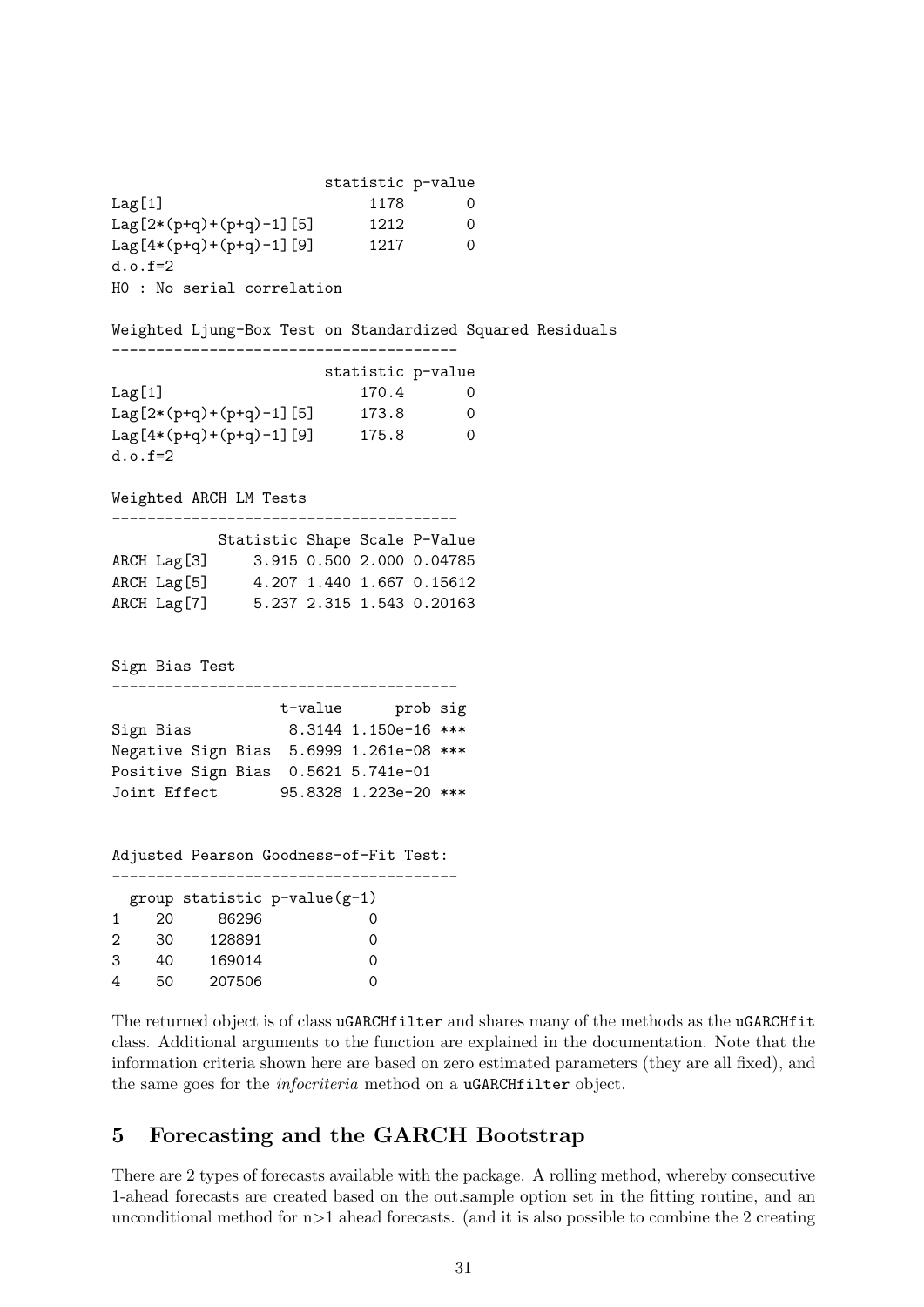a rather complicated object). In the latter case, it is also possible to make use of the GARCH bootstrap, described in [Pascual et al. \(2006\)](#page-49-13) and implemented in the function ugarchboot, with the added innovation of an optional extra step of fitting either a kernel or semi-parametric density (SPD) to the standardized residuals prior to sampling in order to provide for (possibly) more robustness in the presence of limited data. To understand what the GARCH bootstrap does, consider that there are two main sources of uncertainty about n.ahead forecasting from GARCH models: that arising from the form of the predictive density and that due to parameter uncertainty. The bootstrap method in the rugarch package is based on resampling standardized residuals from the empirical distribution of the fitted model to generate future realizations of the series and sigma. Two methods are implemented: one takes into account parameter uncertainty by building a simulated distribution of the parameters through simulation and refitting, and one which only considers distributional uncertainty and hence avoids the expensive and lengthy parameter distribution estimation. In the latter case, prediction intervals for the 1-ahead sigma forecast will not be available since only the parameter uncertainty is relevant in GARCH type models in this case. The following example provides for a brief look at the partial method, but the interested reader should consult the more comprehensive examples in the inst folder of the package.

```
> data(sp500ret)
```

```
> spec = ugarchspec(variance.model=list(model="csGARCH"), distribution="std")
> fit = ugarchfit(spec, sp500ret)
> bootp = ugarchboot(fit, method = c("Partial", "Full")[1],
+ n.ahead = 500, n.bootpred = 500)
> show(bootp)
*-----------------------------------*
     GARCH Bootstrap Forecast
*-----------------------------------*
Model : csGARCH
n.ahead : 500
Bootstrap method: partial
Date (T[0]): 2009-01-30
Series (summary):
         min q.25 mean q.75 max forecast[analytic]
t+1 -0.10855 -0.013343 0.000668 0.016285 0.090454 0.001944
t+2 -0.11365 -0.010796 0.001632 0.015721 0.085783 0.001707
t+3 -0.28139 -0.013203 -0.000378 0.015496 0.082250 0.001512
t+4 -0.10459 -0.014830 0.000346 0.015602 0.109223 0.001352
t+5 -0.21915 -0.012494 0.001196 0.016627 0.098003 0.001220
t+6 -0.11029 -0.012119 0.001008 0.015000 0.083469 0.001112
t+7 -0.22818 -0.013280 0.000398 0.015250 0.094184 0.001023
t+8 -0.25722 -0.014854 -0.001401 0.016074 0.088067 0.000949
t+9 -0.34629 -0.017681 -0.004484 0.012847 0.154058 0.000889
t+10 -0.11328 -0.013566 0.000957 0.018291 0.140734 0.000840
.....................
```
Sigma (summary): min q0.25 mean q0.75 max forecast[analytic] t+1 0.026387 0.026387 0.026387 0.026387 0.026387 0.026387 t+2 0.025518 0.025564 0.026345 0.026493 0.038492 0.026577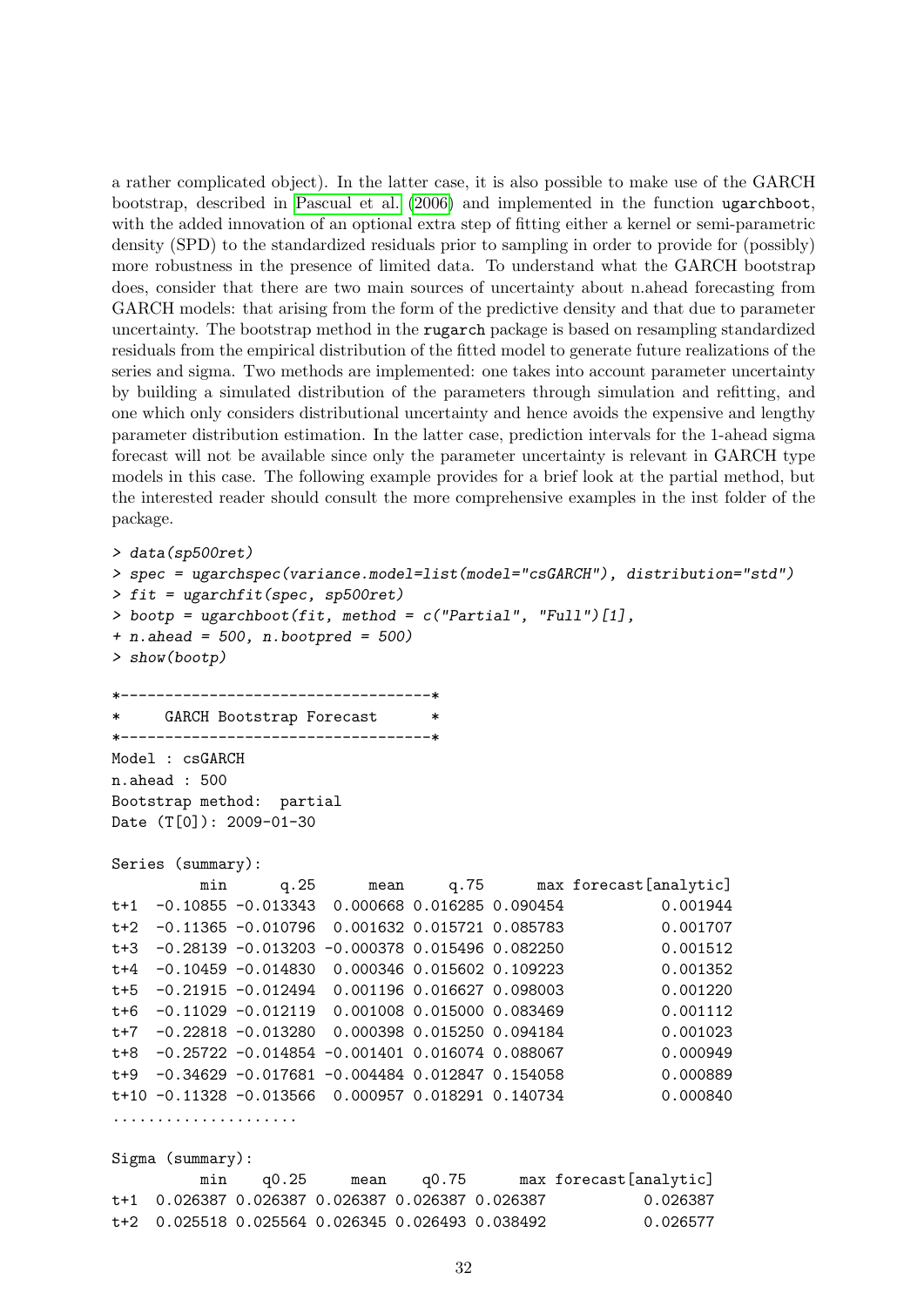

Figure 3: GARCH Bootstrap Forecast Plots

|  | t+3 0.024698 0.025021 0.026332 0.026768 0.039903  |  | 0.026614 |
|--|---------------------------------------------------|--|----------|
|  | t+4 0.023925 0.024682 0.026440 0.027087 0.077525  |  | 0.026649 |
|  | t+5 0.023259 0.024456 0.026474 0.027507 0.074919  |  | 0.026682 |
|  | t+6 0.022622 0.024173 0.026498 0.027687 0.072876  |  | 0.026714 |
|  | t+7 0.021988 0.023855 0.026463 0.027700 0.069719  |  | 0.026744 |
|  | t+8 0.021503 0.023684 0.026424 0.027785 0.070750  |  | 0.026772 |
|  | t+9 0.021044 0.023677 0.026690 0.028065 0.071725  |  | 0.026799 |
|  | t+10 0.020560 0.023589 0.027050 0.028363 0.095243 |  | 0.026824 |
|  |                                                   |  |          |

The 'recipe' for the full GARCH bootstrap is summarized below:

- 1. Extract the standardized residuals from the estimated object. If it is a specification with fixed parameters, first filter using the supplied dataset and then extract the standardized residuals from the filtered object.
- 2. Sample n.bootfit sets of size N (original dataset less any out of sample periods) from either the raw standardized residuals, using the spd or kernel based methods.
- 3. Simulate n.bootfit paths of size N, using as innovations the sampled standardized residuals. The simulation is initiated with the last values from the dataset at point N  $(T_0$  in simulation time).
- 4. The n.bootfit simulated series are then estimated with the same specification used by the originally supplied object in order to generate a set of coefficients representing the parameter uncertainty.
- 5. Filter the original dataset with the n.bootfit set of estimated coefficients.
- 6. Use the last values of the filtered conditional sigma (and if it is the csGARCH model, then also the permanent component q) and residuals from the previous step to initialize a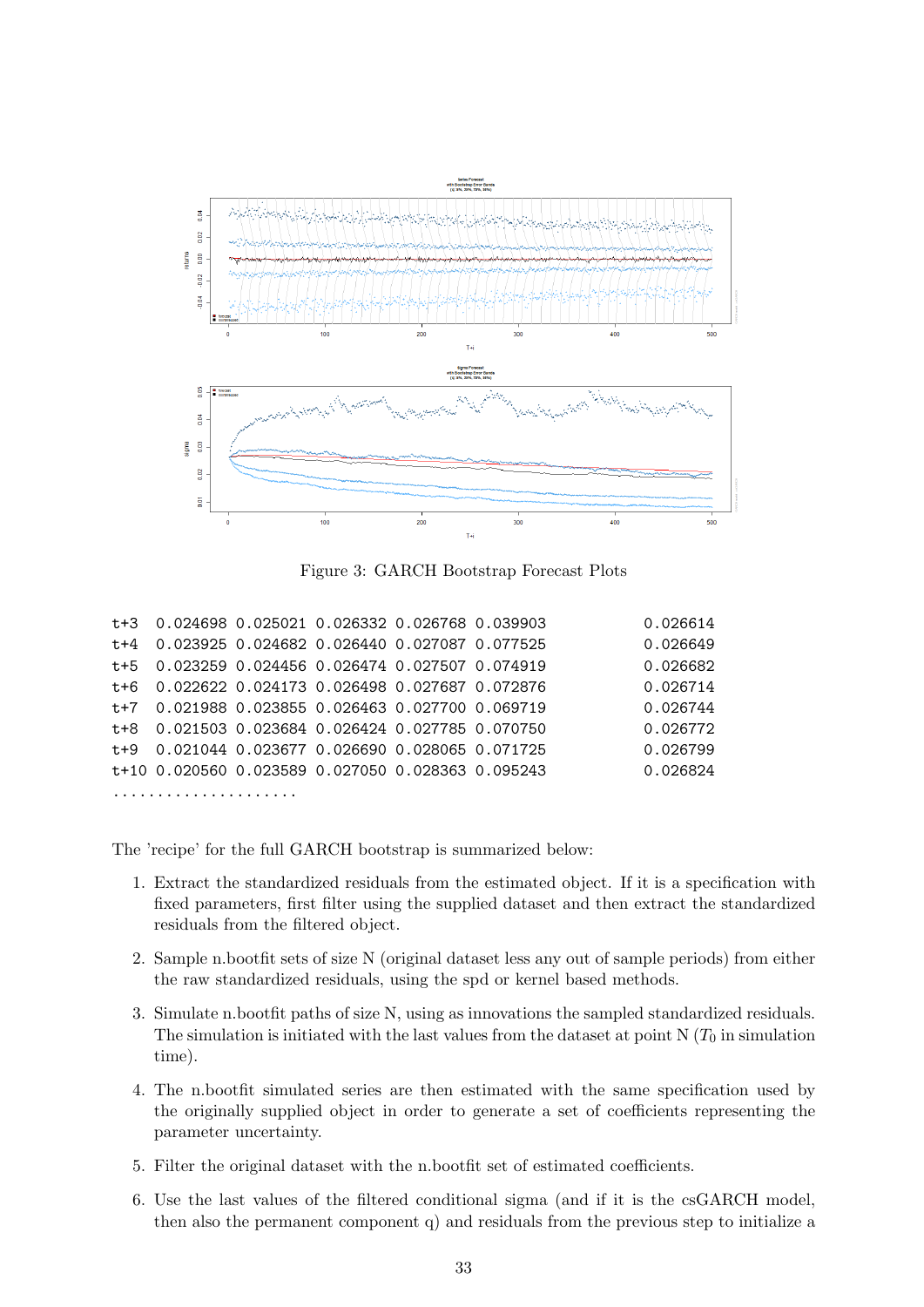new simulation with horizon n.ahead and m.sim=n.bootpred, using again the standardized residuals sampled as in step 2 and the new set of estimated coefficients. The simulation now contains uncertainty about the conditional n-ahead density as well as parameter uncertainty.

# <span id="page-33-0"></span>6 Simulation

Simulation may be carried out either directly on a fitted object (ugarchsim) else on a GARCH spec with fixed parameters (ugarchpath). The ugarchsim method takes the following arguments:

```
> args(ugarchsim)
```

```
function (fit, n.sim = 1000, n.start = 0, m.sim = 1, startMethod = c("unconditional",
    "sample"), presigma = NA, prereturns = NA, preresiduals = NA,
    rseed = NA, custom.dist = list(name = NA, distfit = NA),
    mexsimdata = NULL, vexsimdata = NULL, \ldots)
```
where the n.sim indicates the length of the simulation while m.sim the number of independent simulations. For reasons of speed, when n.sim is large relative to m.sim, the simulation code is executed in C, while for large m.sim a special purpose  $C++$  code (using Rcpp and RcppArmadillo) is used which was found to lead to significant speed increase. Key to replicating results is the rseed argument which is used to pass a user seed to initialize the random number generator, else one will be assigned by the program. In any case, the returned object, of class uGARCHsim (or uGARCHpath) contains a slot with the seed(s) used.

# <span id="page-33-1"></span>7 Rolling Estimation

The ugarchroll method allows to perform a rolling estimation and forecasting of a model/dataset combination, optionally returning the VaR at specified levels. More importantly, it returns the distributional forecast parameters necessary to calculate any required measure on the forecasted density. The following example illustrates the use of the method where use is also made of the parallel functionality and run on 10 cores.<sup>[14](#page-33-2)</sup> Figure [4](#page-35-0) is generated by calling the plot function on the returned uGARCHroll object. Additional methods, and more importantly extractor functions can be found in the documentation. Note that only n.ahead  $=1$  is allowed at present (more complicated rolling forecasts can be created by the user with the ugarchfit and ugarchforecast functions). Finally, there is a new method called *resume* which allows resumption of estimation of an object which had non-converged windows, optionally supplying a different solver and solver control combination.

```
> data(sp500ret)
> library(parallel)
> cl = makePSOCKcluster(10)
> spec = ugarchspec(variance.model = list(model = "eGARCH"), distribution.model = "jsu")
> roll = ugarchroll(spec, sp500ret, n.start = 1000, refit.every = 100,
refit.window = "moving", solver = "hybrid", calculate.VaR = TRUE,VaR.a1pha = c(0.01, 0.05), cluster = cl, keep.coef = TRUE)
```
<span id="page-33-2"></span> $14$ Since version 1.0-14 the parallel functionality is based on the parallel package and it is upto the user to initialize a cluster object and pass it to the function, and then terminate it once it is no longer required. Eventually, this approach to the parallel usage will filter through to all the functions in rugarch and rmgarch.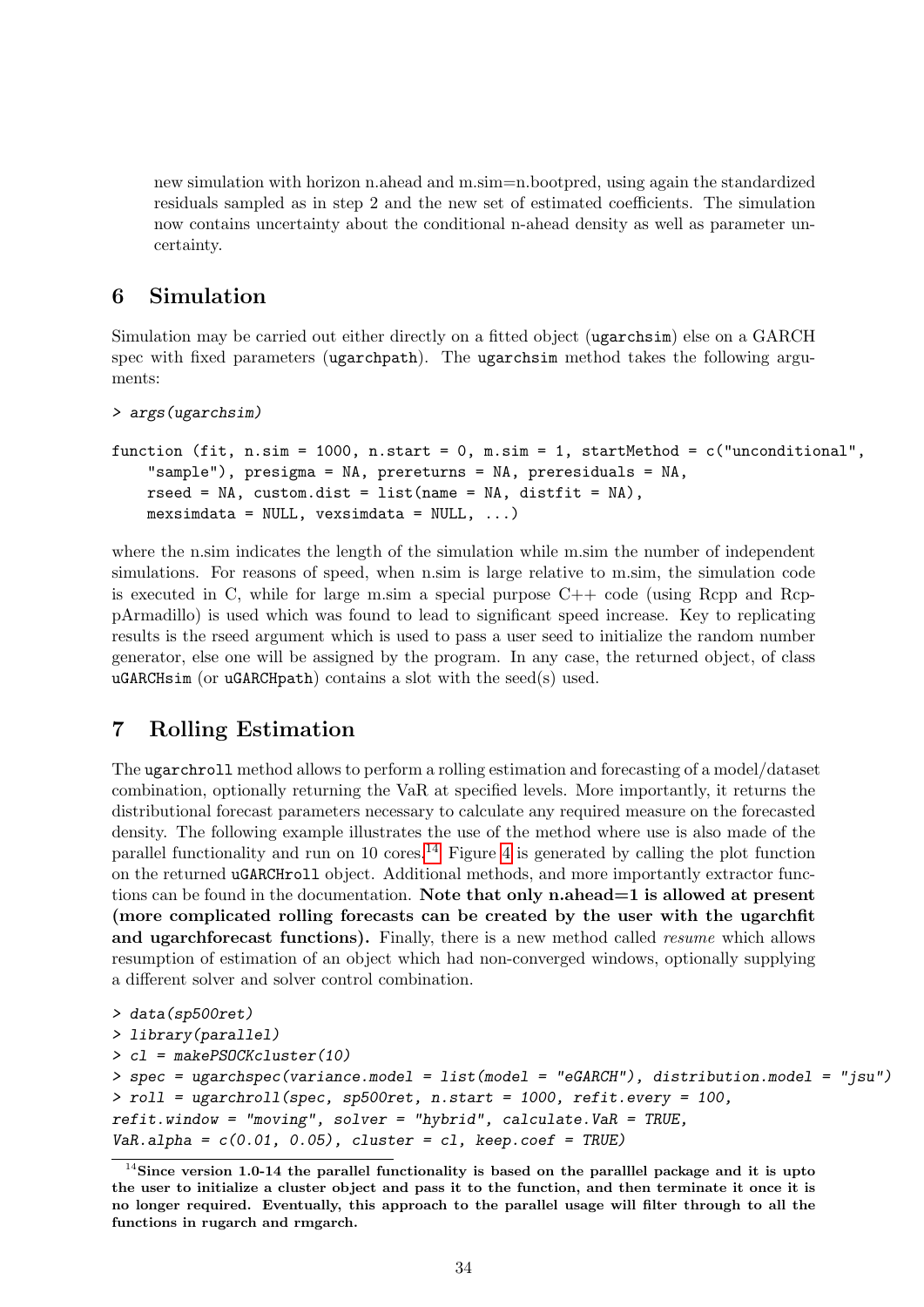>show(roll) >stopCluster(cl) \*-------------------------------------\* GARCH Roll  $*$ \*-------------------------------------\* No.Refits : 46 Refit Horizon : 100 No.Forecasts : 4523 GARCH Model : eGARCH(1,1) Distribution : jsu Forecast Density: Mu Sigma Skew Shape Shape(GIG) Realized 1991-02-21 4e-04 0.0102 -0.2586 1.5065 0 -0.0005 1991-02-22 2e-04 0.0099 -0.2586 1.5065 0 0.0019 1991-02-25 4e-04 0.0095 -0.2586 1.5065 0 0.0044 1991-02-25 4e-04 0.0095 -0.2586 1.5065 0 0.0044<br>1991-02-26 3e-04 0.0093 -0.2586 1.5065 0 -0.0122<br>1991-02-27 1e-04 0.0101 -0.2586 1.5065 0 0.0135 1991-02-27 1e-04 0.0101 -0.2586 1.5065 0 0.0135 1991-02-28 7e-04 0.0099 -0.2586 1.5065 0 -0.0018 .......................... Mu Sigma Skew Shape Shape(GIG) Realized 2009-01-23 0.0015 0.0259 -0.87 2.133 0 0.0054<br>2009-01-26 0.0005 0.0243 -0.87 2.133 0 0.0055<br>2009-01-27 -0.0002 0.0228 -0.87 2.133 0 0.0109 2009-01-26 0.0005 0.0243 -0.87 2.133 2009-01-27 -0.0002 0.0228 -0.87 2.133 2009-01-28 -0.0011 0.0212 -0.87 2.133 0 0.0330 2009-01-29 -0.0039 0.0191 -0.87 2.133 0 -0.0337 2009-01-30 0.0009 0.0220 -0.87 2.133 0 -0.0231 Elapsed: 12.97949 secs >  $report(roll, type = "VaR", VaR.alpha = 0.05, conf.level = 0.95)$ VaR Backtest Report =========================================== Model: eGARCH-jsu Backtest Length: 4523 ========================================== alpha: 5%<br>Expected Exceed: 226.2 Expected Exceed: 226.2 Actual VaR Exceed: 253 Actual %: 5.6% Unconditional Coverage (Kupiec) Null-Hypothesis: Correct Exceedances LR.uc Statistic: 0 LR.uc Critical: 3.841 LR.uc p-value: 1

Reject Null: NO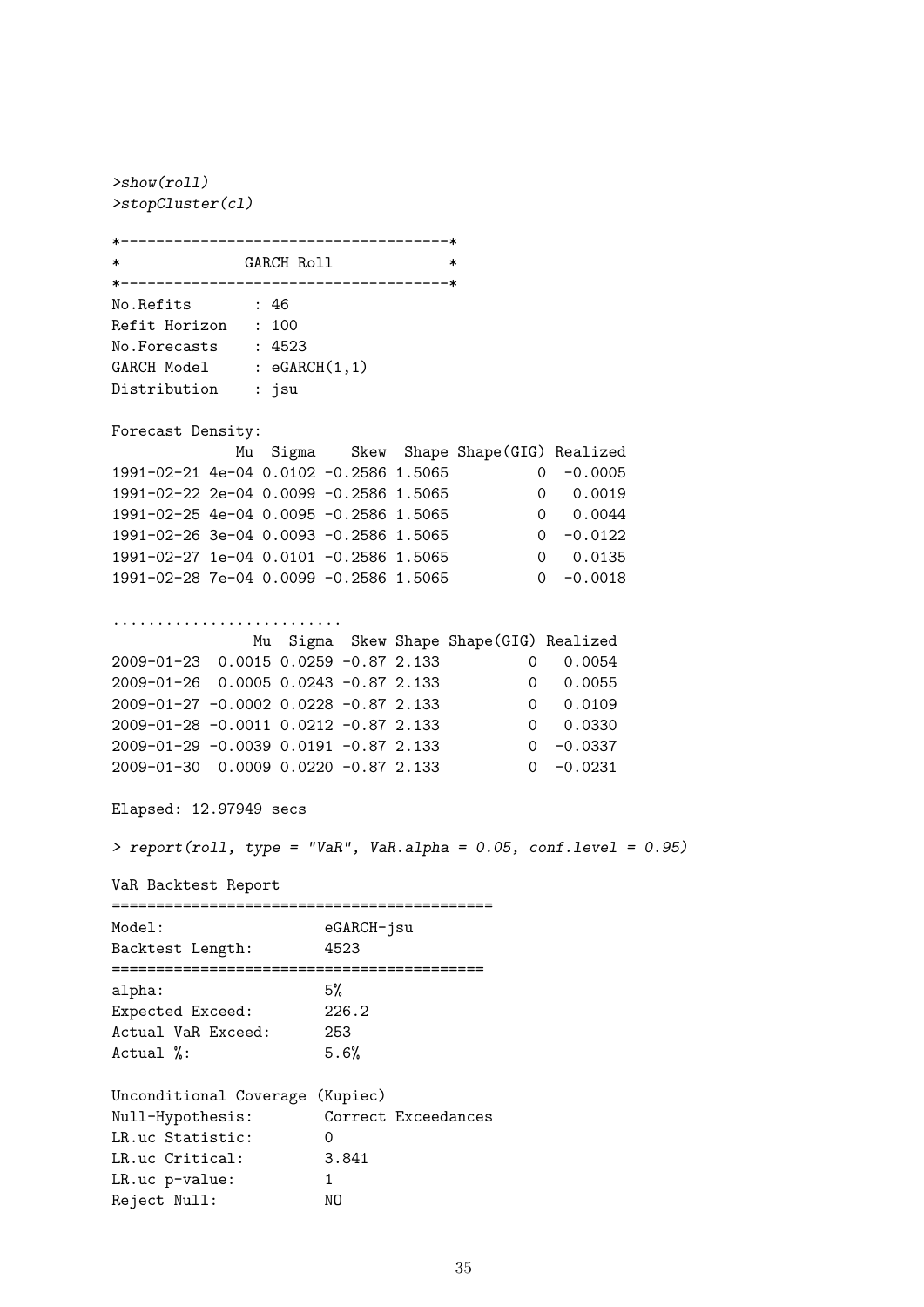<span id="page-35-0"></span>

Figure 4: eGARCH Rolling Forecast Plots

| Conditional Coverage (Christoffersen) |                          |
|---------------------------------------|--------------------------|
| Null-Hypothesis:                      | Correct Exceedances and  |
|                                       | Independence of Failures |
| LR.cc Statistic:                      | $\mathcal{L}$            |
| LR.cc Critical:                       | 5.991                    |
| LR.cc p-value:                        | 1                        |
| Reject Null:                          | NΩ                       |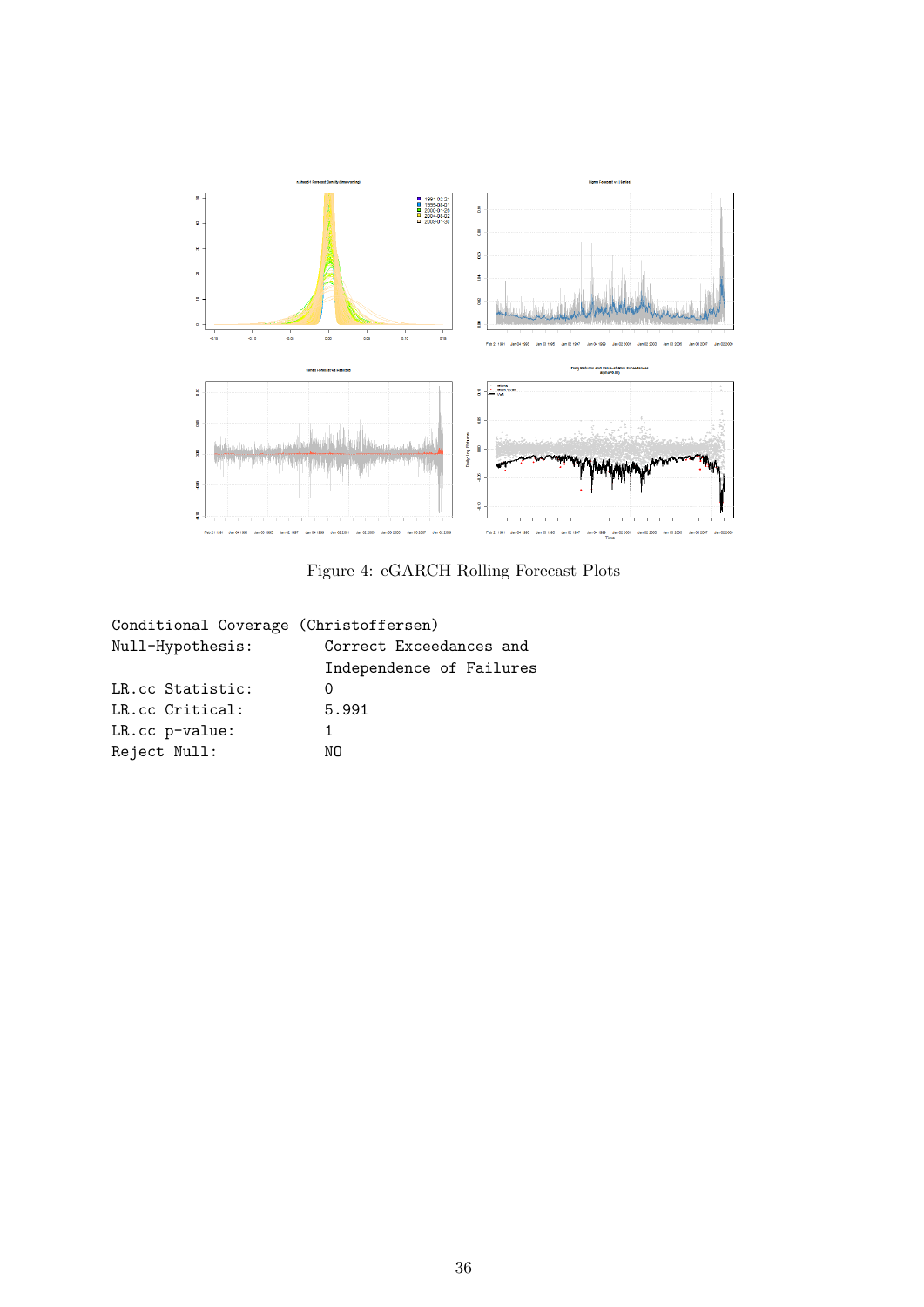### <span id="page-36-0"></span>8 Simulated Parameter Distribution and RMSE

It is sometimes instructive to be able to investigate the underlying density of the estimated parameters under different models. The ugarchdistribution method performs a monte carlo experiment by simulating and fitting a model multiple times and for different 'window' sizes. This allows to obtain some insight on the consistency of the parameter estimates as the data window increases by looking at the rate of decrease of the Root Mean Squared Error and whether window increases by looking at the rate of decrease of the Koot Mean Squared Error and whether<br>we have  $\sqrt{N}$  consistency. This is a computationally expensive exercise and as such should only be undertaken in the presence of ample computing power and RAM. As in other functions, parallel functionality is enabled if available. The example which follows illustrates an instance of this test on one model and one set of parameters. Figures [5](#page-37-0) and [6](#page-38-0) complete this example.

```
> spec = ugarchspec(variance.model = list(model = "gjrGARCH"),
+ distribution.model = "ged")
> print(persistence(pars = unlist(list(mu = 0.001, ar1 = 0.4, ma1 = -0.1,
      omega = 1e-06, alpha1 = 0.05, beta1 = 0.9, gamma1 = 0.05,
+ shape = 1.5)), distribution = "ged", model = "gjrGARCH"))
persistence
      0.975
> library(parallel)
> cl = makePSOCKcluster(10)
> setfixed(spec) <- list(mu = 0.001, ar1 = 0.4, ma1 = -0.1, omega = 1e-06,
+ alpha1 = 0.05, beta1 = 0.9, gamma1 = 0.05, shape = 1.5)
> dist = ugarchdistribution(fitORspec = spec, n.sim = 2000, n.start = 1,
      m.\sin = 100, recursive = TRUE, recursive.length = 6000, recursive.window = 1000,
+ rseed = 1066, solver = "solnp", solver.control = list(trace = 0),
+ cluster = cl)
> stopCluster(cl)
> show(dist)
*------------------------------------*
    GARCH Parameter Distribution
    *------------------------------------*
Model : gjrGARCH
No. Paths (m.sim) : 100
Length of Paths (n.sim) : 2000
Recursive : TRUE
Recursive Length : 6000
Recursive Window : 1000
Coefficients: True vs Simulation Mean (Window-n)
                   mu ar1 ma1 omega alpha1 beta1 gamma1 shape
true-coef 0.00100000 0.40000 -0.100000 1.0000e-06 0.050000 0.90000 0.050000 1.5000
window-2000 0.00097099 0.39679 -0.097585 1.0411e-06 0.046161 0.90177 0.051709 1.4945
window-3000 0.00101520 0.38907 -0.089494 9.9344e-07 0.046741 0.90192 0.052902 1.4957
window-4000 0.00099876 0.39329 -0.094523 9.9556e-07 0.049385 0.90179 0.047515 1.4924
window-5000 0.00099491 0.40223 -0.103767 9.7545e-07 0.048651 0.90220 0.049442 1.4900
window-6000 0.00098876 0.39540 -0.096411 9.8975e-07 0.048753 0.90096 0.050907 1.4901
```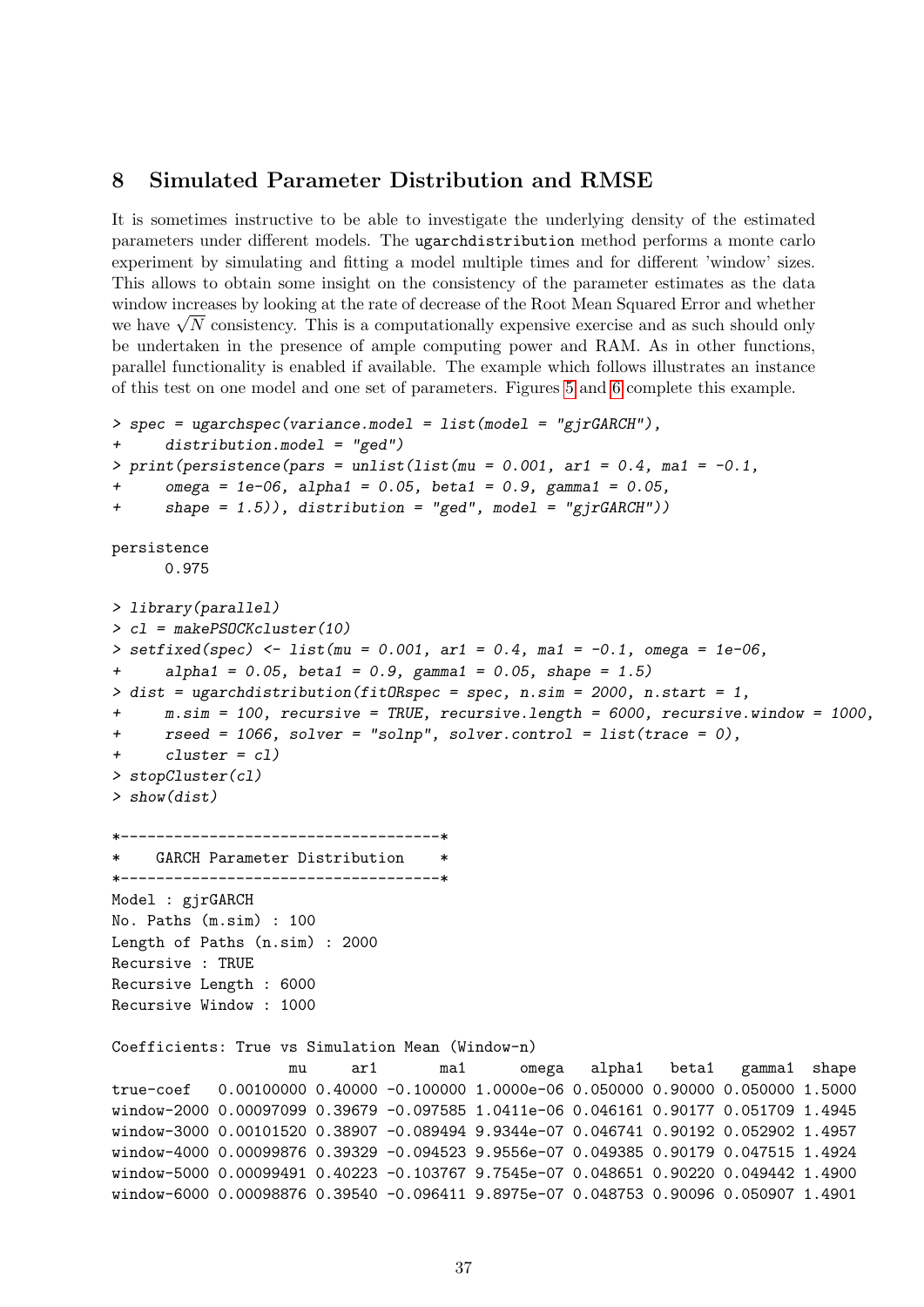

<span id="page-37-0"></span>Figure 5: Simulated Parameter Density Figure 5: Simulated Parameter Density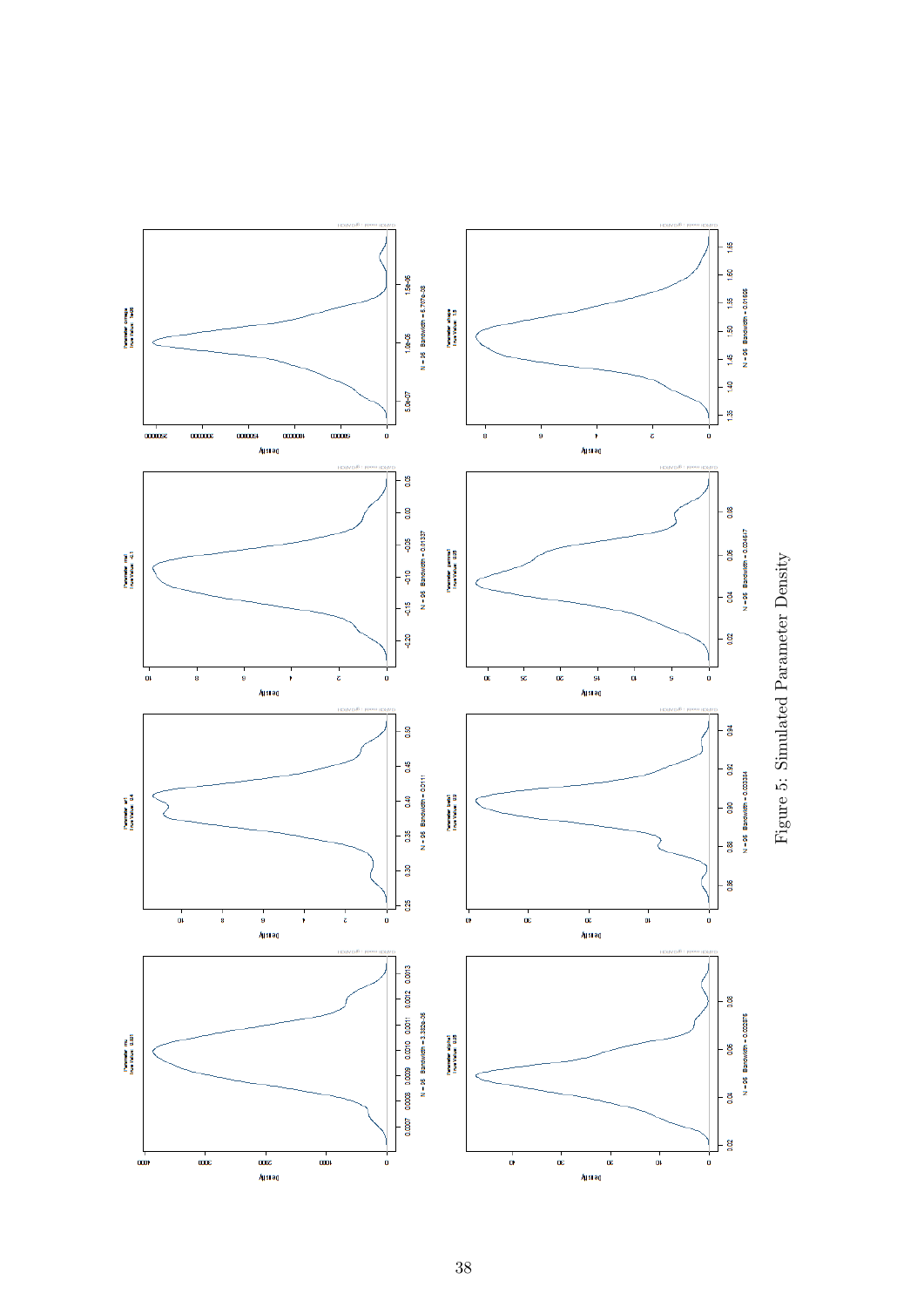<span id="page-38-0"></span>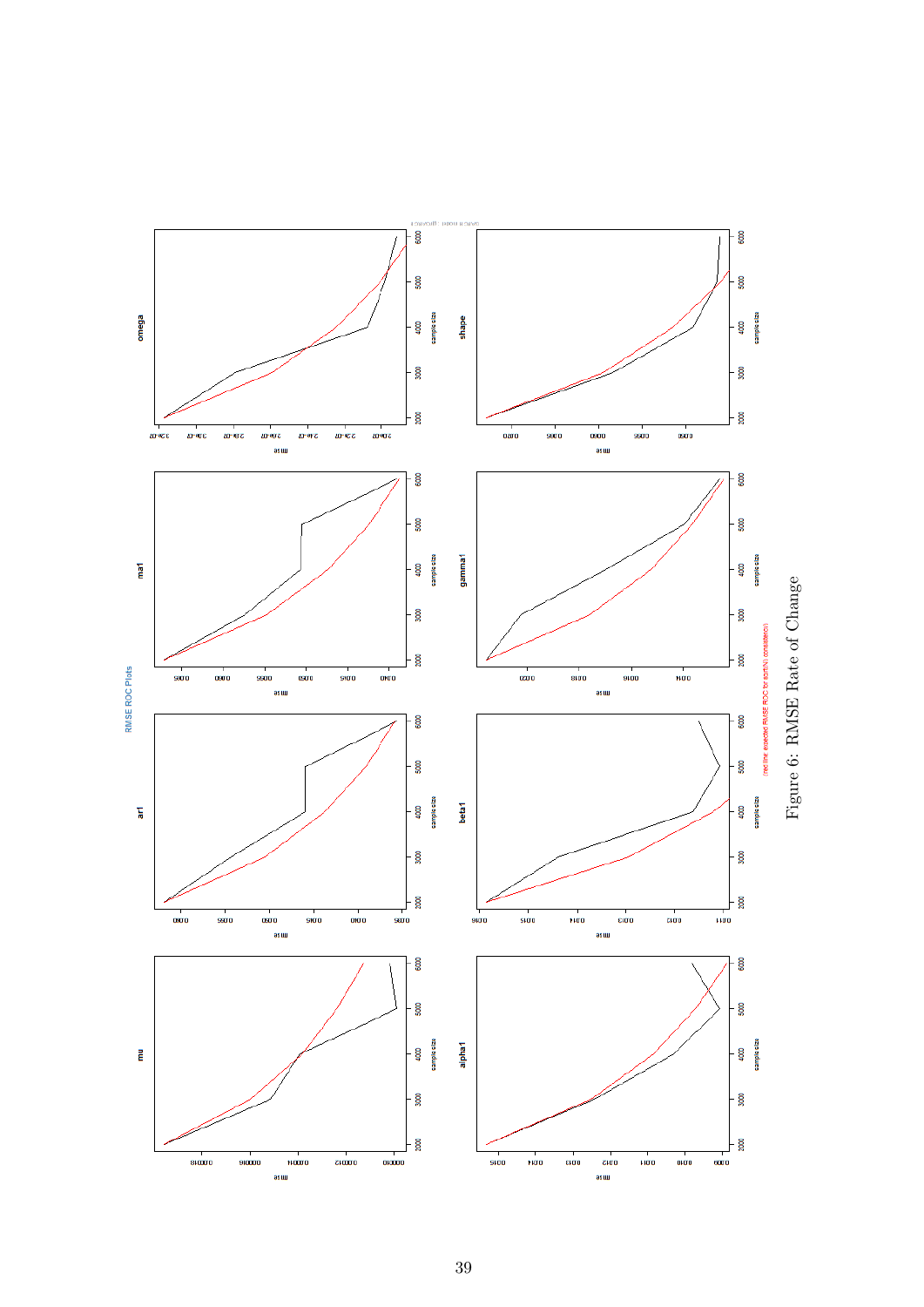

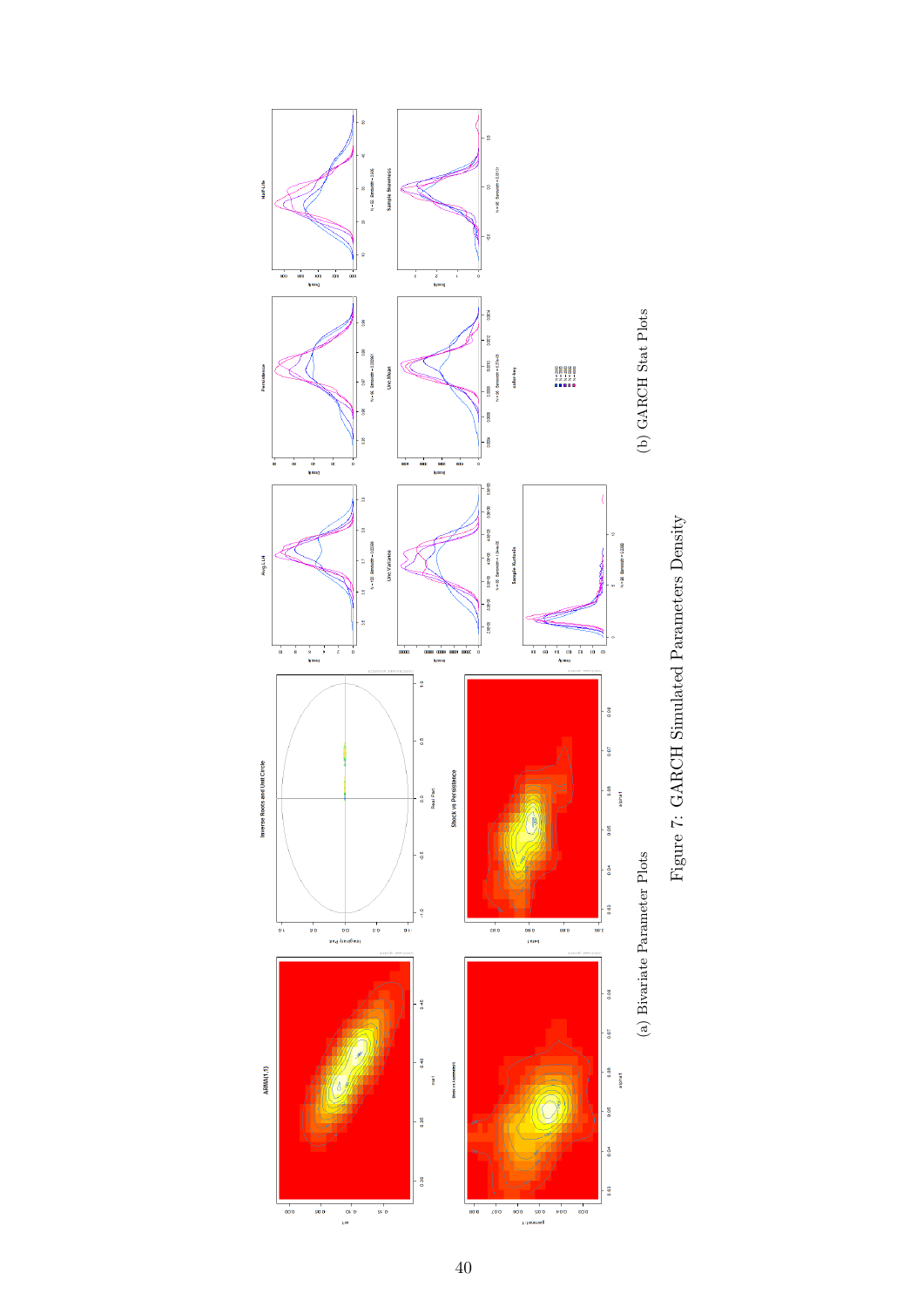# <span id="page-40-0"></span>9 The ARFIMAX Model with constant variance

The rugarch package implements an additional set of methods and classes, mirroring those of the GARCH specification, for modelling ARFIMAX processes with constant variance via Maximum Likelihood. With the exception of plots, the functionality is very similar to that covered so far for GARCH methods. The main functions are arfimaspec, arfimafit, arfimaforecast, arfimasim, arfimapath, arfimadistirbution and arfimaroll. The usual extractor, inference and summary methods are replicated for all the ARFIMA classes and the user should consult the documentation for further details.

# <span id="page-40-1"></span>10 Mispecification and Other Tests

Apart from the usual tests presented in the summary to the fit object, a number of other interesting and useful tests are uniquely implemented in the rugarch package, and described in this section.

#### <span id="page-40-2"></span>10.1 The GMM Orthogonality Test

The GMM type moment (orthogonality) tests of [Hansen \(1982\)](#page-48-13) have been applied to test the adequacy of model in a variety of setups. Under a correctly specified model, certain population moment conditions should be satisfied and hold in the sample using the standardized residuals. The moment conditions can be tested both individually using a t-test or jointly using a Wald test. Formally, the following moment conditions are tested:

$$
M_1 \t E [z_t] = 0 \n M_2 \t E [z_t^2 - 1] = 0 \n M_3 \t E [z_t^3] = 0 \n M_4 \t E [z_t^4 - 3] = 0 \n Q_2 \t E [(z_t^2 - 1) (z_{t-j}^2 - 1)] = 0 \n Q_3 \t E [(z_t^3) (z_{t-j}^3)] = 0 \n Q_4 \t E [(z_t^4 - 3) (z_{t-j}^4 - 3)] = 0
$$
\n(100)

where  $j = 1 \ldots, p$  is the lag (defaults to 4 in the function),  $M_1$  to  $M_4$  denotes the individual moment conditions (t-test), and  $Q_2$  to  $Q_4$  the joint conditional moment conditions (variance, skewness and kurtosis) which are distributed  $\chi^2$  with p d.o.f. All the moment conditions can also be tested jointly using a Wald test distributed  $\chi^2$  with  $3p+4$  d.o.f. The test is implemented under the name: GMMTest.

#### <span id="page-40-3"></span>10.2 Parametric and Non-Parametric Density Tests

A novel method to analyze how well a conditional density fits the underlying data is through the probability integral transformation  $(PIT)$  discussed in [Rosenblatt \(1952\)](#page-49-14) and defined as:

$$
x_t = \int\limits_{-\infty}^{y_t} \hat{f}(u) du = \hat{F}(y_t)
$$
\n(101)

which transforms the data  $y_t$ , using the estimated distribution  $\hat{F}$  into i.i.d.  $U(0,1)$  under the correctly specified model. Based on this transformation, [Tay et al. \(1998\)](#page-49-15) provide for a visual assessment test, while [Berkowitz \(2001\)](#page-47-13) provides a more formal test, implemented in the package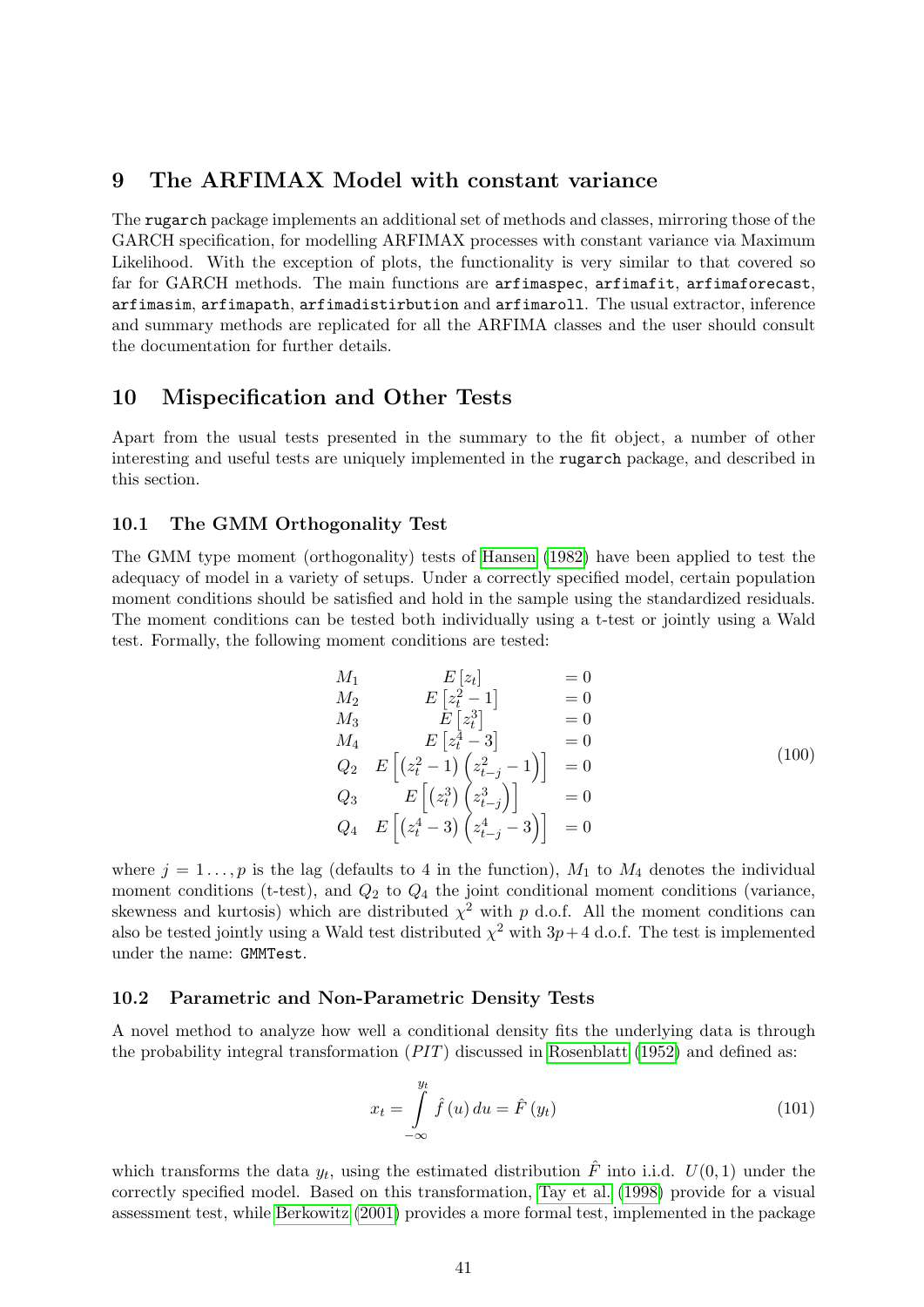under the name BerkowitzTest. Because of the difficulty in testing a  $U(0, 1)$  sequence, the PIT data is transformed into  $N(0, 1)$  by Berkowitz using the normal quantile function, and tested using a Lagrange Multiplier  $(LM)$  test for any residual autocorrelation given a specified number of lags. In addition, a tail test based on the censored Normal is also provided, under the Null that the standardized tail data has mean zero and unit variance. More recently, [Hong and](#page-48-14) [Li \(2005\)](#page-48-14) introduced a nonparametric portmanteau test, building on the work of [Ait-Sahalia](#page-47-14) [\(1996\)](#page-47-14), which tests the joint hypothesis of i.i.d *AND U*(0,1) for the sequence  $x_t$ . As noted by the authors, testing  $x_t$  using a standard goodness-of-fit test (such as the Kolmogorov-Smirnov) would only check the  $U(0, 1)$  assumption under i.i.d. and not the joint assumption of  $U(0, 1)$  and i.i.d. Their approach is to compare a kernel estimator  $\hat{g}_j(x_1, x_2)$  for the joint density  $g_j(x_1, x_2)$ of the pair  $\{x_t, x_{t-j}\}$  (where j is the lag order) with unity, the product of two  $U(0, 1)$  densities. Given a sample size *n* and lag order  $j > 0$ , their joint density estimator is:

$$
\hat{g}_j(x_1, x_2) \equiv (n-j)^{-1} \sum_{t=j+1}^n K_h(x_1, \hat{X}_t) K_h(x_2, \hat{X}_{t-j})
$$
\n(102)

where  $\hat{X}_t = X_t \left( \hat{\theta} \right)$ , and  $\hat{\theta}$  is a  $\sqrt{n}$  consistent estimator of  $\theta_0$ . The function  $K_h$  is a boundary modified kernel defined as:

$$
K_{h}(x,y) \equiv \begin{cases} h^{-1}k\left(\frac{x-y}{h}\right) / \int_{-(x/h)}^{1} k(u) du, & \text{if } x \in [0,h), \\ h^{-1}k\left(\frac{x-y}{h}\right), & \text{if } x \in [h, 1-h], \\ h^{-1}k\left(\frac{x-y}{h}\right) / \int_{-1}^{(1-x)/h} k(u) du, & \text{if } x \in (1-h,1], \end{cases}
$$
(103)

where  $h \equiv h(n)$  is a bandwidth such that  $h \to 0$  as  $n \to \infty$ , and the kernel  $k(.)$  is a pre-specified symmetric probability density, which is implemented as suggested by the authors using a quartic kernel,

$$
k(u) = \frac{15}{16} (1 - u^2)^2 \mathbf{1} (|u| \le 1), \qquad (104)
$$

where  $1(.)$  is the indicator function. Their portmanteau test statistic is defined as:

$$
\hat{W}(p) \equiv p^{-1/2} \sum_{j=1}^{p} \hat{Q}(j),
$$
\n(105)

where

$$
\hat{Q}(j) \equiv \left[ (n-j) \, h\hat{M}(j) - A_h^0 \right] / V_0^{1/2},\tag{106}
$$

and

$$
\hat{M}(j) \equiv \int_0^1 \int_0^1 \left[ \hat{g}_j(x_1, x_2) - 1 \right]^2 dx_1 dx_2.
$$
\n(107)

The centering and scaling factors  $A_h^0$  and  $V_0$  are defined as:

$$
A_h^0 \equiv \left[ \left( h^{-1} - 2 \right) \int_{-1}^1 k^2 \left( u \right) du + 2 \int_0^1 \int_{-1}^b k_b^2 \left( u \right) du \, db \right]^2 - 1
$$
\n
$$
V_0 \equiv 2 \left[ \int_{-1}^1 \left[ \int_{-1}^1 k \left( u + v \right) k \left( v \right) dv \right]^2 du \right]^2 \tag{108}
$$

where,

$$
k_b(.) \equiv k(.) / \int_{-1}^{b} k(v) dv.
$$
 (109)

Under the correct model specification, the authors show that  $\hat{W}(p) \to N(0, 1)$  in distribution. Because negative values of the test statistic only occur under the Null Hypothesis of a correctly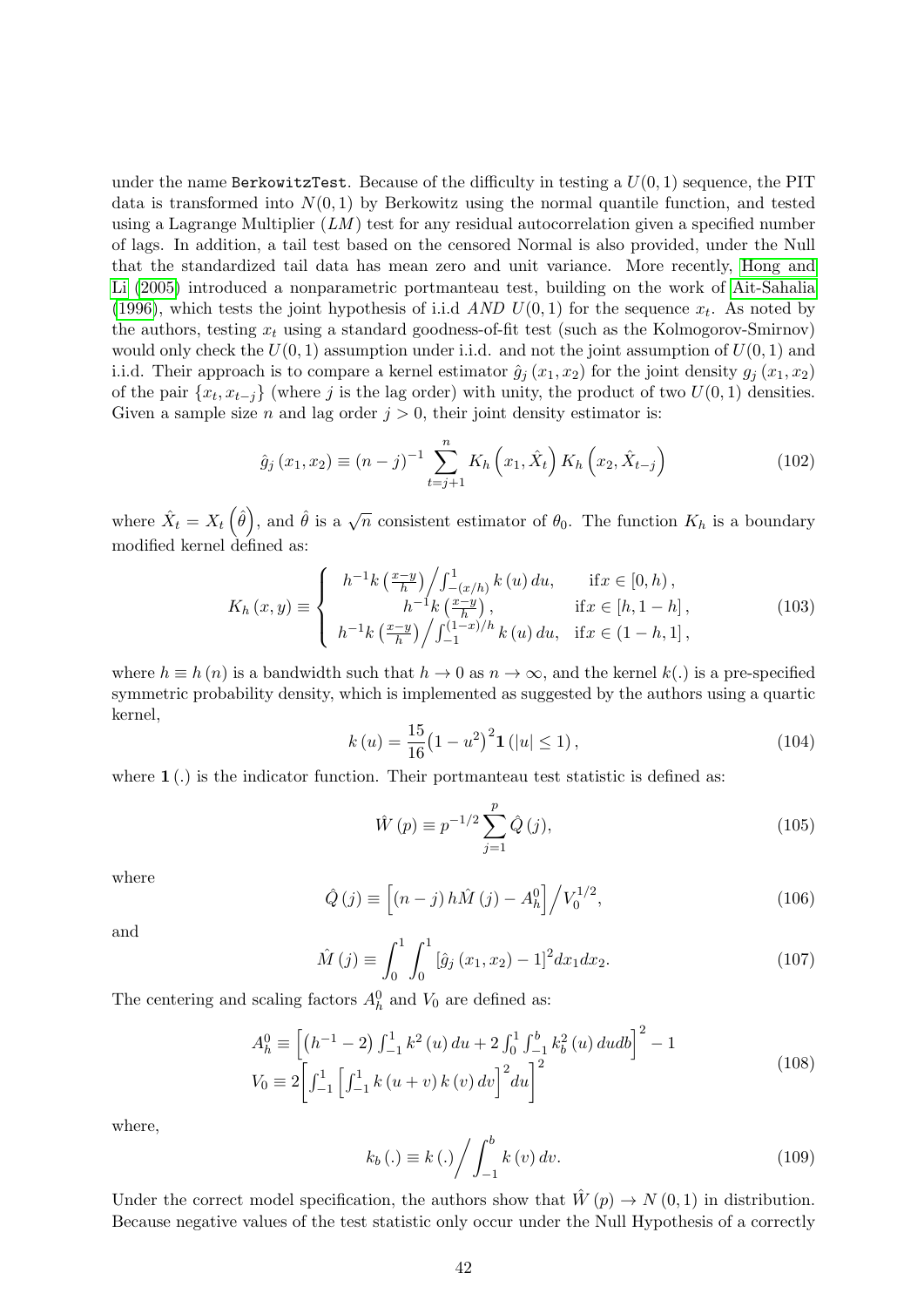specified model, the authors indicate that only upper tail critical values need be considered. The test is quite robust to model misspecification as parameter uncertainty has no impact on The test is quite footast to moder intespective attached as parameter uncertainty has no impact on<br>the asymptotic distribution of the test statistic as long as the parameters are  $\sqrt{n}$  consistent. Finally, in order to explore possible causes of misspecification when the statistic rejects a model, the authors develop the following test statistic:

$$
M(m,l) \equiv \left[ \sum_{j=1}^{n-1} w^2 (j/p) (n-j) \hat{\rho}_{ml}^2 (j) - \sum_{j=1}^{n-1} w^2 (j/p) \right] / \left[ 2 \sum_{j=1}^{n-2} w^4 (j/p) \right]^{1/2}
$$
(110)

where  $\hat{\rho}_{ml}(j)$  is the sample cross-correlation between  $\hat{X}^m_t$  and  $\hat{X}^l_{t-jj}$ , and  $w(.)$  is a weighting function of lag order j, and as suggested by the authors implemented as the Bartlett kernel. As in the  $W(p)$  statistic, the asymptotic distribution of  $M(m, l)$  is  $N(0, 1)$  and upper critical values should be considered. As an experiment, Table [1](#page-42-1) considers the cost of fitting a GARCH-Normal model when the true model is GARCH-Student, using the HLTest on simulated data using the ugarchsim function. The results are clear: At low levels of the shape parameter  $\nu$ , representing a very high excess kurtosis, the model is overwhelmingly rejected by the test, and as that parameter increases to the point where the Student approximates the Normal, the rejections begin to reverse. Also of interest, but not surprising, the strength of the rejection is somewhat weaker for smaller datasets ( $N = 500, 1000$ ). For example, in the case of using only 500 data points and a shape parameter of 4.1 (representing an excess kurtosis of 60!), 5% of the time, in this simulation, the test failed to reject the GARCH-Normal.

Table 1: GARCH-Student: Misspecification Exercise.

<span id="page-42-1"></span>

|              | $\nu[4.1]$ | $\nu[4.5]$ | $\nu[5]$ | $\nu [5.5]$ | $\nu[6]$ | $\nu[6.5]$ | $\nu[7]$ | $\nu [7.5]$     | $\nu[8]$ | $\nu[10]$ | $\nu[15]$ | $\nu$ [20] | $\nu$ [25] | $\nu[30]$ |
|--------------|------------|------------|----------|-------------|----------|------------|----------|-----------------|----------|-----------|-----------|------------|------------|-----------|
| $N_{500}$    |            |            |          |             |          |            |          |                 |          |           |           |            |            |           |
| stat         | 10.10      | 6.70       | 5.08     | 4.07        | 2.64     | 2.22       | 1.47     | 1.46            | 1.05     | 0.19      | $-0.34$   | $-0.36$    | $-0.54$    | $-0.71$   |
| $\% reject$  | 95         | 89         | 82       | 76          | 59       | 54         | 42       | $\overline{41}$ | 34       | 22        | 12        | 13         | 6          | 8         |
| $N_{1000}$   |            |            |          |             |          |            |          |                 |          |           |           |            |            |           |
| $s\hat{t}at$ | 18.54      | 13.46      | 9.46     | 7.64        | 6.16     | 5.14       | 4.17     | 2.95            | 3.03     | 1.31      | 0.28      | $-0.15$    | $-0.48$    | $-0.47$   |
| $\% reject$  | 100        | 100        | 98       | 97          | 90       | 86         | 79       | 64              | 69       | 39        | 24        | 11         | $\gamma$   | 12        |
| $N_{2000}$   |            |            |          |             |          |            |          |                 |          |           |           |            |            |           |
| $s\hat{t}at$ | 32.99      | 26.46      | 19.41    | 15.53       | 12.41    | 10.35      | 7.76     | 6.79            | 5.79     | 3.20      | 0.87      | 0.09       | 0.03       | $-0.21$   |
| $\% reject$  | 100        | 100        | 100      | 100         | 100      | 99         | 95       | 94              | 92       | 71        | 32        | 22         | 22         | 16        |
| $N_{3000}$   |            |            |          |             |          |            |          |                 |          |           |           |            |            |           |
| $s\hat{t}at$ | 47.87      | 37.03      | 27.38    | 21.67       | 17.85    | 14.22      | 11.46    | 9.73            | 7.99     | 5.12      | 1.60      | 0.35       | 0.10       | $-0.09$   |
| $\% reject$  | 100        | 100        | 100      | 100         | 100      | 100        | 100      | 99              | 96       | 85        | 46        | 27         | 22         | 15        |

Note: The table presents the average test statistic of [Hong and Li \(2005\)](#page-48-14) and number of rejections at the 95% confidence level for fitting a GARCH(1,1)-Normal model to a GARCH(1,1)-Student model for different values of the shape parameter ν, and sample size (N). For each sample of size N, 250 simulated series were created from a GARCH student model with parameters<br>(µ, ω, α, β) = (5.2334e – 04, 4.3655e – 06, 5.898e – 02, 9.2348e – 01), and v in the range of [4.1,30], and fitted using a GARC

evaluated using the test of [Hong and Li \(2005\)](#page-48-14).

#### <span id="page-42-0"></span>10.3 Directional Accuracy Tests

High and significant Directional Accuracy (DA) could imply either an ability to predict the sign of the mean forecast or could merely be the result of volatility dependence in the absence of mean predictability as argued by [Christoffersen and Diebold \(2006\)](#page-47-15). In either case, the function DACTest provides 2 tests for determining the significance of sign predictability and mean predictability. The Directional Accuracy (DA) Test of [Pesaran and Timmermann \(1992\)](#page-49-16) and the Excess Profitability (EP) Test of [Anatolyev and Gerko \(2005\)](#page-47-16), both of which are Hausmann type tests. The EP test statistic is formally defined as:

$$
EP = \frac{A_T - B_T}{\sqrt{\hat{V}_{EP}}} \tag{111}
$$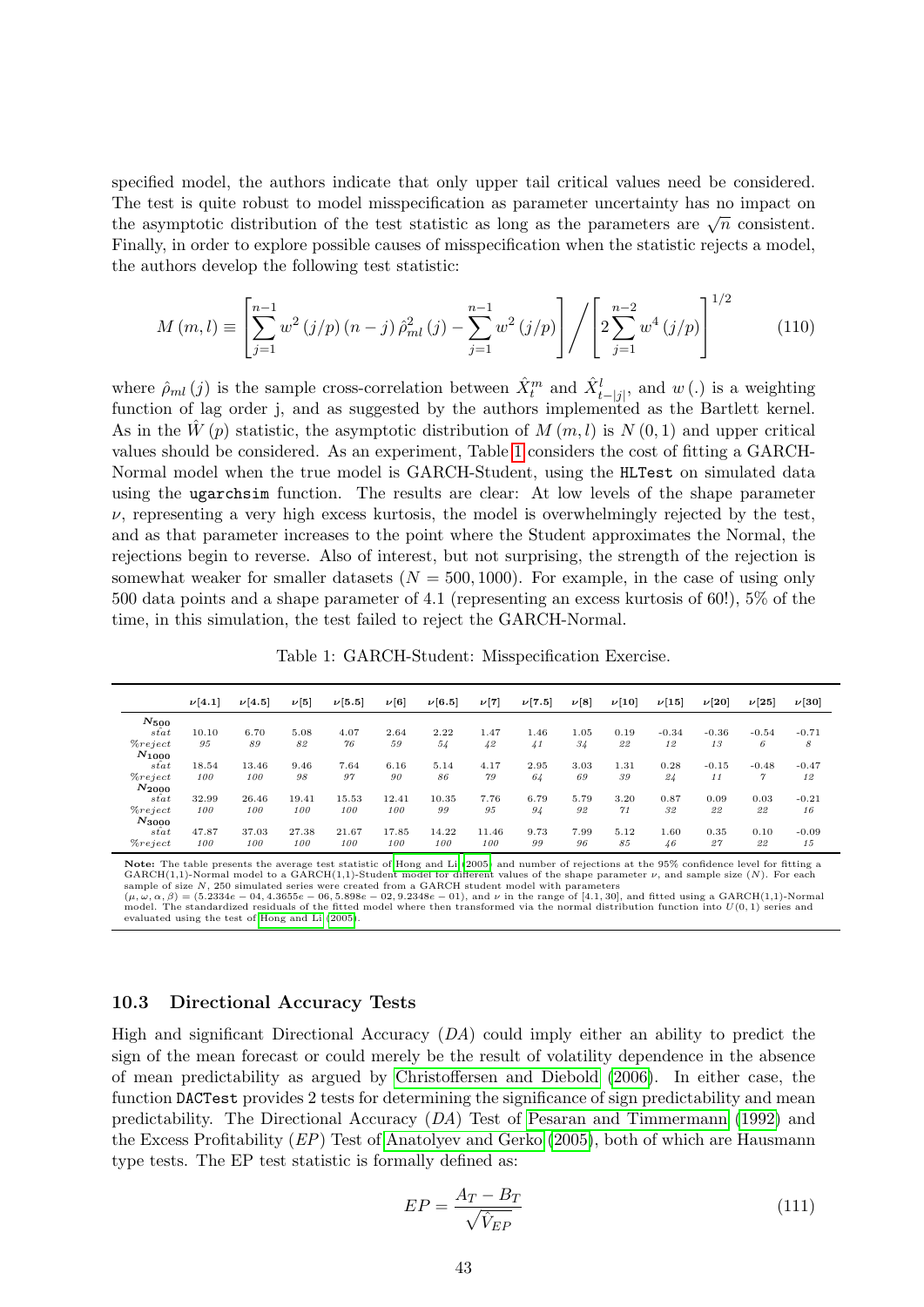with,

$$
A_T = \frac{1}{T} \sum_t r_t
$$
  
\n
$$
B_T = \left(\frac{1}{T} \sum_t \text{sgn}(\hat{y}_t)\right) \left(\frac{1}{T} \sum_t y_t\right)
$$
\n(112)

with  $\hat{y}$  being the forecast of y and  $r_t = \text{sgn}(\hat{y}_t)(y_t)$ . According to the authors of the test, the estimated variance of  $EP$ ,  $\hat{V}_{EP}$  may be estimated as:

$$
\hat{V}_{EP} = \frac{4}{T^2} \hat{p}_{\hat{y}} \left( 1 - \hat{p}_{\hat{y}} \right) \sum (y_t - \bar{y})^2 \tag{113}
$$

where  $\hat{p}_{\hat{y}} = \frac{1}{2}$ 2  $\left(1+\frac{1}{T}\sum\limits_{i=1}^{T}\right)$  $\sum_{t}$  sgn  $(\hat{y}_t)$ . The EP statistic is asymptotically distributed as  $N(0, 1)$ . For the DA test the interested reader can consult the relevant literature for more details.

#### <span id="page-43-0"></span>10.4 VaR and Expected Shortfall Tests

The unconditional coverage, or proportion of failures, test of [Kupiec \(1995\)](#page-48-15) allows to test whether the observed frequency of VaR exceedances is consistent with the expected exceedances, given the chosen quantile and a confidence level. Under the Null hypothesis of a correctly specified model, the number of exceedances X follows a binomial distribution. A probability below a given significance level leads to a rejection of the Null hypothesis. The test is usually conducted as a likelihood ratio test, with the statistic taking the form,

$$
LR_{uc} = -2\ln\left(\frac{(1-p)^{N-X}p^X}{(1-\frac{X}{N})^{N-X}(\frac{X}{N})^X}\right)
$$
\n(114)

where  $p$  is the probability of an exceedance for the chosen confidence level and  $N$  is the sample size. Under the Null the test statistic is asymptotically distributed as a  $\chi^2$  with 1 degree of freedom. The test does not consider any potential violation of the assumption of the independence of the number of exceedances. The conditional coverage test of [Christoffersen et al. \(2001\)](#page-47-17) corrects this by jointly testing the frequency as well as the independence of exceedances, assuming that the VaR violation is modelled with a first order Markov chain. The test is a likelihood ratio, asymptotically distributed as  $\chi^2$  with 2 degrees of freedom, where the Null is that the conditional and unconditional coverage are equal to  $\alpha$ . The test is implemented under the name VaRTest.

In a further paper, [Christoffersen and Pelletier \(2004\)](#page-47-18) considers the duration between VaR violations as a stronger test of the adequacy of a risk model. The duration of time between VaR violations (no-hits) should ideally be independent and not cluster. Under the Null hypothesis of a correctly specified risk model, the no-hit duration should have no memory. Since the only continuous distribution which is memory free is the exponential, the test can conducted on any distribution which embeds the exponential as a restricted case, and a likelihood ratio test then conducted to see whether the restriction holds. Following [Christoffersen and Pelletier \(2004\)](#page-47-18), the Weibull distribution is used with parameter  $b = 1$  representing the case of the exponential. The test is implemented under the name VaRDurTest.

Because VaR tests deal with the occurrences of hits, they are by definition rather crude measures to compare how well one model has done versus another, particularly with short data sets. The expected shortfall test of [McNeil and Frey \(2000\)](#page-49-17) measures the mean of the shortfall violations which should be zero under the Null of a correctly specified risk model. The test is implemented in the function ESTest which also provides for the option of bootstrapping the distribution of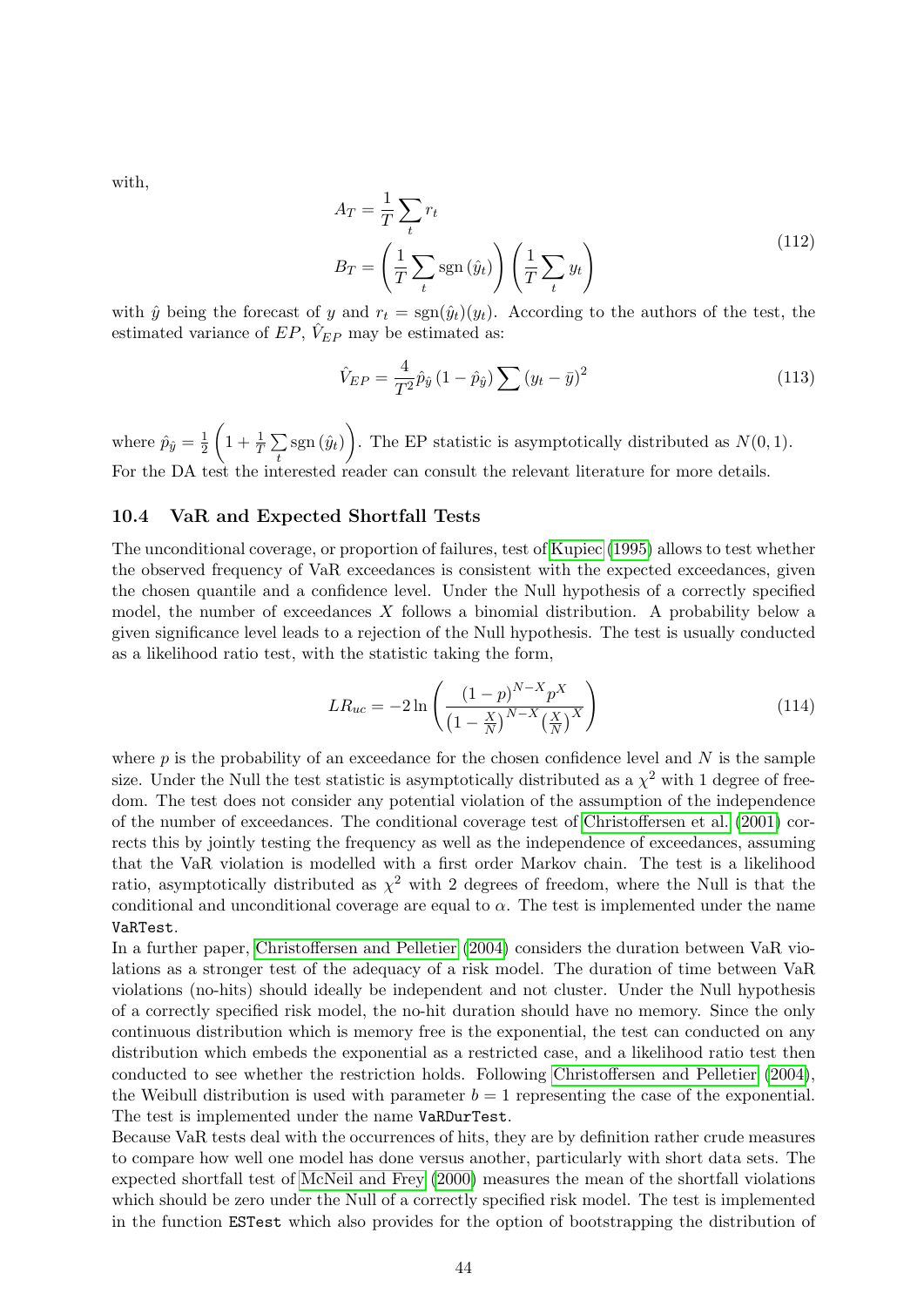the p-value, hence avoiding any strong assumptions about the underlying distribution of the excess shortfall residuals.

Finally, it is understood that these tests are applied to out-of-sample forecasts and NOT insample, for which no correction to the tests have been made to account for parameter uncertainty.

#### <span id="page-44-0"></span>10.5 The Model Confidence Set Test

The Model Confidence Set (MCS) procedure of [Hansen et al. \(2011\)](#page-48-16) (henceforth HLN ) provides for a ranking of models given some penalized measure on their relative loss function difference. Define a set  $M^0$  as the original model comparison set with i models and t the time index, and let  $L_{i,t}$  (.) be some user specified loss function. The ranking of the models is then based on the relative difference of the pairwise loss function,  $d_{ij,t}$ :

$$
d_{ij,t} = L_{i,t} - L_{j,t} \,\forall i, j \in M^0,\tag{115}
$$

where it is assumed that  $\mu_{ij} \equiv E[d_{ij,t}]$  is finite and does not depend on t, and that i is preferred to j if  $\mu_{ij} \leq 0$ . The set of models which can then be described as superior is defined as:

$$
M^* \equiv \left\{ i \in M^0 : \mu_{ij} \leqslant 0 \; \forall j \in M^0 \right\}. \tag{116}
$$

The determination of  $M^*$  is done through a sequence of significance tests with models found to be significantly inferior eliminated from the set. The null hypothesis takes the form:

$$
H_{0,M}: \mu_{ij} = 0 \,\,\forall i, j \in M \tag{117}
$$

with  $M \in M^0$ , and tested using an equivalence test  $\delta_M$ . In case of rejection of the null, an elimination rule  $e_M$  is then used to identify the model to be removed from the set and the procedure repeated until all inferior models are eliminated. Given a significance level a, the models which are not eliminated are deemed the model confidence set  $\hat{M}_{1-a}^*$  with the key theorem of the test, given a set of assumptions on  $\delta_M$  and  $e_M$ , being that  $\lim_{n\to+\infty} P\left(M^*\subset \hat{M}^*_{1-a}\right) \geqslant$  $1 - a$ . The actual studentized measure used to compare models is defined as:

$$
\frac{\hat{d}_i}{\sqrt{\text{var}\left(\hat{d}_i\right)}}\tag{118}
$$

with  $\hat{d}_i$  derived as:

$$
\hat{d}_{ij} \equiv \frac{1}{N} \sum_{t=1}^{N} d_{ij,t} \n\hat{d}_i \equiv \frac{1}{m-1} \sum_{j \in M} \hat{d}_{ij}
$$
\n(119)

where  $\hat{d}_{ij}$  measures the relative performance between models, and  $\hat{d}_i$  the measures the relative performance of model i to the average of all the models in M, and the variance of  $\hat{d}_i$ ,  $var(\hat{d}_i)$ may be derived by use of the bootstrap. The statistic then used to eliminate inferior models is the range statistic $15$  and defined as:

$$
T_R = \max_{i,j \in M} \frac{\left| \hat{d}_i \right|}{\sqrt{\text{var}\left(\hat{d}_i\right)}}. \tag{120}
$$

The asymptotic distribution of  $T_R$ , and hence the p-values reported, is obtained via the bootstrap procedure, the validity of which is established in HLN.

<span id="page-44-1"></span> $15$ Other options are available such as the semi-quadratic statistic which is also returned by the package function.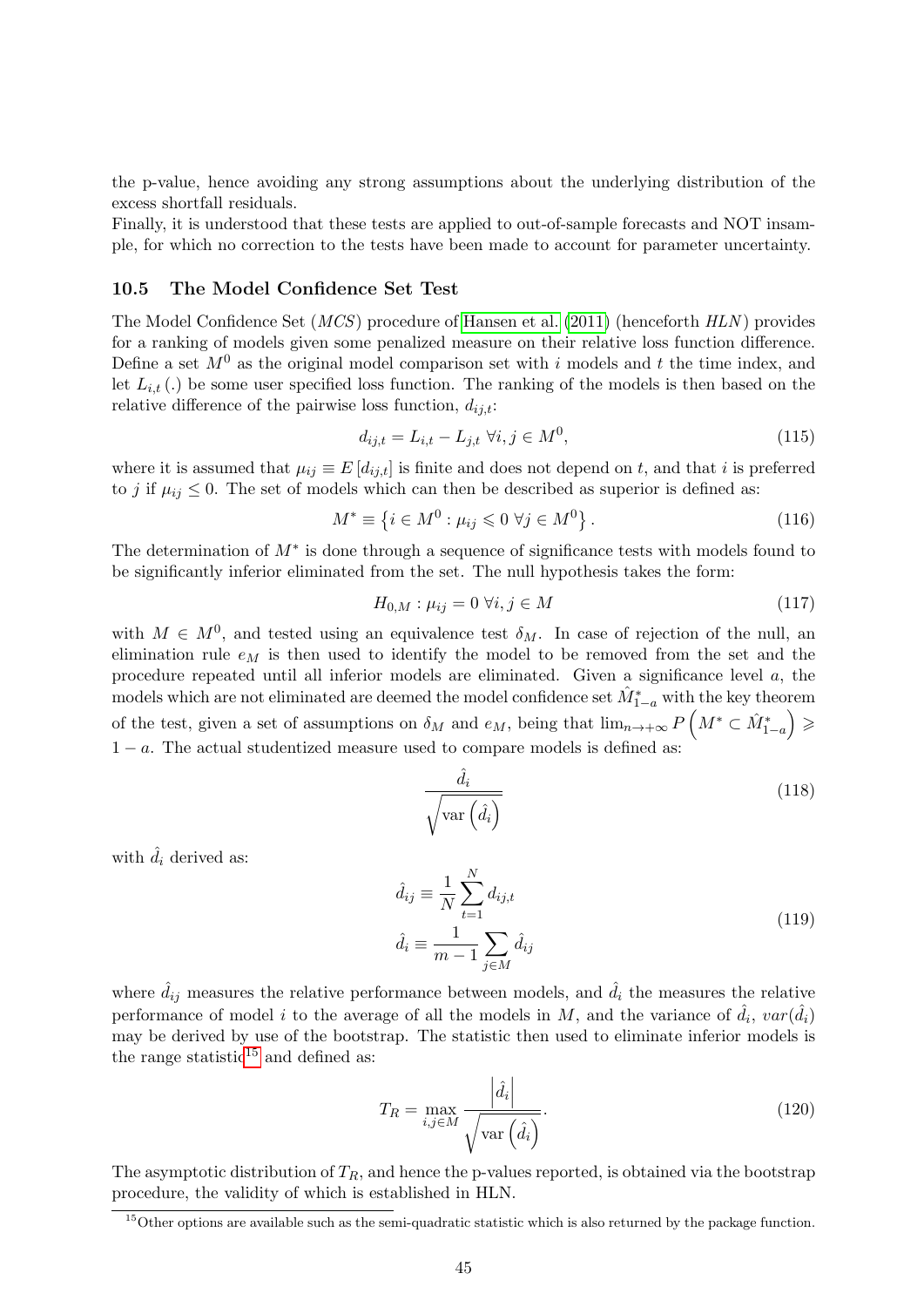# <span id="page-45-0"></span>11 Future Development

Any future extensions will likely be 'add-on' packages released in the bitbucket code repository of the package.

# <span id="page-45-1"></span>12 FAQs and Guidelines

This section provides for answers to some Frequently Asked Questions (Q) as well as Guidelines (G) for the use of the rugarch package.

### Q: What is the format of the data accepted by the package?

Since version 1.01-3, only xts data is supported, or data which can be coerced to this. This is meant to simplify maintenance of the package whilst at the same time use what is a very popular and widely adopted 'format/wrapper'. Some of the extractor functions will now also return an xts formatted object.

### Q: Where can I found out about changes to the package?

Read the changelog for version specific changes.

### Q: Does the package support parallel computation?

Yes. Since version 1.0-14, rugarch makes exclusive use of the parallel package for all parallel computations. Certain functions take as input a user supplied cluster object (created by calling parallel::makeCluster), which is then used for parallel computations. It is then up to the user to terminate that cluster once it is no longer needed. Allowing a cluster object to be provided in this way was deemed the most flexible approach to the parallel computation problem across different architectures and resources.

### Q: My model does not converge, what can I do?

There are several avenues to consider here. The package offers 4 different solvers, namely 'solnp', 'gosolnp', 'nlminb' and 'L-BGFS-U' (from optim). Each solver has its own merits, and control parameters which may, and should be passed, via the solver.control list in the fitting routines, depending on your particular data. For problems where neither 'solnp' nor 'nlminb' seem to work, try the 'gosolnp' solver which does a search of the parameter space based on a truncated normal distribution for the parameters and then initializes multiple restarts of the 'solnp' solver based on the best identified candidates. The numbers of randomly generated parameters (n.sim) and solver restarts (n.restarts) can be passed via the solver.control list. Additionally, in the fit.control list of the fitting routines, the option to perform scaling of the data prior to fitting usually helps, although it is not available under some setups. Finally, consider the amount of data you are using for modelling GARCH processes, which leads to another FAQ below.

### Q: How much data should I use to model GARCH processes with confidence?

The distribution of the parameters varies by model, and is left to the reader to consult relevant literature on this. However, using 100 data points to try and fit a model is unlikely to be a sound approach as you are unlikely to get very efficient parameter estimates. The rugarch package does provide a method (ugarchdistribution) for simulating from a pre-specified model, data of different sizes, fitting the model to the data, and inferring the distribution of the parameters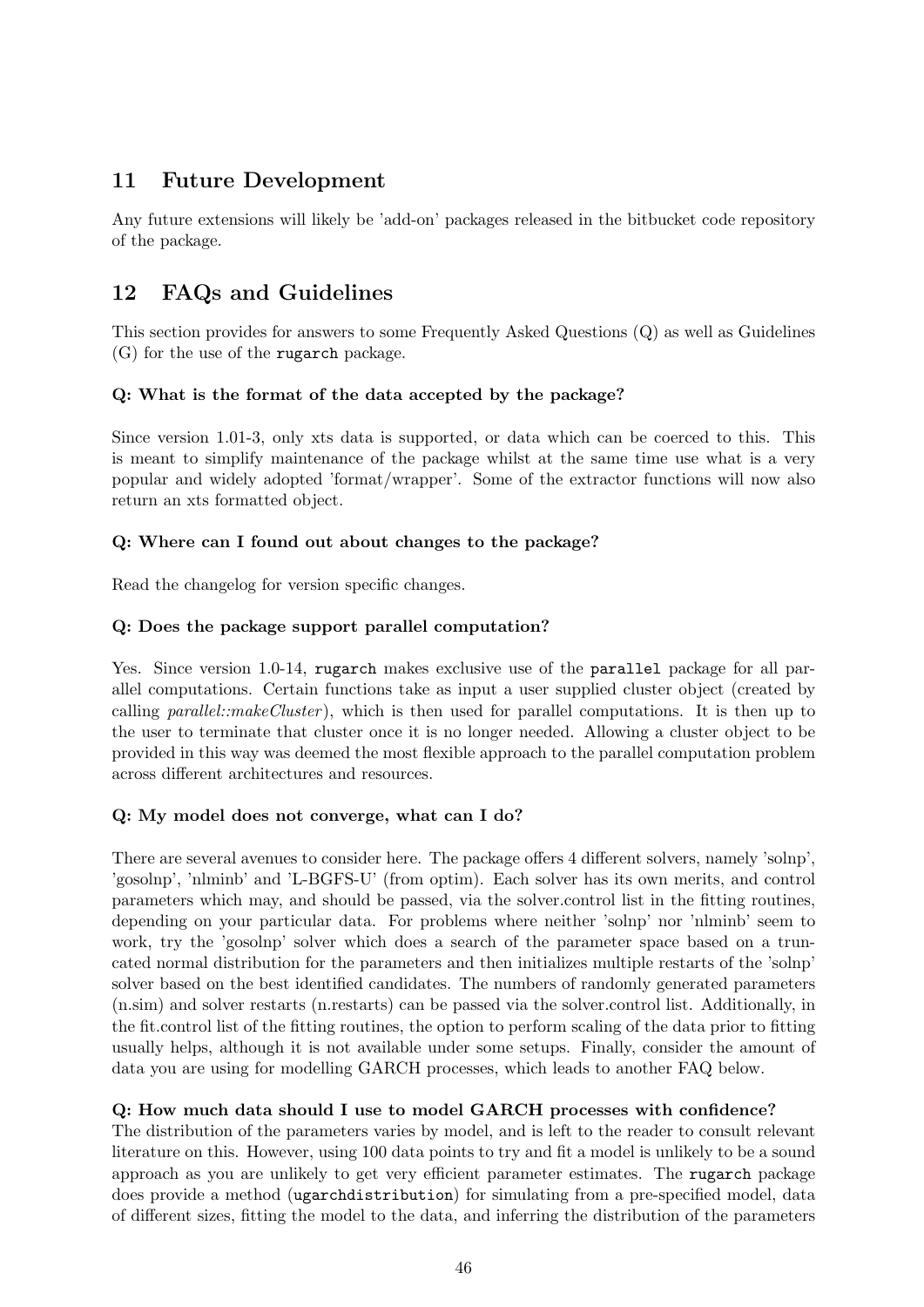as well as the RMSE rate of change as the data length increases. This is a very computationally expensive way to examine the distribution of the parameters (but the only way in the non-Bayesian world), and as such should be used with care and in the presence of ample computing power.

### Q: Where can one find more examples?

The package has a folder called 'rugarch.tests' which contains many tests which I use for debugging and checking. The files in the folder should be 'sourced' by the user, and the 'runtests.R' file contains some wrapper functions which describe what each test does, and optionally runs chosen tests. The output will be a combination of text files (.txt) and figures (either .eps or .png) in an output directory which the user can define in the arguments to the wrapper function 'rugarch.runtests'. It is quite instructive to read and understand what each test is doing prior to running it. There are also online examples which you can find by typing rugarch in a search engine.

### Q: What to do if I find an error or have questions related to the package?

Please use the R-SIG-Finance mailing list to post your questions. If you do mail me directly, do consider carefully your email, debug information you submit, and correct email etiquette (i.e. do not send me a 1 MB .csv file of your data and at no time send me an Excel file).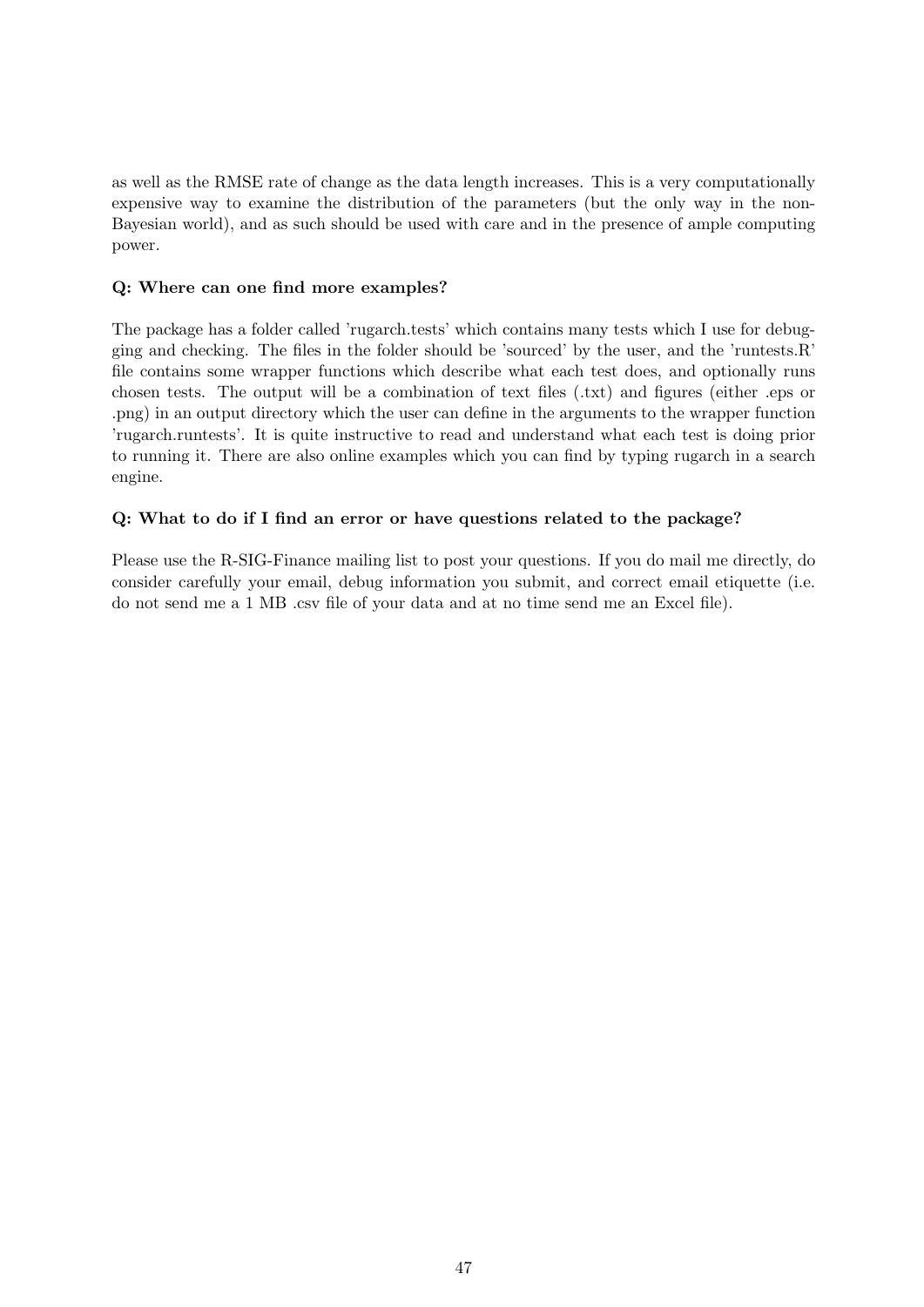# References

- <span id="page-47-12"></span>K. Aas and I.H. Haff. The generalized hyperbolic skew student's t-distribution. Journal of Financial Econometrics, 4(2):275–309, 2006.
- <span id="page-47-14"></span>Y. Ait-Sahalia. Testing continuous-time models of the spot interest rate. Review of Financial Studies, 9(2):385–426, 1996.
- <span id="page-47-16"></span>S. Anatolyev and A. Gerko. A trading approach to testing for predictability. Journal of Business and Economic Statistics, 23(4):455–461, 2005.
- <span id="page-47-7"></span>Torben G Andersen and Tim Bollerslev. Intraday periodicity and volatility persistence in financial markets. Journal of Empirical Finance, 4(2):115–158, 1997.
- <span id="page-47-9"></span>Richard T Baillie, Tim Bollerslev, and Hans Ole Mikkelsen. Fractionally integrated generalized autoregressive conditional heteroskedasticity. Journal of econometrics, 74(1):3–30, 1996.
- <span id="page-47-13"></span>J. Berkowitz. Testing density forecasts, with applications to risk management. Journal of Business and Economic Statistics, 19(4):465–474, 2001.
- <span id="page-47-2"></span>T. Bollerslev. Generalized autoregressive conditional heteroskedasticity. Journal of Econometrics, 31:307–327, 1986.
- <span id="page-47-11"></span>T. Bollerslev. A conditionally heteroskedastic time series model for speculative prices and rates of return. The Review of Economics and Statistics, 69(3):542–547, 1987.
- <span id="page-47-8"></span>Tim Bollerslev and Eric Ghysels. Periodic autoregressive conditional heteroscedasticity. Journal of Business & Economic Statistics, 14(2):139–151, 1996.
- <span id="page-47-0"></span>G.E.P. Box, G.M. Jenkins, and G.C. Reinsel. Time series analysis: Forecasting and control. Prentice Hall, 1994.
- <span id="page-47-18"></span>P. Christoffersen and D. Pelletier. Backtesting value-at-risk: A duration-based approach. Journal of Financial Econometrics, 2(1):84–108, 2004.
- <span id="page-47-17"></span>P. Christoffersen, J. Hahn, and A. Inoue. Testing and comparing value-at-risk measures. Journal of Empirical Finance, 8(3):325–342, 2001.
- <span id="page-47-15"></span>P.F. Christoffersen and F.X. Diebold. Financial asset returns, direction-of-change forecasting, and volatility dynamics. Management Science, 52(8):1273–1287, 2006.
- <span id="page-47-10"></span>Christian Conrad and Berthold R Haag. Inequality constraints in the fractionally integrated garch model. Journal of Financial Econometrics, 4(3):413–449, 2006.
- <span id="page-47-5"></span>Z. Ding, C.W.J. Granger, and R.F. Engle. A long memory property of stock market returns and a new model. Journal of Empirical Finance, 1(1):83–106, 1993.
- <span id="page-47-1"></span>R.F. Engle. Autoregressive conditional heteroscedasticity with estimates of the variance of united kingdom inflation. Econometrica, 50(4):987–1007, 1982.
- <span id="page-47-4"></span>R.F. Engle and T. Bollerslev. Modelling the persistence of conditional variances. Econometric Reviews, 5(1):1–50, 1986.
- <span id="page-47-3"></span>R.F. Engle and J. Mezrich. Grappling with garch. Risk, 8(9):112–117, 1995.
- <span id="page-47-6"></span>R.F. Engle and V.K. Ng. Measuring and testing the impact of news on volatility. Journal of Finance, 48(5):1749–1778, 1993.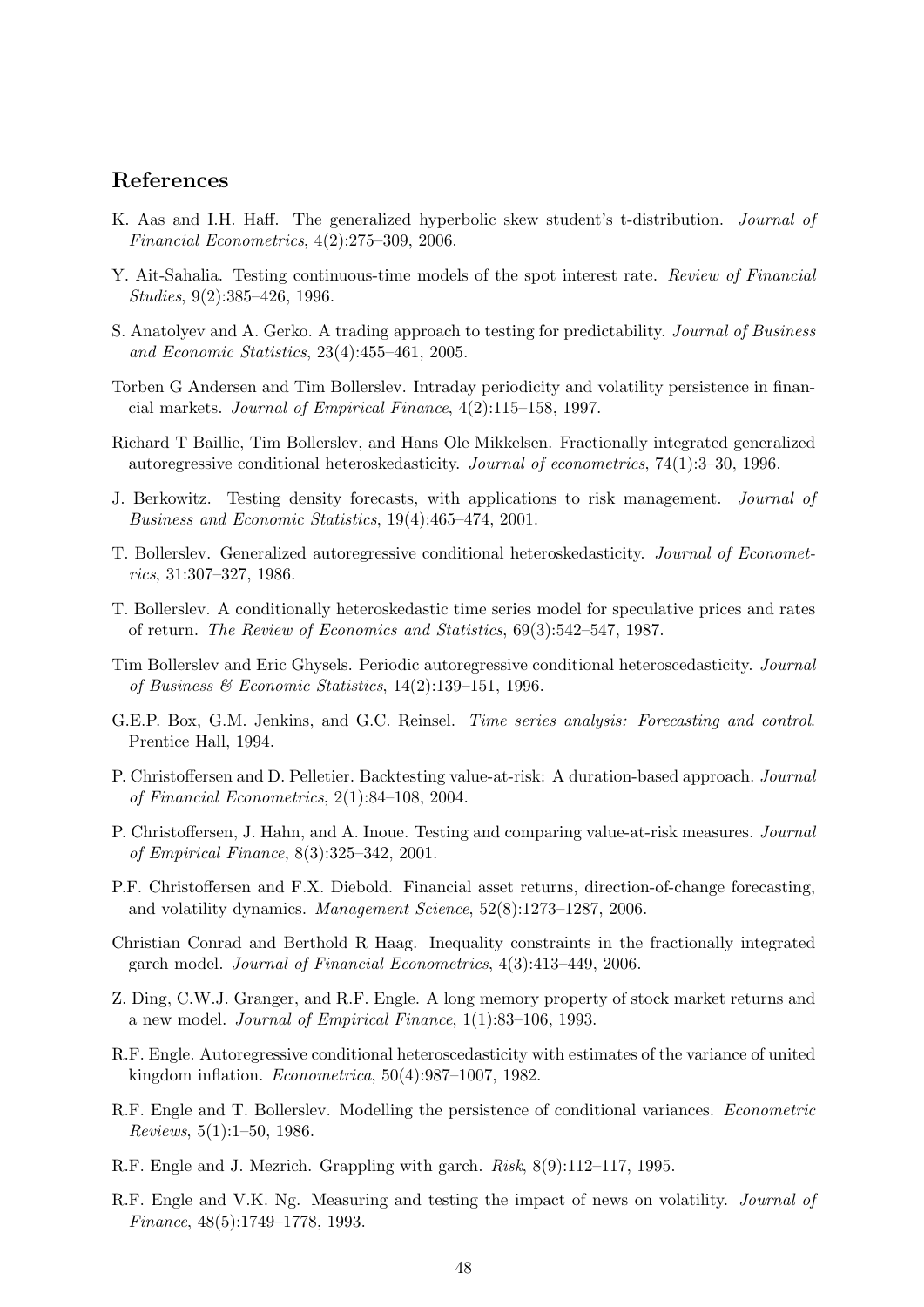- <span id="page-48-1"></span>R.F. Engle, D.M. Lilien, and R.P. Robins. Estimating time varying risk premia in the term structure: The arch-m model. Econometrica: Journal of the Econometric Society, 55(2): 391–407, 1987.
- <span id="page-48-7"></span>Robert F. Engle and Magdalena E. Sokalska. Forecasting intraday volatility in the us equity market. multiplicative component garch. *Journal of Financial Econometrics*, 10(1):54–83, 2012. doi: 10.1093/jjfinec/nbr005. URL [http://jfec.oxfordjournals.org/content/10/](http://jfec.oxfordjournals.org/content/10/1/54.abstract) [1/54.abstract](http://jfec.oxfordjournals.org/content/10/1/54.abstract).
- <span id="page-48-9"></span>C. Fernandez and M.F. Steel. On bayesian modeling of fat tails and skewness. Journal of the American Statistical Association, 93(441):359–371, 1998.
- <span id="page-48-10"></span>J.T. Ferreira and M.F. Steel. A constructive representation of univariate skewed distributions. Journal of the American Statistical Association, 101(474):823–829, 2006.
- <span id="page-48-12"></span>Thomas J Fisher and Colin M Gallagher. New weighted portmanteau statistics for time series goodness of fit testing. Journal of the American Statistical Association, 107(498):777–787, 2012.
- <span id="page-48-4"></span>J.Y.P. Geweke. Modelling the persistence of conditional variances: A comment. Econometric Reviews, 5:57–61, 1986.
- <span id="page-48-11"></span>A. Ghalanos and S. Theussl. Rsolnp: General non-linear optimization using augmented Lagrange multiplier method., 1.11 edition, 2011.
- <span id="page-48-2"></span>L.R. Glosten, R. Jagannathan, and D.E. Runkle. On the relation between the expected value and the volatility of the nominal excess return on stocks. Journal of Finance, 48(5):1779–1801, 1993.
- <span id="page-48-0"></span>B.E. Hansen. Autoregressive conditional density estimation. International Economic Review, 35:705–730, 1994.
- <span id="page-48-13"></span>L.P. Hansen. Large sample properties of generalized method of moments estimators. Economet $rica, 50(4):1029-1054, 1982.$
- <span id="page-48-16"></span>Peter R Hansen, Asger Lunde, and James M Nason. The model confidence set. Econometrica, 79(2):453–497, 2011.
- <span id="page-48-8"></span>Peter Reinhard Hansen, Zhuo Huang, and Howard Howan Shek. Realized garch: a joint model for returns and realized measures of volatility. Journal of Applied Econometrics, 27(6):877–906, 2012.
- <span id="page-48-5"></span>L. Hentschel. All in the family nesting symmetric and asymmetric garch models. Journal of Financial Economics, 39(1):71–104, 1995.
- <span id="page-48-3"></span>M.L. Higgins, A.K. Bera, et al. A class of nonlinear arch models. International Economic Review, 33(1):137–158, 1992.
- <span id="page-48-14"></span>Y. Hong and H. Li. Nonparametric specification testing for continuous-time models with applications to term structure of interest rates. Review of Financial Studies, 18(1):37–84, 2005.
- <span id="page-48-15"></span>P.H. Kupiec. Techniques for verifying the accuracy of risk measurement models. The Journal of Derivatives, 3(2):73–84, 1995. ISSN 1074-1240.
- <span id="page-48-6"></span>G.J. Lee and R.F. Engle. A permanent and transitory component model of stock return volatility. In Cointegration Causality and Forecasting A Festschrift in Honor of Clive WJ Granger, pages 475–497. Oxford University Press, 1999.